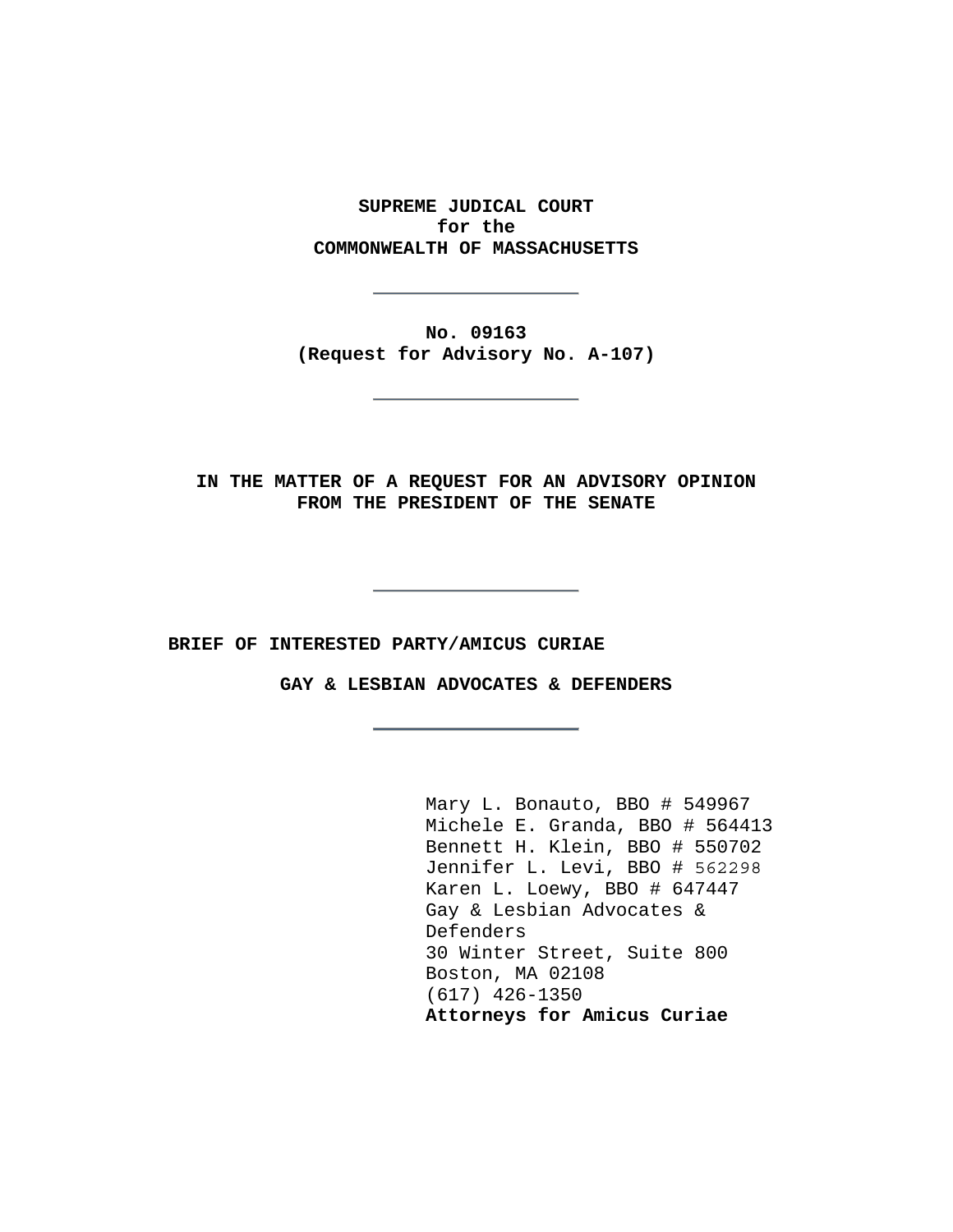## **TABLE OF CONTENTS**

| STATEMENT OF THE QUESTION PRESENTED1                                                                                                                                                                                                                                                                              |
|-------------------------------------------------------------------------------------------------------------------------------------------------------------------------------------------------------------------------------------------------------------------------------------------------------------------|
|                                                                                                                                                                                                                                                                                                                   |
| SUMMARY OF THE ARGUMENT4                                                                                                                                                                                                                                                                                          |
|                                                                                                                                                                                                                                                                                                                   |
| Ι.<br>THIS COURT SHOULD ANSWER "NO" TO THE SENATE'S<br>QUESTION BECAUSE A PROHIBIITON ON MARRIAGE FOR<br>SAME-SEX COUPLES VIOLATES THE STATE CONSTITUIONAL<br>GUARANTEES OF EQUALITY AND LIBERTY EVEN WHEN THE<br>PROHIBITION IS JOINED WITH A CIVIL UNION MEASURE<br>AS PROPOSED IN SENATE BILL SENATE NO. 21755 |
| A. Senate No. 2175 Restricts Access to Marriage<br>for Same-Sex Couples, A Restriction this Court<br>Already Held To Be Unconstitutional in                                                                                                                                                                       |
| B. Neither the Declaration Nor The Stay Compromise<br>the Remedy of Marriage10                                                                                                                                                                                                                                    |
| 1. The Declaration11                                                                                                                                                                                                                                                                                              |
| 2. The Stay17                                                                                                                                                                                                                                                                                                     |
| C. A Civil Union Regime Cannot Satisfy the<br>Massachusetts Constitution20                                                                                                                                                                                                                                        |
| 1. Only Marriage Can Provide the<br>"Protections, Benefits and Obligations"<br>of Marriage; Anything Else is Less Than<br>Marriage 21                                                                                                                                                                             |
| The Intangibles of Marriage23<br>a.                                                                                                                                                                                                                                                                               |
| Tangible Protections, Benefits and<br>b.<br>Obligations27                                                                                                                                                                                                                                                         |
| i. Portability28                                                                                                                                                                                                                                                                                                  |
| ii. Federal Protections32                                                                                                                                                                                                                                                                                         |
| iii. Private Entities35                                                                                                                                                                                                                                                                                           |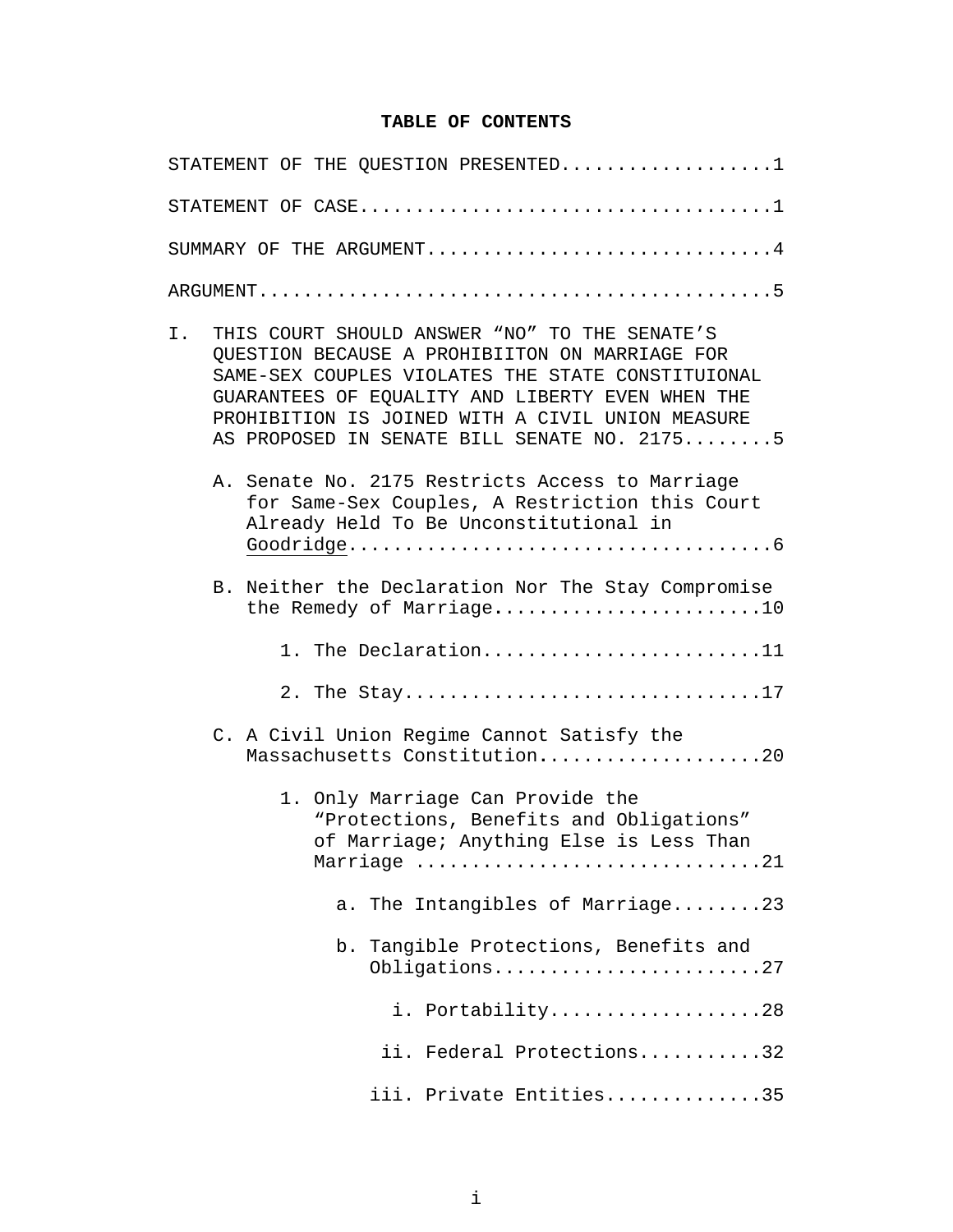| 2. Senate No. 2175 Is An Unconstitutional<br>Segregation Proposal36 |
|---------------------------------------------------------------------|
| 3. S. 2175 Lacks A Rational Basis42                                 |
|                                                                     |
|                                                                     |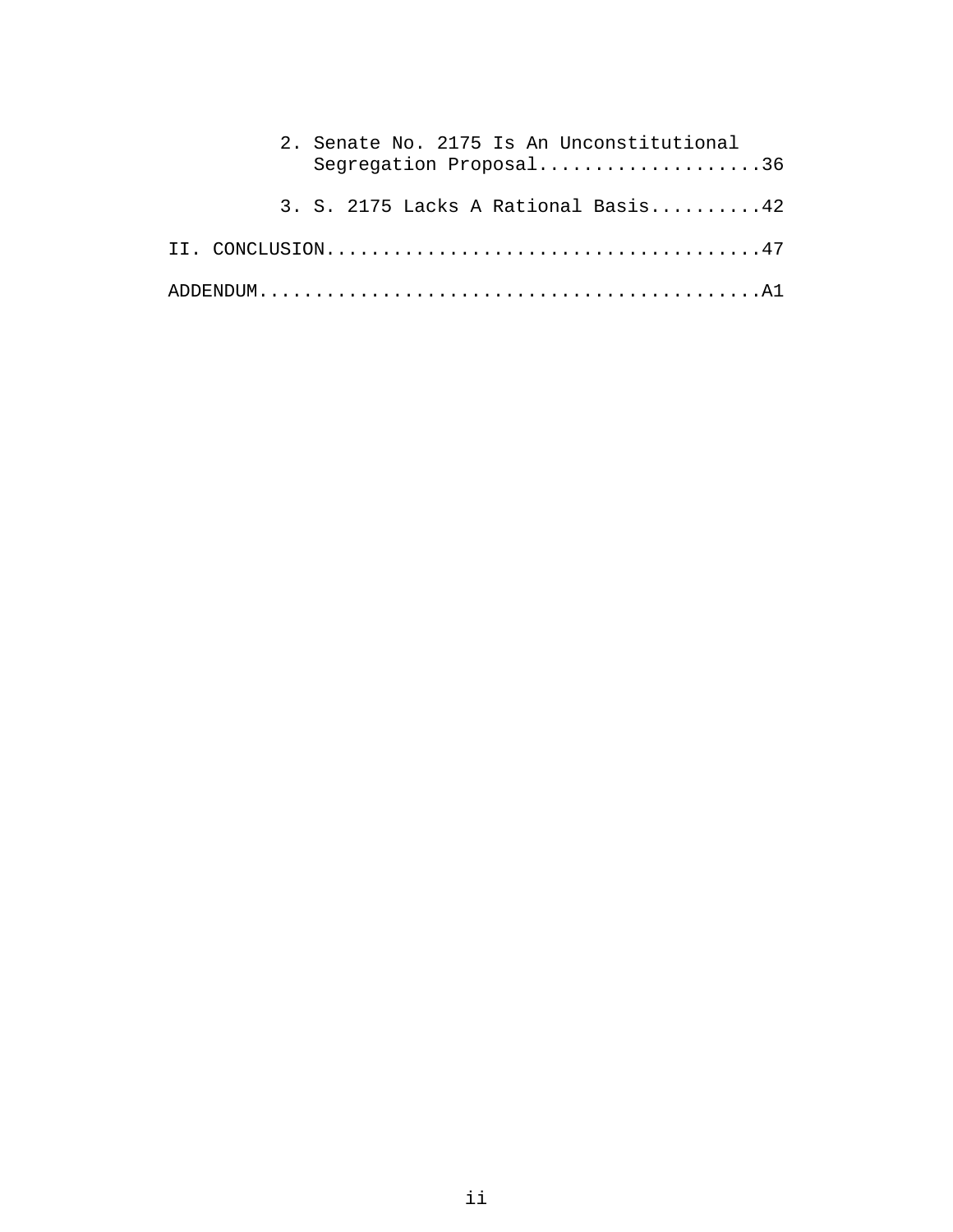# **TABLE OF AUTHORITIES**

### **CASES**

| Albano v. Jordan Marsh,                   |
|-------------------------------------------|
| 5 Mass. App. Ct. 277 (1977)43             |
| Answer of the Justices,                   |
| 375 Mass. 790 (1978)10                    |
| Answer of the Justices,                   |
| 413 Mass. 1219 (1992)10                   |
| Baker v. Vermont,                         |
| 744 A.2d 864 (Vt. 1999)16, 17             |
| Barbeau v. Attorney General of Canada,    |
| 2003 B.C.C.A. 251 (2003)19                |
| Bolling v. Sharpe,                        |
| 347 U.S. 497 (1954)40                     |
| Brown v. Board of Education,              |
| 347 U.S. 483 (1954)40                     |
| Buckley v. Valeo,                         |
|                                           |
| Burns v. Burns,                           |
| 253 Ga. App. 600, cert. denied,           |
| 2002 Ga. LEXIS 626 (Ga. July 15, 2002)30  |
| Commonwealth v. Graham,                   |
|                                           |
| De Slyva v. Ballentine,                   |
| 351 U.S. 570 (1956)33                     |
| Elrod v. Burns,                           |
|                                           |
| Faulkner v. Hyman,                        |
|                                           |
| Goodridge v. Department of Public Health, |
|                                           |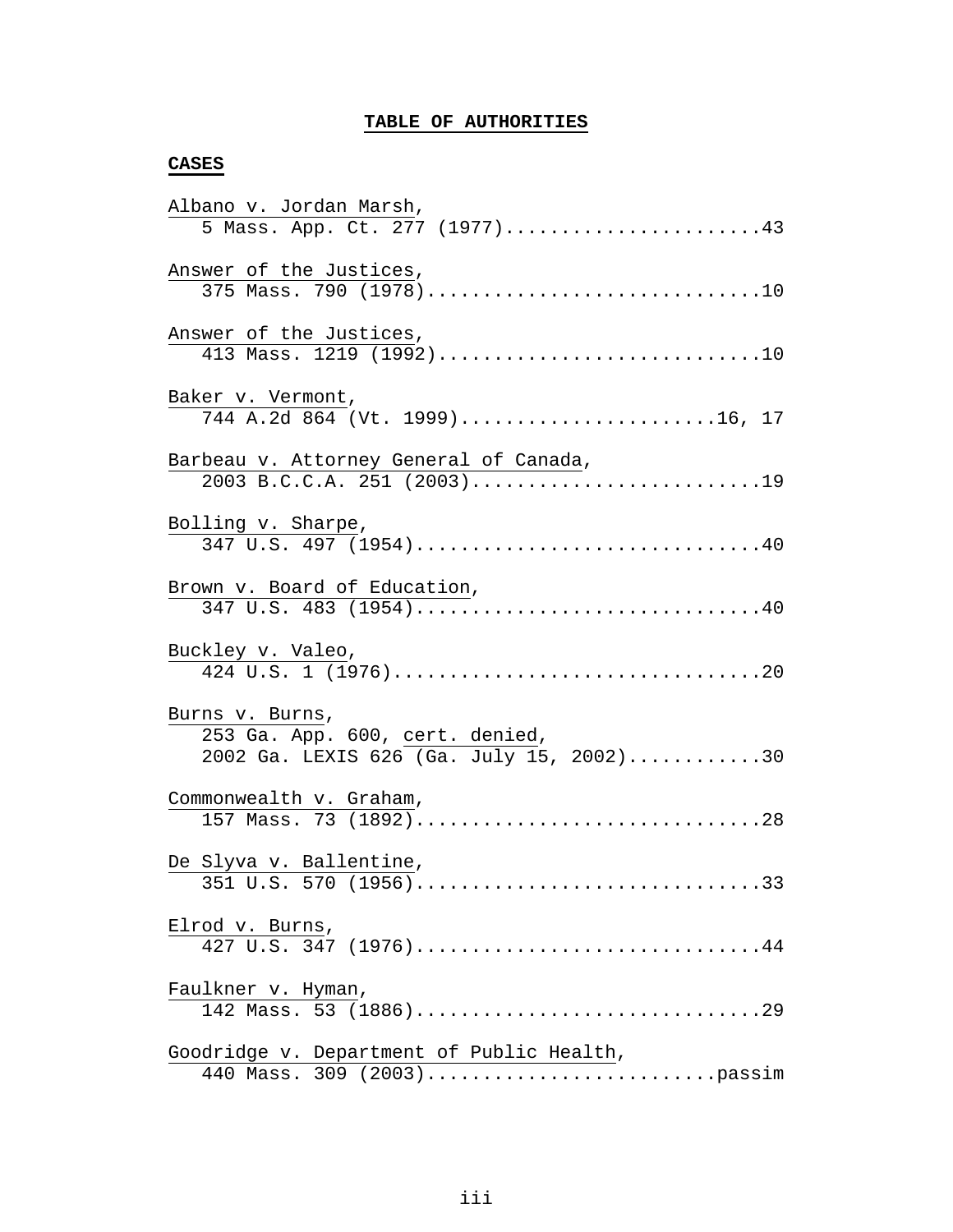| Hall v. Beauchamp,                                                   |
|----------------------------------------------------------------------|
| No. 1D02-807 (Fl. Ct. App. Oct. 10, 2002)31                          |
| Halpern v. Toronto (City),                                           |
| 172 O.A.C. 276 (2003)8, 16                                           |
| Hisquierdo v. Hisquierdo,                                            |
| 439 U.S. 572 (1979)33                                                |
| In Re Burrus,                                                        |
| 136 U.S. 586 (1890)33                                                |
| In re the Marriage of Misty Gorman and Sherry Gump,                  |
| No. 02-D-292 (W.Va. Fam. Ct., Marion County,                         |
|                                                                      |
|                                                                      |
| In the Matter of Kimberly Brown and Jennifer Perez,                  |
| (Iowa Dist. Ct., Woodbury County,                                    |
|                                                                      |
|                                                                      |
| Knight v. Davis,                                                     |
| Cal. Super. Ct., Sacramento Cty.,<br>No. 03AS05284 (Oct. 25, 2003)27 |
|                                                                      |
| Langan v. St. Vincent's Hospital of New York,                        |
| 765 N.Y.S.2d 411 (N.Y. Sup. Ct. Apr. 10, 2003)30                     |
| Lawrence v. Texas,                                                   |
| 539 U.S. __, 123 S.Ct. 2472 (2003)30, 40                             |
|                                                                      |
| Loving v. Virginia,                                                  |
| 388 U.S. 1 (1967)32                                                  |
| Michaud v. Sheriff of Essex County,                                  |
| 390 Mass. 523 (1983)11, 19                                           |
|                                                                      |
| Missouri ex rel. Gaines v. Canada,                                   |
| 305 U.S. 337 (1938)31                                                |
|                                                                      |
| Northern Pipeline Construction Company                               |
| v. Marathon Pipe Line Company,                                       |
|                                                                      |
| Opinion of the Justices,                                             |
|                                                                      |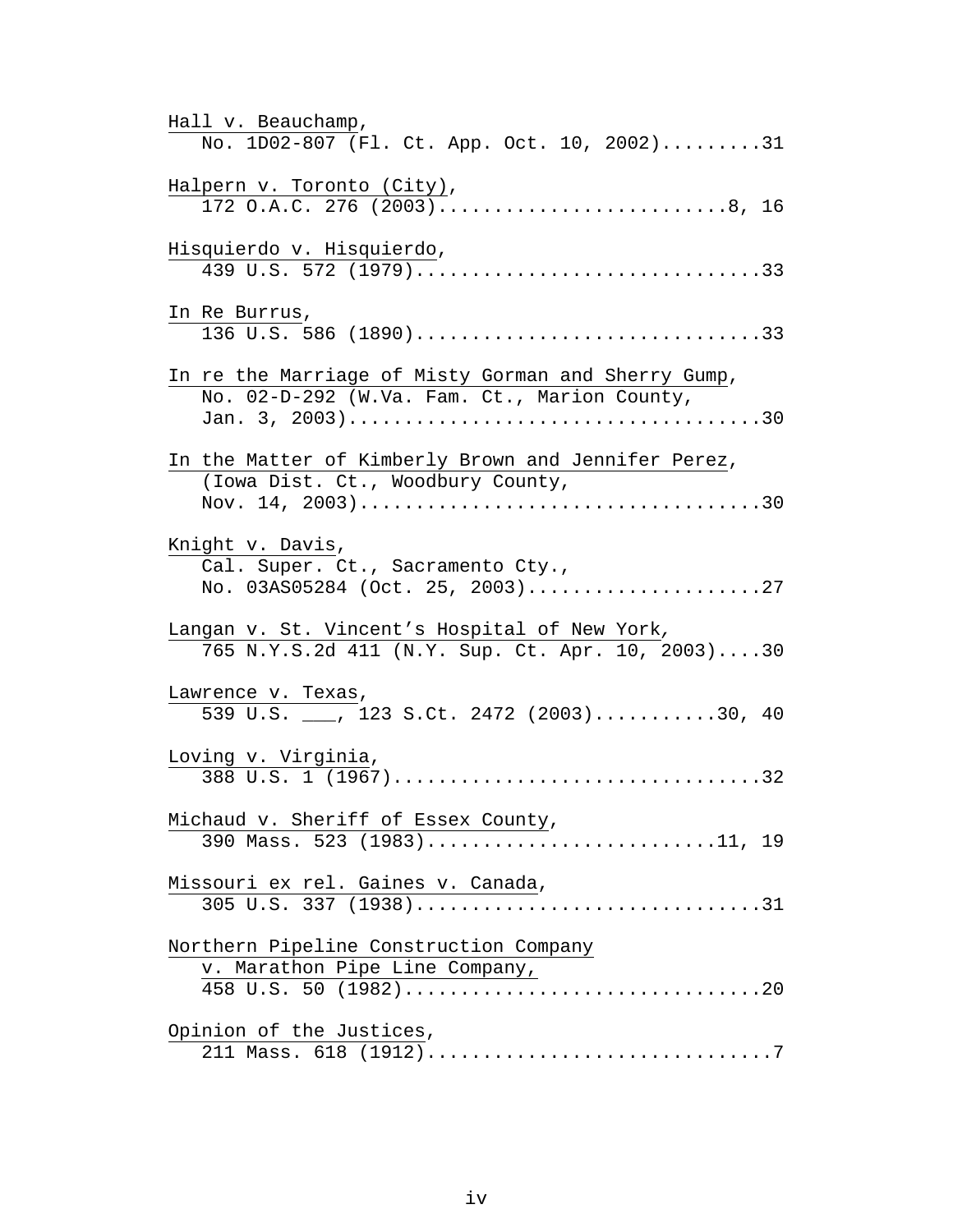| Opinion of the Justices to the Acting Governor,                                           |
|-------------------------------------------------------------------------------------------|
| 438 Mass. 1201, 1206 (2002)10                                                             |
| Perez v. Sharp,                                                                           |
| 198 P.2d 17 (Cal. 1948)32, 33, 40                                                         |
| Plessy v. Ferguson,                                                                       |
| 163 U.S. 537 (1896)37, 38, 40, 44                                                         |
| Richardson v. Richardson,                                                                 |
| 246 Mass. 353 (1923)28                                                                    |
| Roberts v. Boston,                                                                        |
| 59 Mass (5 Cush.) 198 (1849)37, 38                                                        |
| Romer v. Evans,                                                                           |
|                                                                                           |
| Rosengarten v. Downes, 802 A.2d 170,                                                      |
| cert. granted, 806 A.2d 1066 (2002),                                                      |
| appeal dismissed (Dec. 31, 2002)30                                                        |
| Strauder v. West Virginia,                                                                |
| $100 \text{ U.S. } 303 \text{ (}1879) \text{} \text{} \text{} \text{} \text{} \text{} 42$ |
| Sweatt v. Painter,                                                                        |
| 339 U.S. 629 (1950)35                                                                     |
| Turner v. Safley,                                                                         |
| 482 U.S. 78 (1987)15                                                                      |
| Zablocki v. Redhail,                                                                      |
|                                                                                           |

## **STATUTES**

| 28 U.S.C. Sec. 1738C31, 34                            |
|-------------------------------------------------------|
|                                                       |
| Acts & Resolves of Massachusetts, 1975 ch. 2619       |
| Senate Bill No. 2175, 183 <sup>rd</sup> General Court |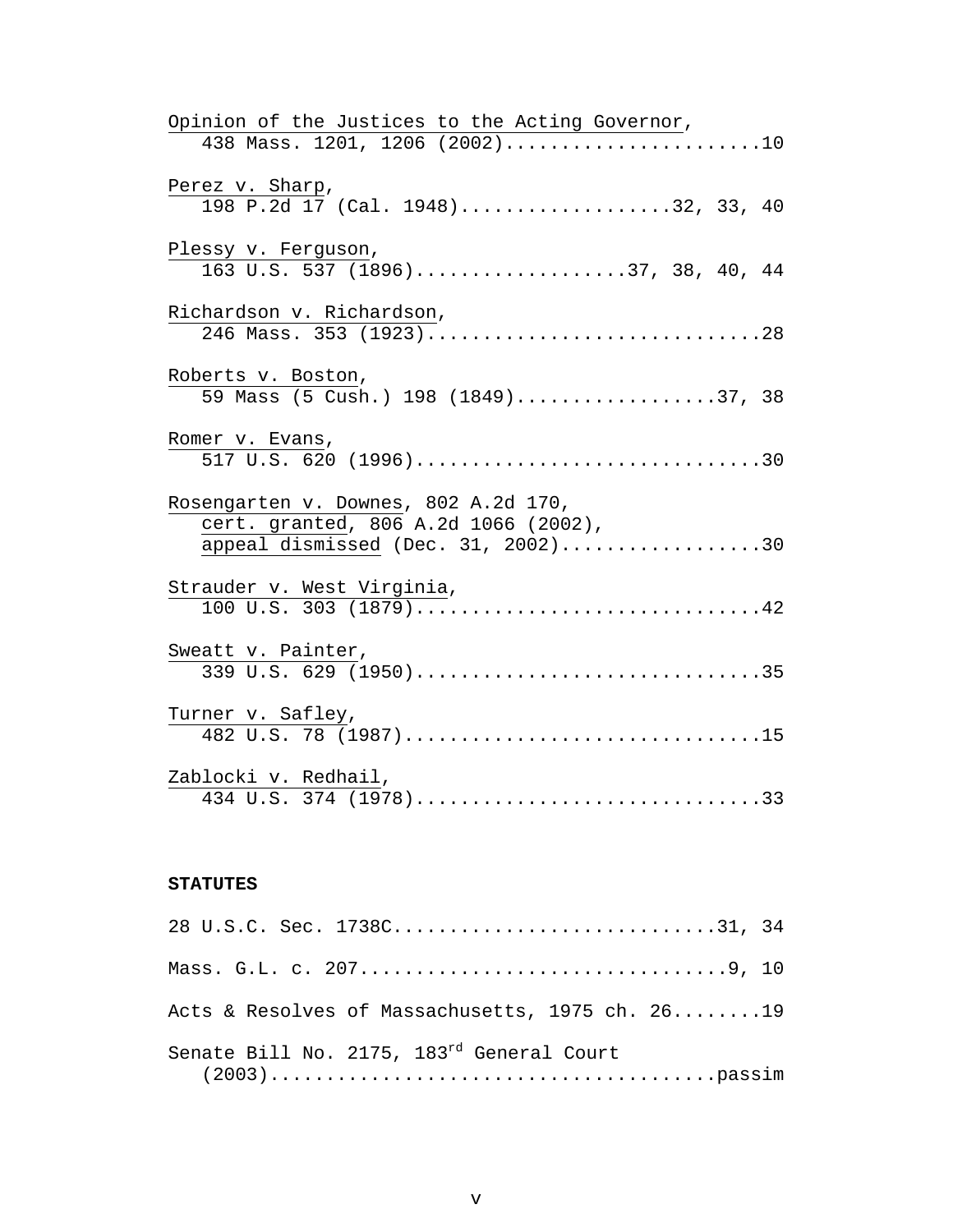|  |  | Senate Bill No. 2176, 183rd General Court |  |
|--|--|-------------------------------------------|--|
|  |  |                                           |  |
|  |  |                                           |  |
|  |  |                                           |  |

## **OTHER AUTHORITIES**

| Amici Brief of the Honorable Philip Travis (Bristol),<br>Edward Connolly (Middlesex), Guy Glodis (Second<br>Worcester), James Miceli (Middlesex), Elizabeth<br>Poirier (North Attleborough), Goodridge v.<br>Department of Public Health,<br>440 Mass. 309 (2003)43 |
|---------------------------------------------------------------------------------------------------------------------------------------------------------------------------------------------------------------------------------------------------------------------|
| Amicus Brief of Catholic Action League of                                                                                                                                                                                                                           |
| Massachusetts, Goodridge v. Department of Public<br>Health, 440 Mass. 309 (2003)43                                                                                                                                                                                  |
| Amicus Brief of Marriage Law Project, Goodridge v.                                                                                                                                                                                                                  |
| Department of Public Health,                                                                                                                                                                                                                                        |
| 440 Mass. 309 (2003)43                                                                                                                                                                                                                                              |
| Amicus Curiae Brief of National Legal Foundation,<br>Goodridge v. Department of Public Health,                                                                                                                                                                      |
| 440 Mass. 309 (2003)43                                                                                                                                                                                                                                              |
| Fred A. Bernstein, Gay Unions Were Only Half the<br>Battle, New York Times, April 6, 2003,<br>at section 9, p. 231                                                                                                                                                  |
| Brief of Defendants-Appellees, Goodridge v. Department<br>of Public Health, 440 Mass. 309 (2003)18, 20                                                                                                                                                              |
| Brief of Plaintiffs-Appellants, Goodridge v.<br>Department of Public Health,<br>440 Mass. 309 (2003)20, 43                                                                                                                                                          |
| Barbara Cox, But Why Not Marriage,<br>25 Vt. L. Rev. 113(2000)30                                                                                                                                                                                                    |
| Barbara Cox, Same-Sex Marriage and Choice of Law,<br>1994 Wis. L. Rev. 1033 (1994)29                                                                                                                                                                                |
| Declaration of Nancy F. Cott, Ph.D., In Support of<br>Opposition to Motion for Prelimary Injunction,                                                                                                                                                                |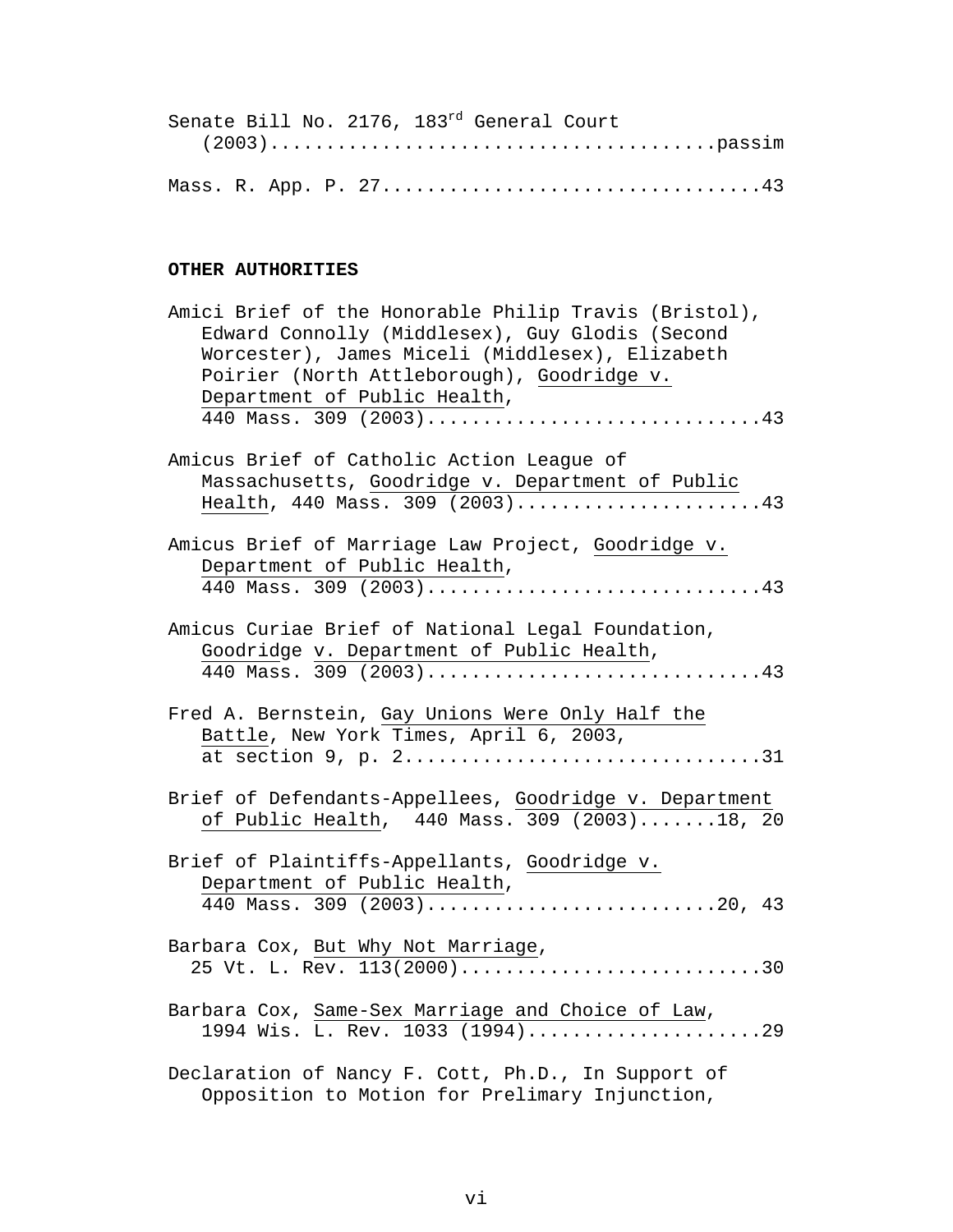| Knight v. Davis, Cal. Super. Ct., Sacramento Cty.,<br>No. 03AS05284 (Oct. 25, 2003)27                                                                                                  |
|----------------------------------------------------------------------------------------------------------------------------------------------------------------------------------------|
| Andrea Elliott, After 6 Quiet Decades as 'Friends' and<br>Partners, Gus and Elmer Eloped, New York Times,<br>Dec. 16, 2003, at B124                                                    |
| General Accounting Office, GAO Report GAO1, OGC-97-16,<br>Jan. 31, 1997, found at http://www.gao.gov/<br>aindexfy97/abstracts/og97016.htm33                                            |
| High court issues bold decision to allow<br>marriage, New Bedford Standard Times,<br>Nov. 19, 2003, at A638                                                                            |
| Iowa judge amends lesbian divorce order, Advocate,<br>Jan. 1 to Jan. 2, 2004, available at<br>http://www.advocate.com/new_news.asp?<br>ID= $10868&sd=01/01/04-01/02/04$ 30             |
| Randall Kennedy, Interracial Intimacies: Sex,<br>Marriage, Identity, and Adoption (2003)32, 34                                                                                         |
| Martin Luther King, Jr., Letter from Birmingham Jail,<br>in A Testament of Hope: The Essential Writing and<br>Speeches of Martin Luther King, Jr., James M.<br>Washington ed. (1986)42 |
| John Lewis, At a crossroads on gay unions, Boston<br>Globe, Oct. 25, 2003, at $AI5$ 39                                                                                                 |
| Eileen McNamara, Marriage Lite Won't Cut It, Boston<br>Globe, Dec. 22, 199941                                                                                                          |
| Opening the door to gay marriage, Waltham<br>Daily News Tribune, Nov. 19, 200339                                                                                                       |
| Reply Brief of Plaintiffs-Appellants, Goodridge v.<br>Department of Public Health,<br>440 Mass. 309 (2003)20, 43                                                                       |
| The rights of marriage, Cape Codder,                                                                                                                                                   |
| Same or opposite-sex: What's the difference?,<br>Springfield Republican, Dec. 14, 200339                                                                                               |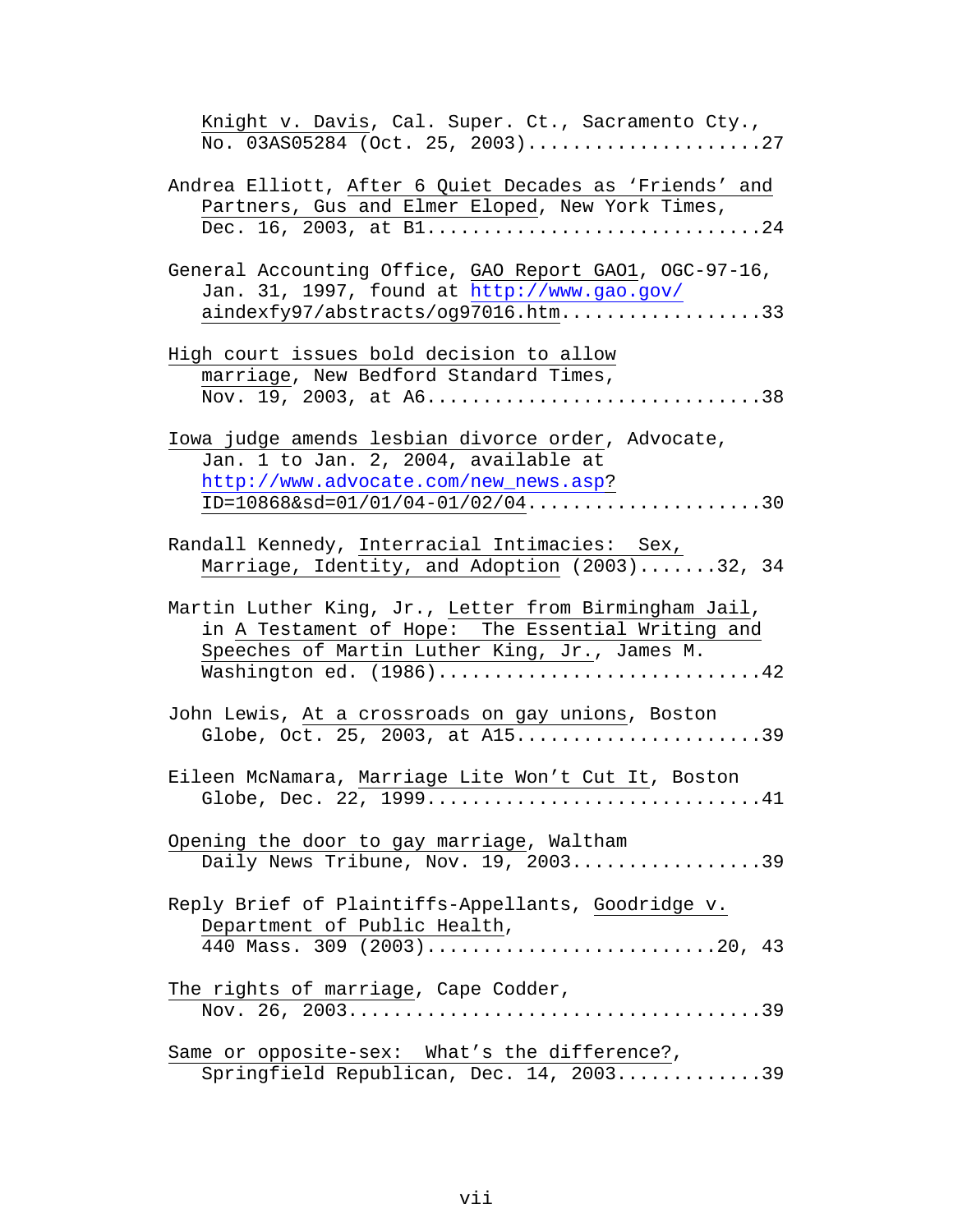| Same-sex marriages about love, not gender,                                                                                                |
|-------------------------------------------------------------------------------------------------------------------------------------------|
| Springfield Republican, Nov. 19, 200339                                                                                                   |
| Same-sex semantics, Boston Globe, Nov. 25, 2003,                                                                                          |
| Separate But Equal, New Republic, Jan. 10, 2000,                                                                                          |
| Strengthening marriage and society,<br>Berkshire Eagle, Nov. 30, 200339                                                                   |
| Andrew Sullivan, Marriage or Bust: Why Civil Unions<br>Aren't Enough, at http://www.andrewsullivan.com/<br>$print.php?artnum=20000427$ 41 |
| Verified Complaint, Goodridge v. Department of Public<br>Health, 440 Mass. 309 (2003)23, 24, 28                                           |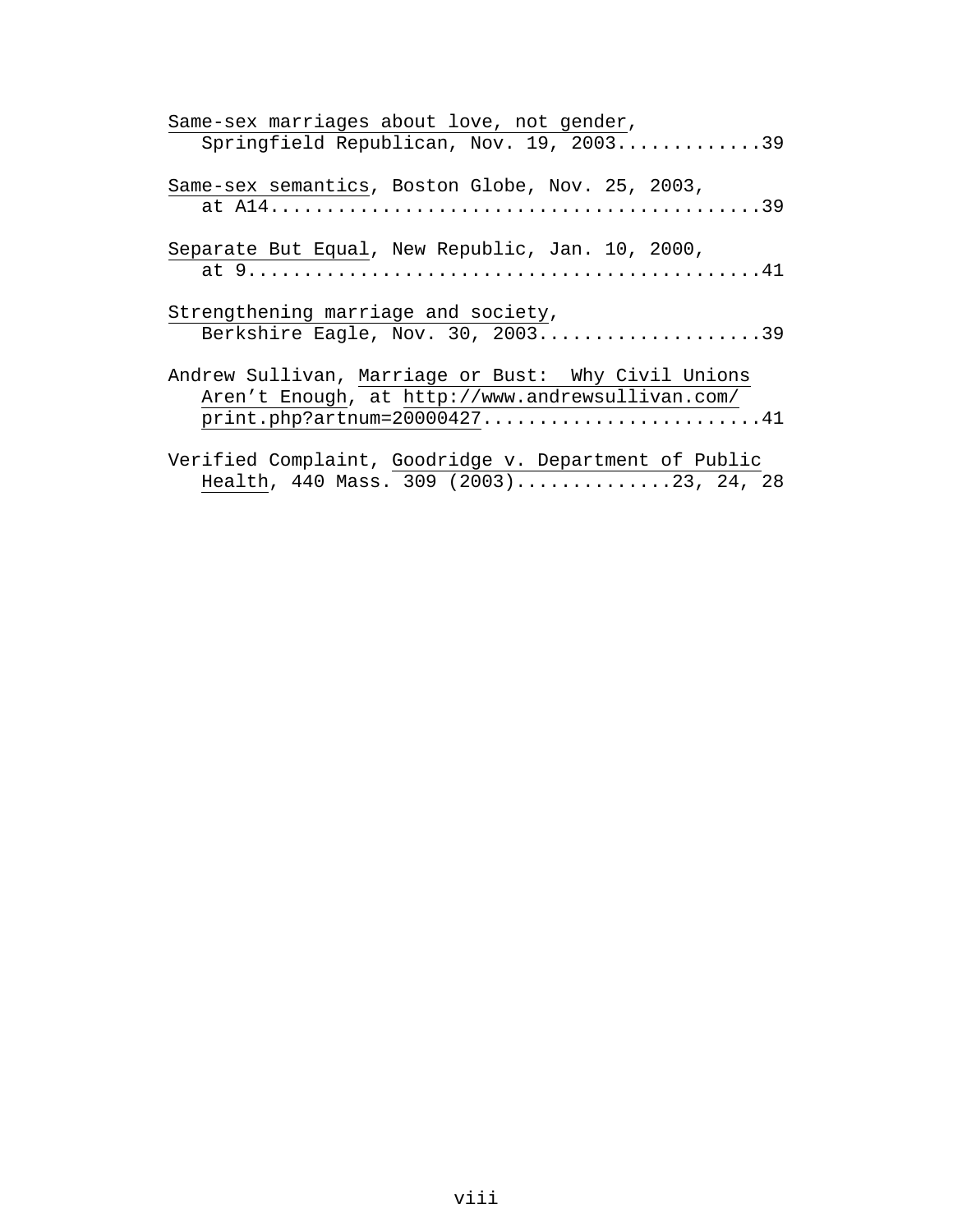#### **STATEMENT OF THE QUESTION PRESENTED**

In SJC-09163 (Request for Advisory No.A-107), the Question transmitted to the Justices from the Senate is:

Does Senate No. 2175, which prohibits samesex couples from entering into a marriage but allows them to form civil unions with all "benefits, protections, rights and responsibilities" of marriage, comply with the equal protection and due process requirements of the Constitution of the Commonwealth and articles 1, 6, 7, 10, 12 and 16 of the Declaration of Rights?

Senate Bill No. 2176, 183rd General Court (2003) ("S. 2176").

#### **STATEMENT OF THE CASE**

Amicus curiae Gay & Lesbian Advocates & Defenders (GLAD) submits this brief in response to S. 2176.

On November 18, 2003, the Supreme Judicial Court rendered its judgment and opinion in Goodridge v. Department of Public Health, 440 Mass. 309 (2003) ("Goodridge"). The seven same-sex couples in that case, represented by amicus curiae GLAD, contested their exclusion from marriage. As discussed infra, this Court found the marriage ban lacked any rational basis for either due process or equal protection and proceeded to reform the common law definition of marriage "to mean the voluntary union of two persons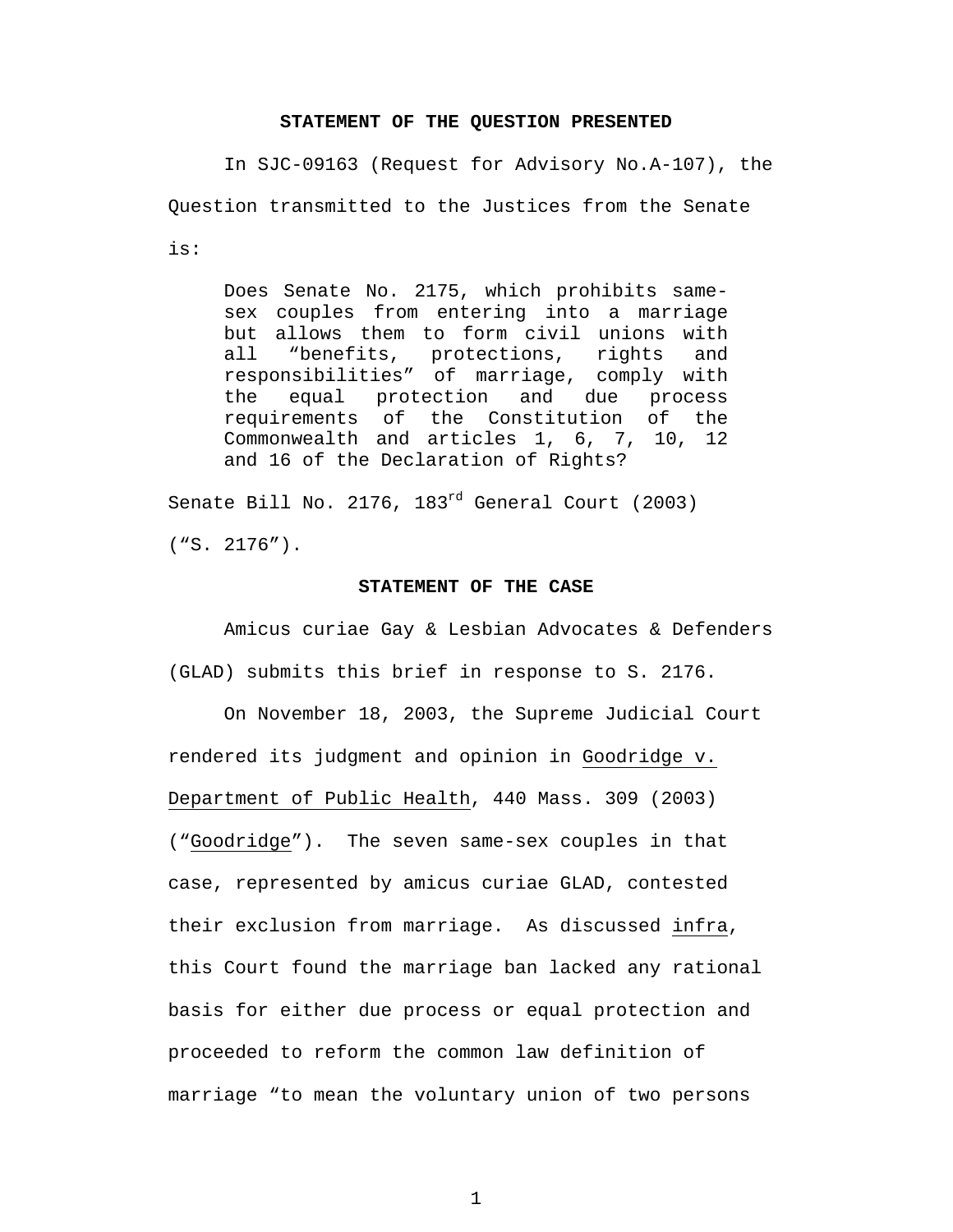as spouses, to the exclusion of all others." Id. at 343. Beyond that, the Court also declared "that barring an individual from the protections, benefits, and obligations of civil marriage solely because that person would marry a person of the same sex violates the Massachusetts Constitution." Id. at 344. Accordingly, the Court vacated the summary judgment for the defendant-appellee Department of Public Health, and remanded the case to the Superior Court for entry of judgment in 180 in order to allow the Legislature time to take actions it might deem appropriate. Id.

Justice Greaney concurred, agreeing "with the result reached by the court, the remedy ordered, and much of the reasoning in the court's opinion." Id. at 344. Three justices dissented. Goodridge, 440 Mass. at 350 (Spina, J. dissenting); at 357 (Sosman, J., dissenting); at 363 (Cordy, J., dissenting).

Less than a month after the Court rendered its decision in Goodridge, the Senate asked whether Senate Bill No. 2175 would be constitutional. S. 2175 reinstates a ban on marriage for same-sex couples by virtue of establishing a new chapter of the General Laws entitled "Chapter 207A - Civil Unions." Senate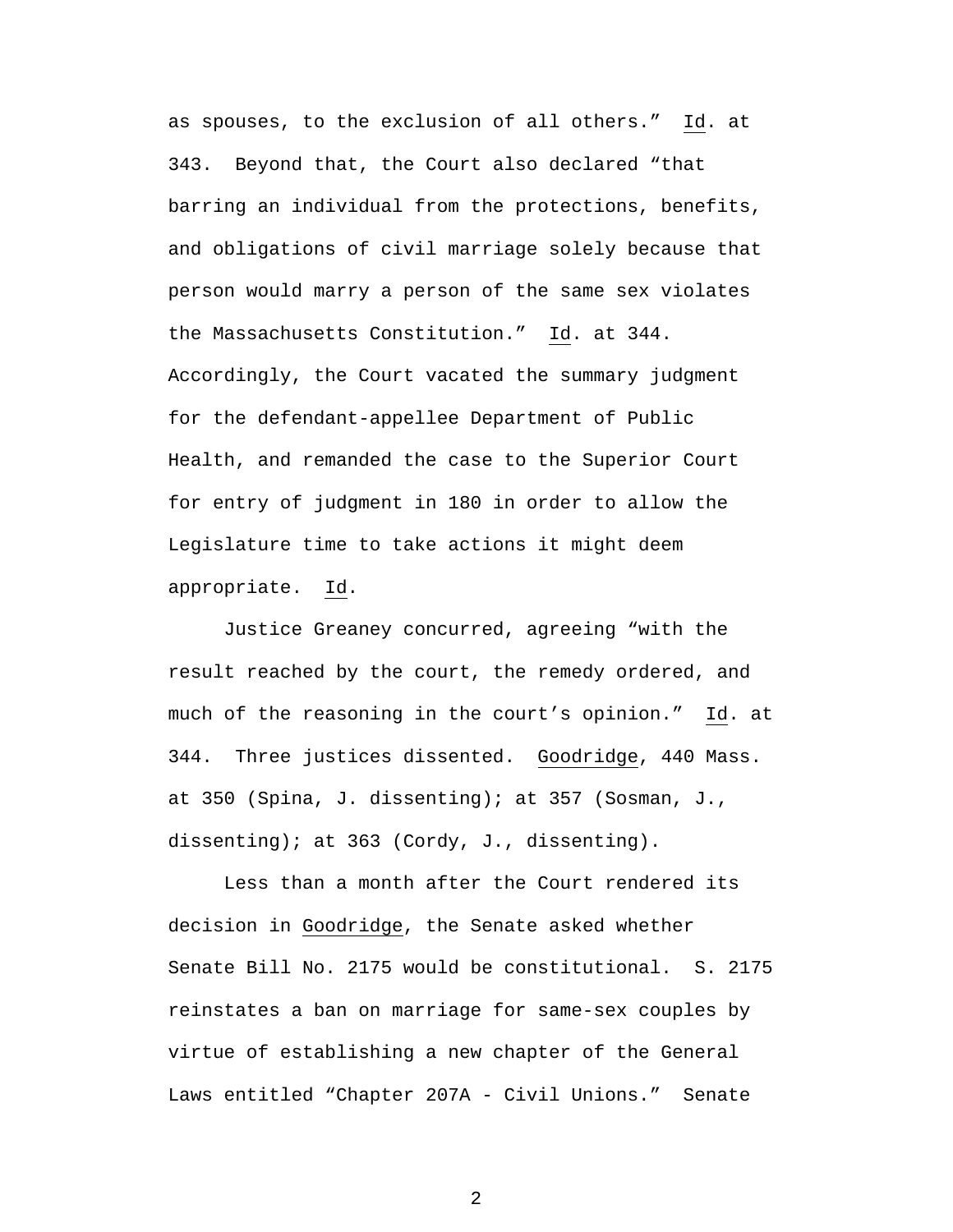Bill No. 2175, 183 $^{rd}$  General Court (2003) at § 5, subsections 2, 3 ("S. 2175"). Chapter 207A would also allow only same-sex couples to join in civil union on the same terms that all other couples are allowed to join in a marriage. See  $\S$  5, subsec. 2 & 2(i).<sup>[1](#page-11-0)</sup> The crux of the protections afforded by civil unions are as follows:

Section 4.

- (a) A civil union shall provide those joined in it with a legal status equivalent to marriage and shall be treated under law as a marriage. All laws applicable to marriage shall also apply to civil unions.
- (b) Spouses in a civil union shall have all the same benefits, protections, rights and responsibilities under law as are granted to spouses in a marriage. (c) Spouses in a civil union shall be
	- included in any definition or use of the terms "spouse," "family,"

<span id="page-11-0"></span><sup>1</sup> It clarifies that one enters and exits a civil union as a marriage, may modify its terms as an antenuptial agreement may modify the terms of a marriage, and imposes record keeping requirements on the department of public health. S. 2175, § 5, subsections 5-7. Substantively, it amends G.L. chapter 151B by extending that law's marital status nondiscrimination protections to civilly united couples. S. 2175, § 3. See also id. at § 4 (nondiscrimination with respect to the offering of insurance benefits). It attempts to foreclose arguments about federal preemption of state law in hybrid state-federal programs. S. 2175, § 5, subsection 8. Finally, it requires a liberal construction. S. 2175, § 5, subsection 9(a).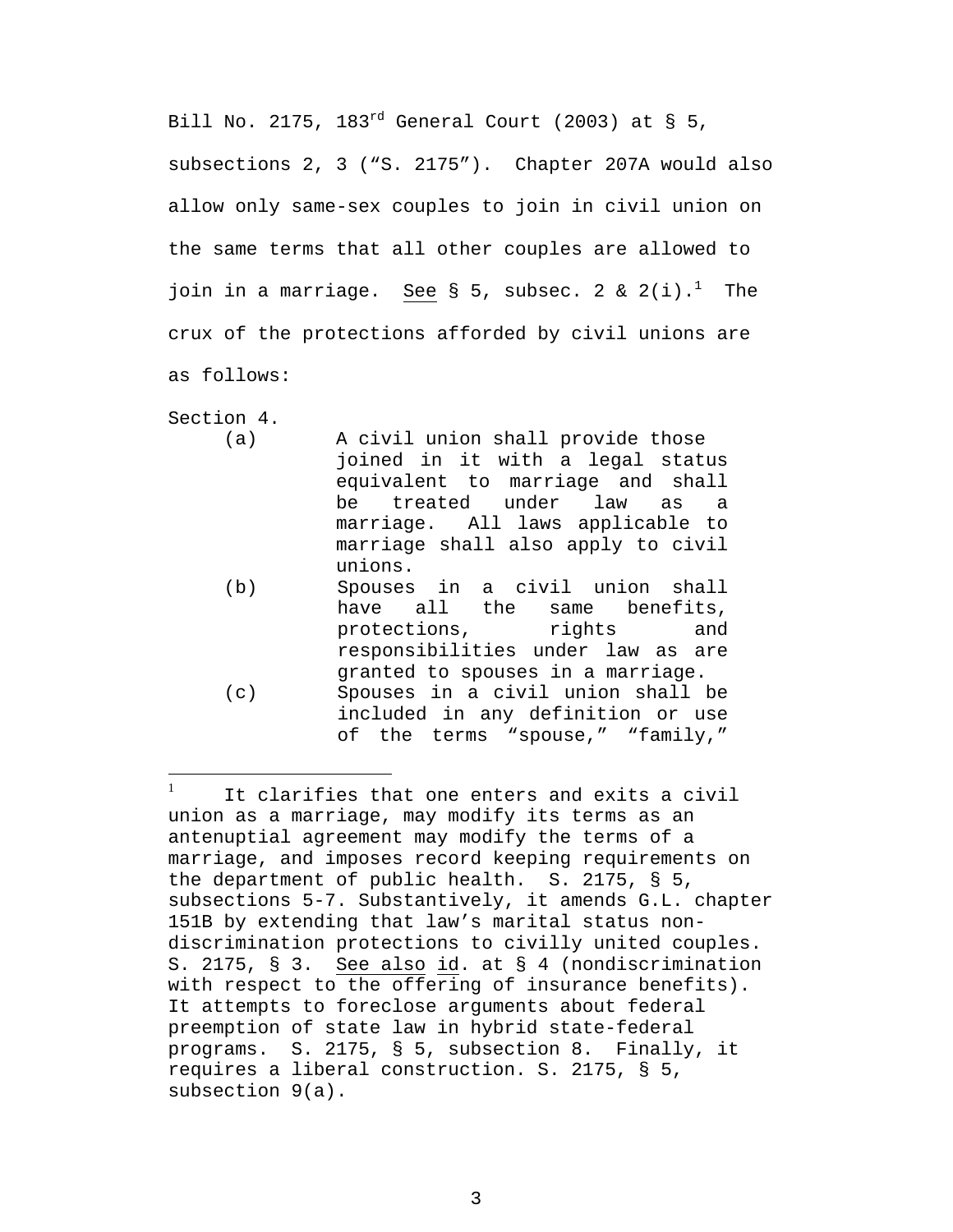"immediate family," "dependent," "next of kin," "husband," "wife," and other terms that denote the spousal relationship, as those terms are used in any law.

#### **SUMMARY OF THE ARGUMENT**

Senate No. 2175 prohibits same-sex couples from marrying, a ban this Court already ruled lacks any rational basis in Goodridge. S. 2175 would revive the governmental discrimination that Goodridge just ended. (pp. 6-10). The declaration requires marriage and the stay of the Court's judgment simply anticipates the chasm between the reformulated common law of marriage and the hundreds of gendered statutes in the General laws, thereby giving the Legislature the opportunity to conform the laws. (pp.  $10 - 20$ ).

Senate No. 2175 fails to meet the required thresholds of equality and liberty because S. 2175 is less than marriage. Nothing but marriage can provide the same protections, benefits and obligations as marriage. (pp. 21-36). Moreover, joining in marriage and participating in marriage confers a unique status that legally and socially confirms and strengthens the private commitment of the couple. (pp. 21-28). Tangible protections of marriage largely (or nearly totally) lacking from joining in civil union include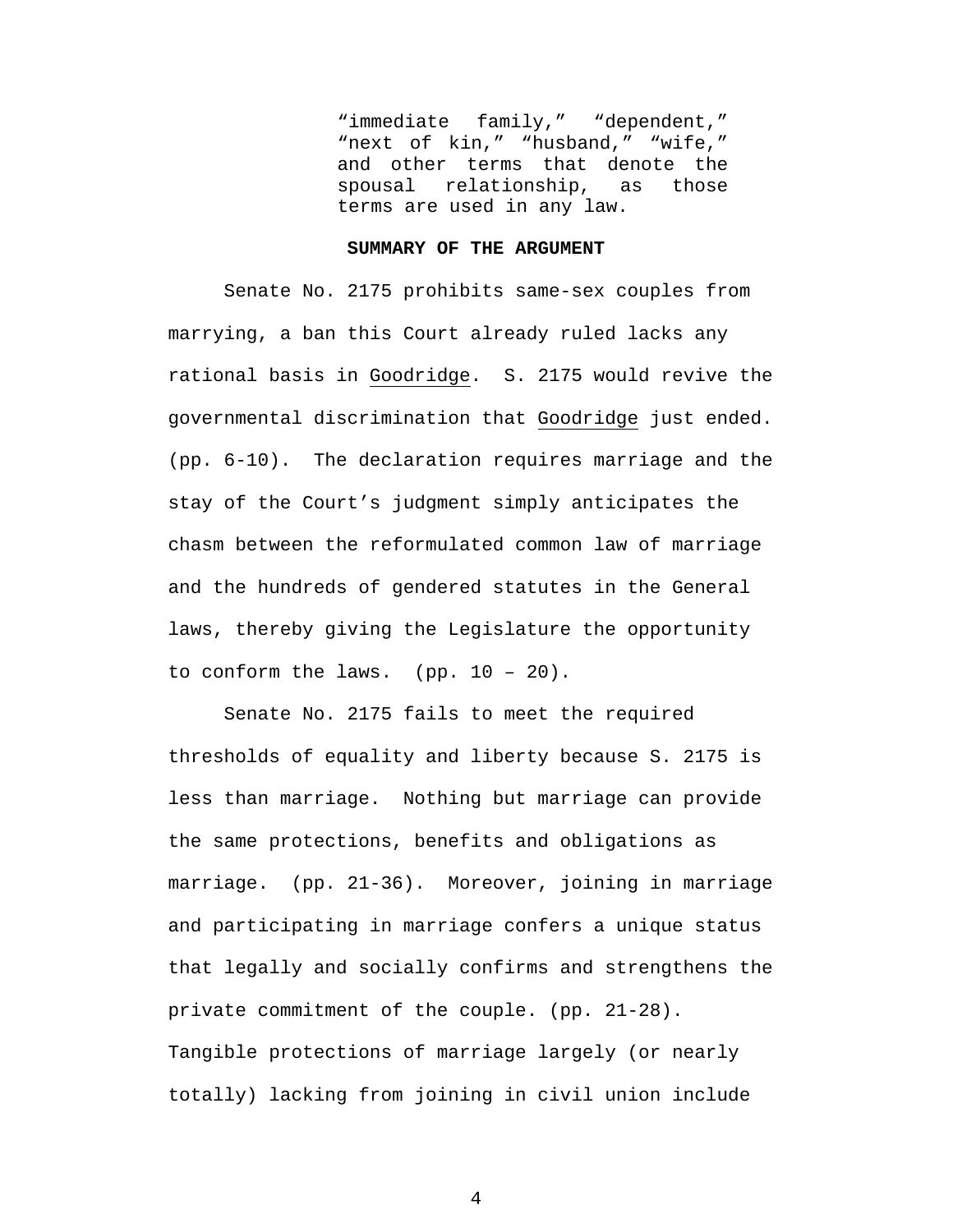the portability of the status and access to federal legal protections. (pp. 28-36).

Separating out only same-sex couples into a civil union status is tantamount to state-imposed segregation -- a separate and unequal regime for gay people. Equality means more than equal accommodations, even if, arguendo, civil unions were equal to marriage; it means no second-class citizenship. (pp.36-42).

Since tradition has already been rejected as a rational basis for marriage discrimination, the Senate's proposed notion of "preserving" the traditional meaning of marriage cannot justify a new marriage prohibition. The equality and liberty promises of our Constitution require past discriminatory practices -– whether race, sex or sexual orientation -– to yield, no matter how attached some may be to those practices. (pp. 42-46).

#### **ARGUMENT**

**I. THIS COURT SHOULD ANSWER "NO" TO THE SENATE'S QUESTION BECAUSE A PROHIBITION ON MARRIAGE FOR SAME-SEX COUPLES VIOLATES THE STATE CONSTITUIONAL GUARANTEES OF EQUALITY AND LIBERTY EVEN WHEN THE PROHIBITION IS JOINED WITH A CIVIL UNION MEASURE AS PROPOSED IN SENATE BILL SENATE NO. 2175.**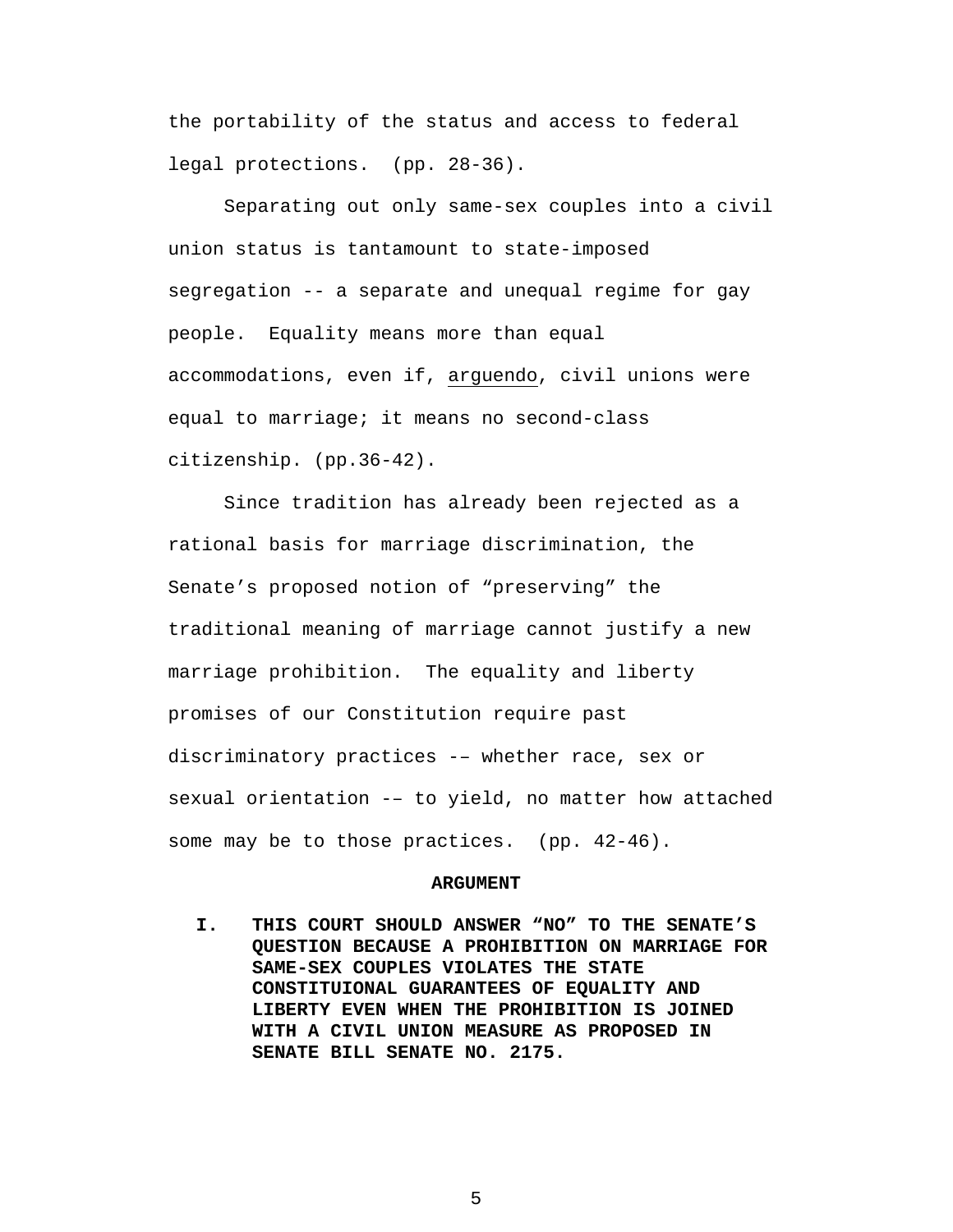**A. Senate No. 2175 Restricts Access to Marriage for Same-Sex Couples, A Restriction this Court Already Held To Be Unconstitutional in Goodridge.** 

For all of the meaningful state-law protections it would provide to same-sex couples who could join in civil union under its provisions, S. 2175's fatal flaw is that it also restricts marriage from those same civil union-eligible couples. $^2$  $^2$ 

This Court has already "conclude[d] that the marriage ban does not meet the rational basis test for either due process or equal protection." Goodridge, 440 Mass. at [3](#page-14-1)31. It said so repeatedly.<sup>3</sup> It explained that both the "'freedom from' unwarranted government intrusion into protected spheres of life

 $\overline{a}$ 

<span id="page-14-1"></span>3 See, e.g., id. at 312 (the Commonwealth "has failed to identify any constitutionally adequate reason for denying civil marriage to same-sex couples"); id. at 341 ("The department has had more than ample opportunity to articulate a constitutionally adequate justification for limiting civil marriage to opposite-sex unions. ... It has failed to identify any relevant characteristic that would justify shutting the door to civil marriage to a person who wishes to marry someone of the same sex.").

<span id="page-14-0"></span><sup>2</sup> The new chapter 207A created by S. 2175 would allow only same-sex couples to join in civil union and parties in a civil union "shall not be eligible to enter into a marriage with each other under c. 207." S. 2175, § 5, subsection 3. See also S. 2176: "Does Senate, No. 2175, which prohibits same-sex couples from entering into marriage but allows them to form civil unions" comply with the law?"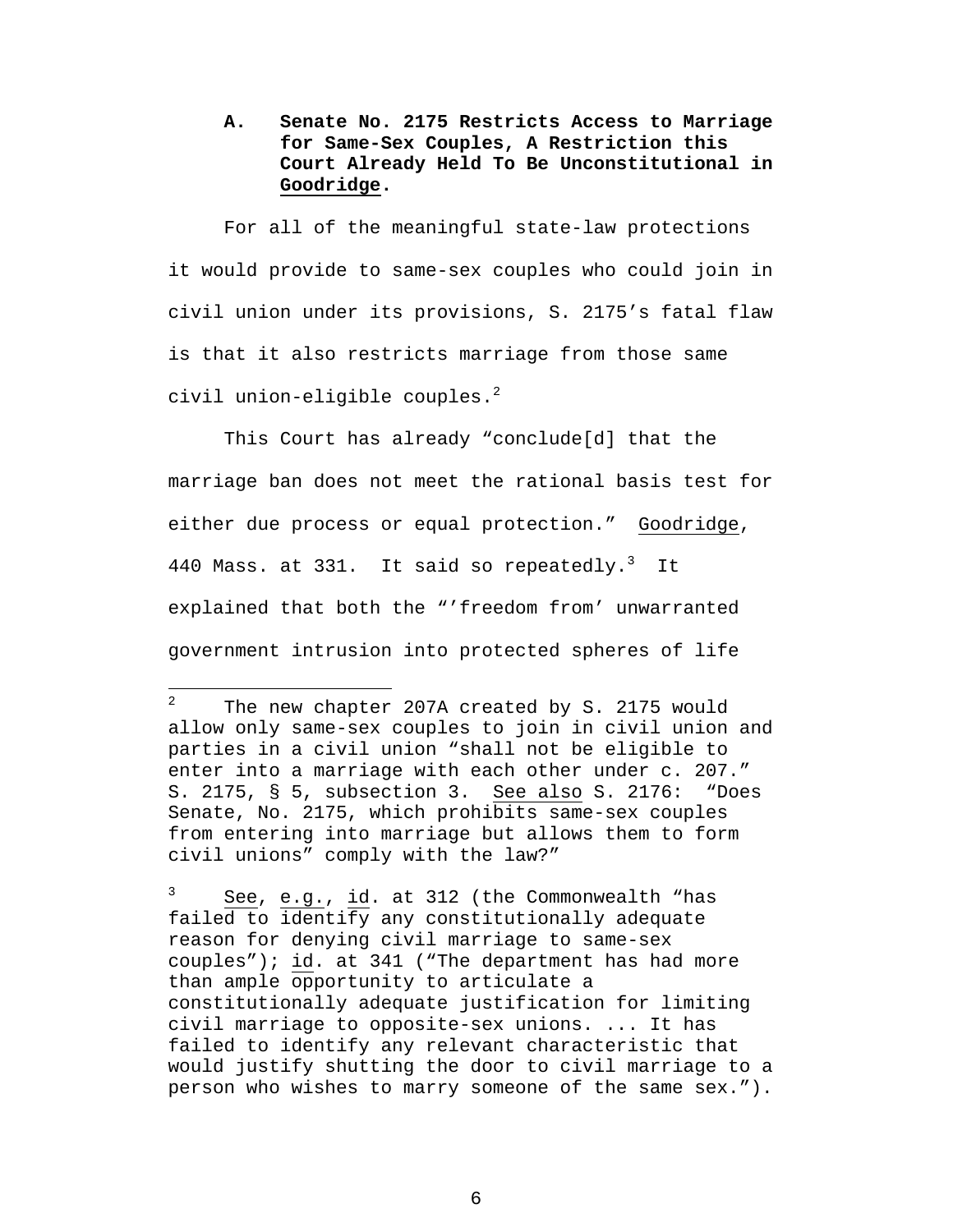and 'freedom to' partake in benefits created by the State for the common good. ... are [both] involved here." Id. at 329.

Whether and whom to marry, how to express sexual intimacy, and whether and how to establish a family –- these are among the most basic of every individual's liberty and due process rights. And central to personal freedom and security is the assurances that the laws will apply equally to persons in similar situations. 
Absolute equality before the law is a fundamental principle of our own Constitution.' Opinion of the Justices, 211 Mass. 618, 619, 98 N.E. 337 (1912). The liberty interest in choosing whether and whom to marry would be hollow if the Commonwealth could, without sufficient justification, foreclose an individual from freely choosing the person with whom to share an exclusive commitment in the unique institution of civil marriage.

Id. at 329. The Court's rationale -- its exposition of the liberty interest in choosing to marry and the equality principle of equal application of the law - has no stopping point short of marriage.

In Goodridge, the ban was simply the common law meaning of "marriage" as the union of one man and one woman as it carried over into the marriage licensing laws of G.L. c. 207. Id. at 319-320 & 341 n.33 (common law incorporated into the statutory scheme of c. 207). But it matters not whether the ban derives from the common law or by express statutory directive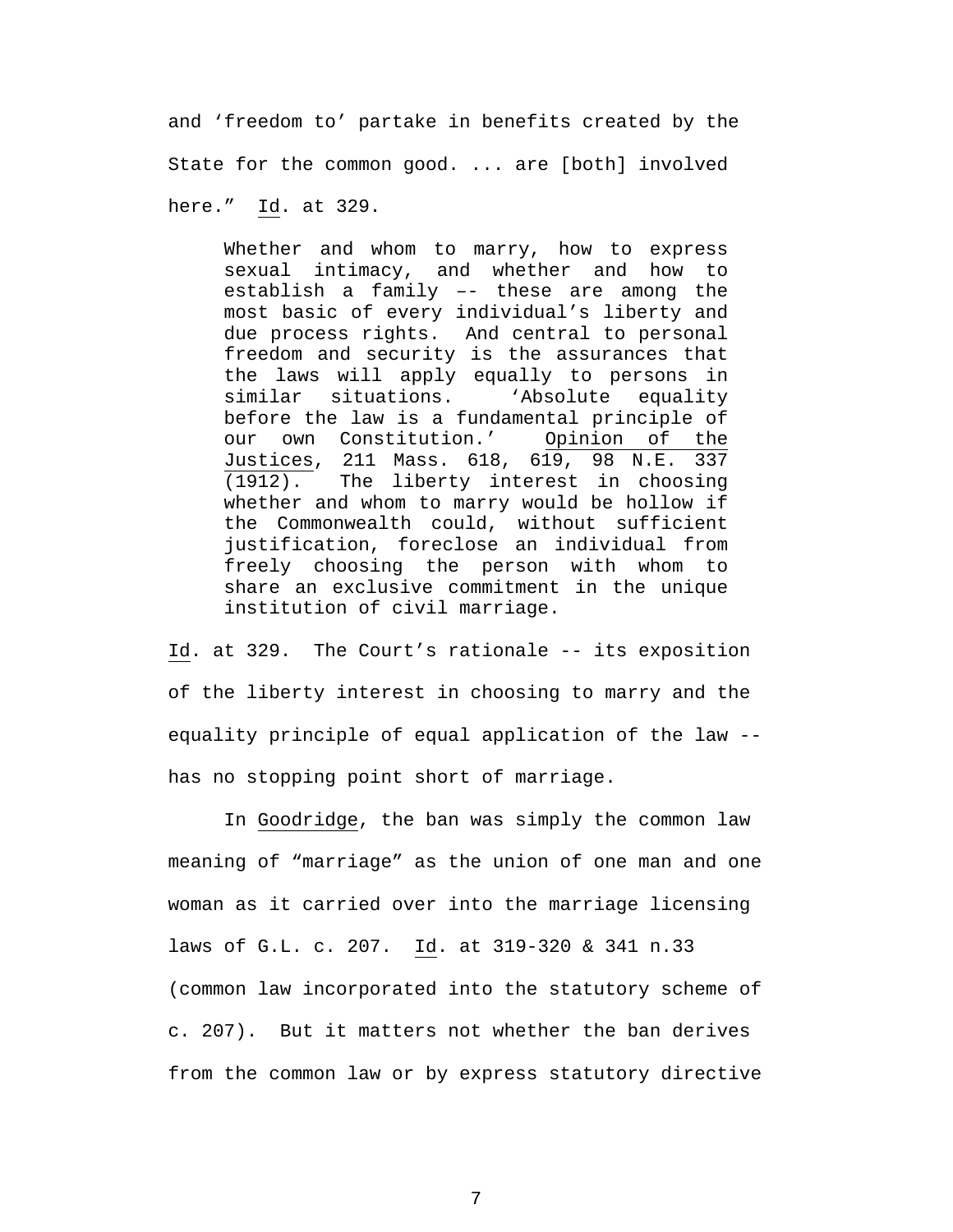as with S. 2175: in either event, "the marriage restriction impermissibly identifies persons by a single trait and then denies them protection across the board. In so doing, the State's action confers an official stamp of approval on the destructive stereotype that same-sex relationships are inherently unstable and inferior to opposite-sex relationships and are not worthy of respect." Goodridge, 440 Mass. at 333 (internal citation omitted).

Constitutionally compelled to alter the status quo, the Court reformulated the common law definition of marriage:

We construe civil marriage to mean the voluntary union of two persons as spouses, to the exclusion of all others. This reformulation redresses the plaintiffs' constitutional injury and furthers the aim of marriage to promote stable, exclusive relationships.

Goodridge, 440 Mass. at 343.

In this vein, this Court noted its "problem" was similar to the one confronted by the Ontario Court of Appeal when that court concluded that the common law definition of marriage violated the Charter of Rights and Freedoms of the Canadian Federal Constitution. Id. at 343 (citing Halpern v. Toronto (City), 172 O.A.C. 276 (2003)). Just as that Court "refined the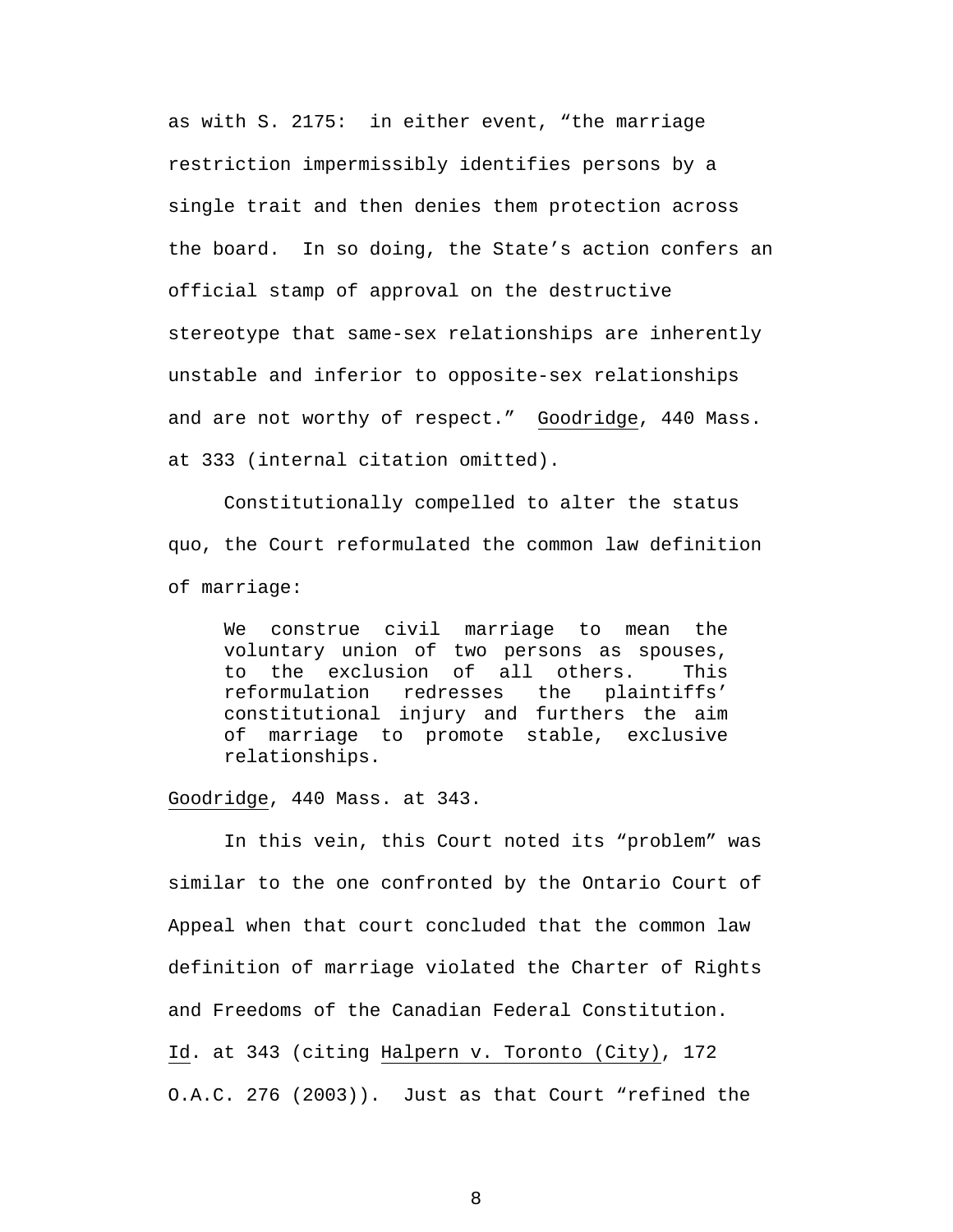common-law meaning of marriage[,]" so did this Court "concur with this remedy" and refine the Massachusetts common law as it had done in widely varying circumstances over the centuries.  $\underline{\texttt{Id}}$ . at 3[4](#page-17-0)3. $^4$  By expanding the common law definition of marriage, it also effectively altered "G.L. c. 207, the marriage licensing statute, which controls entry into civil marriage." Id. at 317. In other words, neither the department nor municipal clerks will henceforth have the authority to refuse to issue marriage licenses to

<span id="page-17-0"></span>4 Two principles predominated the Court's approach to remedying the unconstitutional ban: first, preserving as much of the marriage licensing laws as possible rather than voiding them in their entirety; and second, reformulating the common law in order to meet constitutional standards rather than having the court rewrite the statute. Goodridge, 440 Mass. at 342-343.

 $\overline{a}$ 

Although the most common form of relief when a law is deemed unconstitutional is to strike it down, the Court found this approach "wholly inconsistent with the Legislature's deep commitment to fostering stable families and [one which] would dismantle a vital organizing principle of our society." Id. at 342-343. Moreover, striking the licensing scheme would have "chaotic consequences," because of marriage's dual nature as a state-conferred benefit and a legally protected personal interest. Id. at 326 n.14.

Instead, by reforming the common law and retaining civil marriage, this Court "advance[d] the two legitimate State interests the department has identified: providing a stable setting for child rearing and conserving State resources." Id. at 343- 344. This approach also left intact the Legislature's discretion to regulate marriage. Id. at 343-344.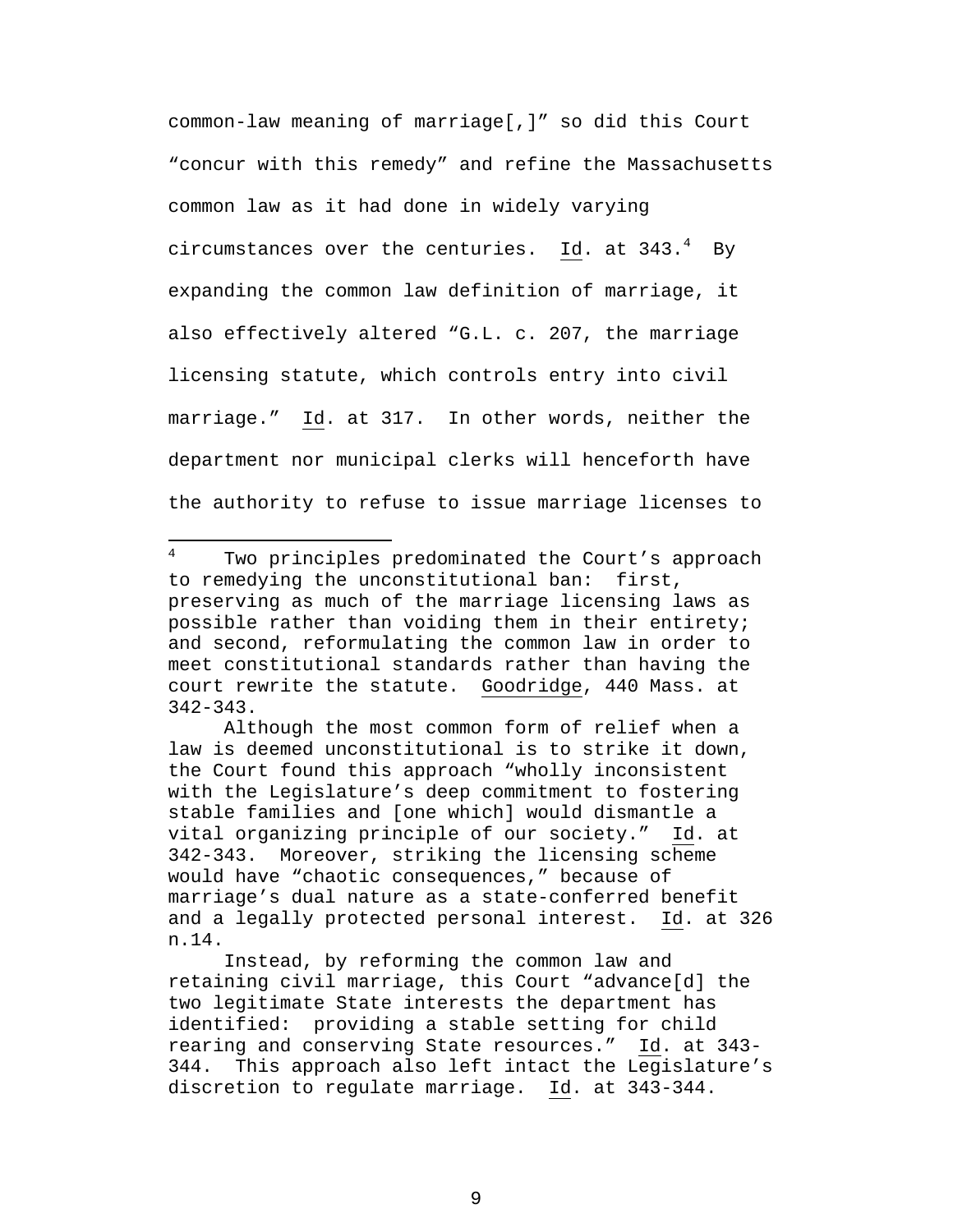same-sex couples who meet the legal requirements for marriage in G.L. c. 207.

In sum, through S. 2175 or other legislation, the General Court may not reinstate the marriage ban just voided in Goodridge and remedied by reforming the common law without again violating the liberty and equality guarantees of the Massachusetts Constitution for those who wish to marry someone of the same sex.

For this reason alone, this Court should answer Senate's Question in S. 2176 "No."<sup>[5](#page-18-0)</sup>

## **B. Neither the Declaration Nor The Stay Compromise the Remedy of Marriage.**

After finding void the marriage ban for same-sex couples, e.g. id. at 331, and reformulating the common law definition of marriage in a way that accommodates otherwise qualified same-sex couples, id. at 343, the Court also stated:

We declare that barring an individual from the protections, benefits and obligations **of civil marriage solely because that person would marry a person of the same sex** violates the Massachusetts Constitution. We vacate the summary judgment for the

 $\overline{a}$ 

<span id="page-18-0"></span><sup>5</sup> Indeed, there may be no solemn occasion present here warranting an advisory opinion because this Court has already spoken to the issue raised. Opinion of the Justices to the Acting Governor, 438 Mass. 1201, 1206 (2002); Answer of the Justices, 413 Mass. 1219, 1225 (1992) (citing cases); Answer of the Justices, 375 Mass. 790, 794 (1978).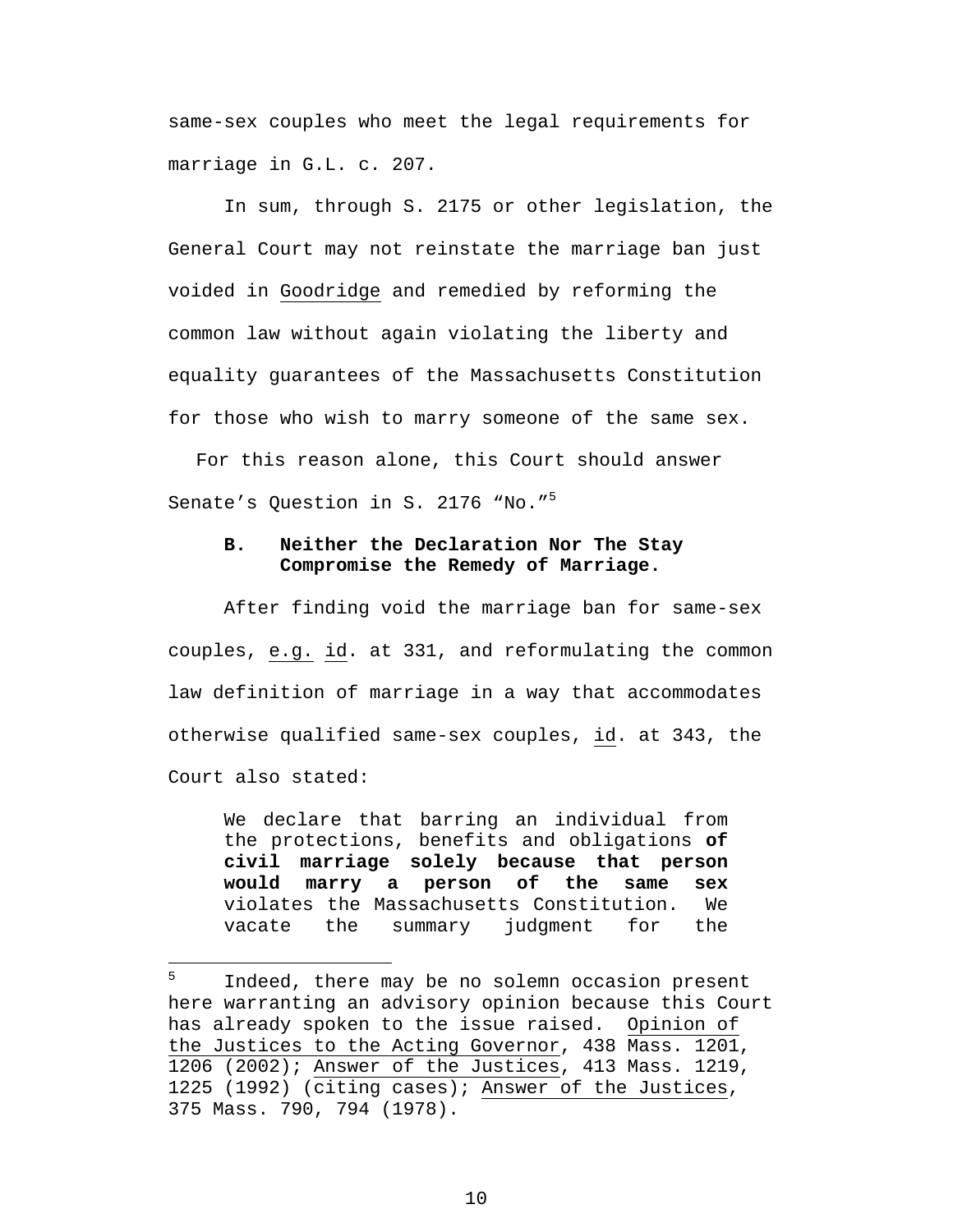department. We remand this case to the Superior Court for entry of judgment consistent with this opinion. Entry of judgment shall be stayed for 180 days to permit the Legislature to take such action as it may deem appropriate in light of this opinion. See, e.g., Michaud v. Sheriff of Essex County, 390 Mass. 523, 535-536, 458 N.E.2d 702 (1983).

Goodridge, 440 Mass. at 344 (emphasis added).

### **1. The Declaration**

The Goodridge plaintiffs understand the Senate reads this Court's declaration in Goodridge as limited to the legal incidents of marriage rather than as about access to marriage itself. The plaintiffs and amicus do not understand how the Court's Opinion and Judgment can be read that way.

To read "marriage" out of the declaration is to selectively read the declaration. By its terms, the declaration refers to protections, benefits and obligations that arise "because that person would marry a person of the same sex ..." Goodridge, 440 Mass. at 344. From a liberty perspective, depriving an individual of the choice to "marry a person of the same sex" as S. 2175 does also deprives him or her of the protections, benefits and obligations of the core personal choice to join with another in the institution of marriage. Moreover, from an equality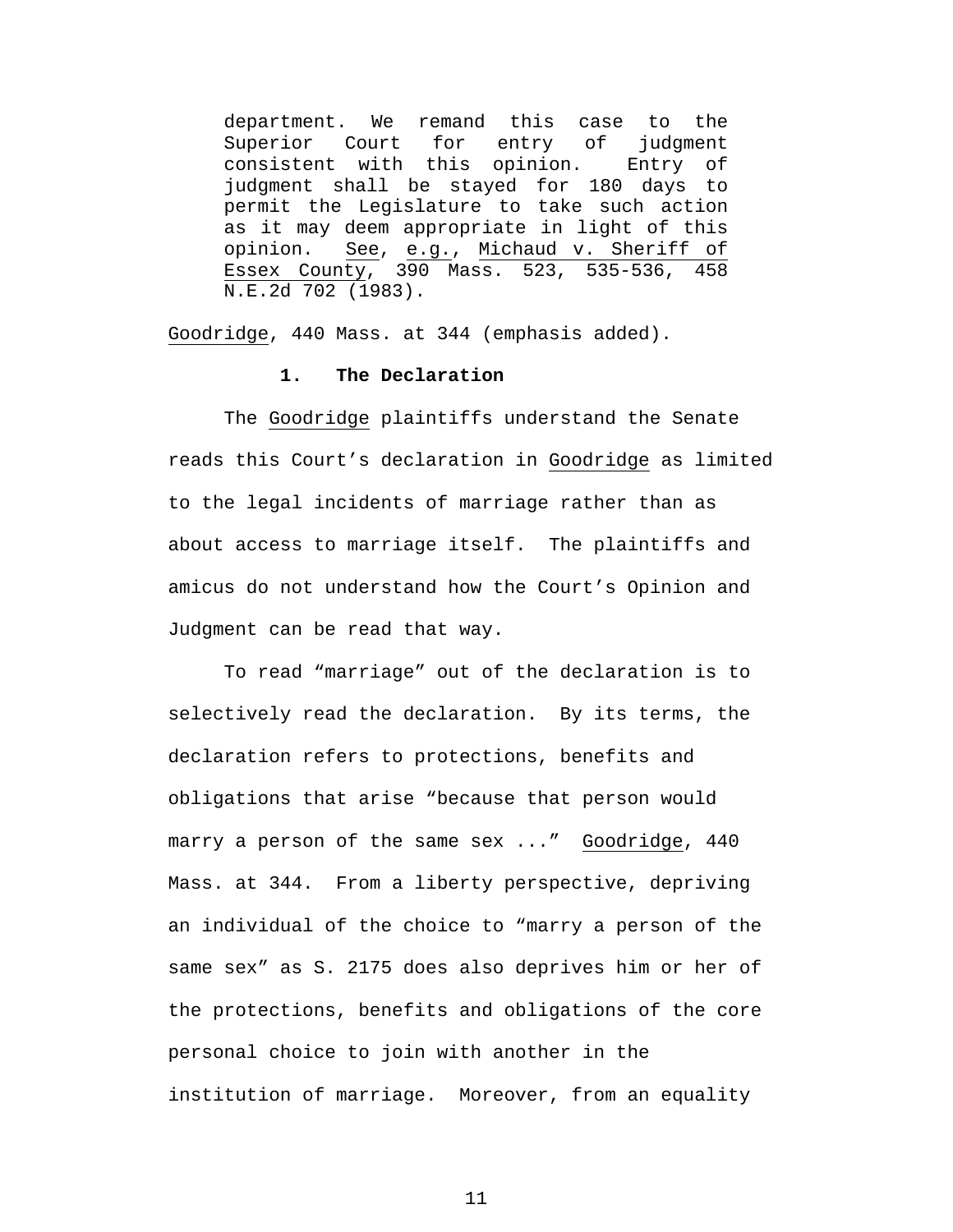perspective, the declaration links marriage and its associated protections by holding that the plaintiffs are entitled to the protections, benefits and obligations that arise because *that person would marry a person of the same sex.[6](#page-20-0)* 

Second, the declaration must also be read in conjunction with the whole of the Court's opinion which repeatedly weaves together access to marriage with the protections, benefits and obligations of marriage. Starting with the very first paragraph of its opinion, the Court states,

Marriage is a vital social institution. The exclusive commitment of two individuals to each other nurtures love and mutual support; it brings stability to our society. For those who choose to marry, and for their children, marriage provides an abundance of **legal, financial and social benefits**. In return it imposes **weighty legal, financial and social obligations.**

Goodridge, 440 Mass. at 312 (emphasis added).

 $\overline{a}$ 

The question presented and answer provided also necessarily link the two:

> The question before us is whether, consistent with the Massachusetts

<span id="page-20-0"></span><sup>6</sup> Significantly also, in the paragraph immediately preceding the declaration, the Court holds: "We construe civil marriage to mean the voluntary union of two persons as spouses, to the exclusion of all others," id. at 343, in order to "redress[] the plaintiffs' constitutional injury." Id.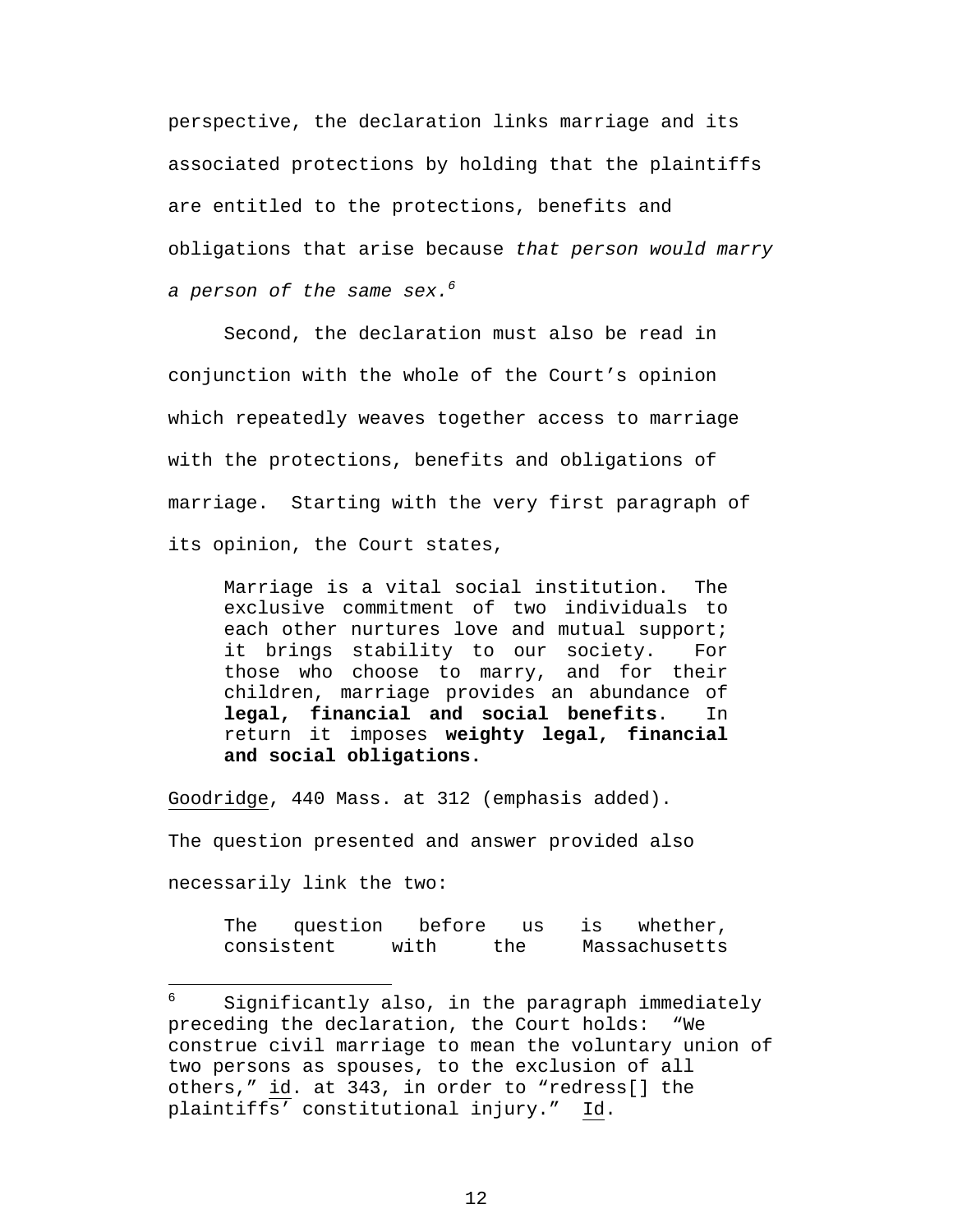Constitution, **the Commonwealth may deny the protections, benefits and obligations conferred by civil marriage to two individuals of the same sex who wish to marry. We conclude that it may not.** The Massachusetts Constitution affirms the dignity and equality of all individuals. It forbids the creation of second-class citizens. In reaching our conclusion we have given full deference to the arguments made by the Commonwealth. **But it has failed to identify any constitutionally adequate reason for denying civil marriage to samesex couples***.*

Goodridge, 440 Mass. at 312 (emphasis added).<sup>[7](#page-21-0)</sup>

 $\overline{a}$ 

Third, myopically reading the declaration renders a great deal of the Court's opinion superfluous –- or even nonsensical. If the Court's remedy for the

<span id="page-21-0"></span><sup>7</sup> See also, e.g., id. at 312-313 ("Whether the Commonwealth may use its formidable regulatory authority to bar same-sex couples from civil marriage is a question not previously addressed by a Massachusetts appellate court"); at 313 ("Barred access to the protections, benefits and obligations of civil marriage, a person who enters into an intimate, exclusive union with another of the same sex is arbitrarily deprived of membership in one of our community's most rewarding and cherished institutions. That exclusion is incompatible with the constitutional principles of respect for individual autonomy and equality under law"); at 320 ("The plaintiffs' claim that the marriage restriction violates the Massachusetts Constitution can be analyzed in two ways"); at 341-342 ("The marriage ban works a deep and scarring hardship on a very real segment of the community for no rational reason. ... Limiting the protections, benefits and obligations of civil marriage to opposite-sex couples violates the basic premises of individual liberty and equality under law protected by the Massachusetts Constitution.").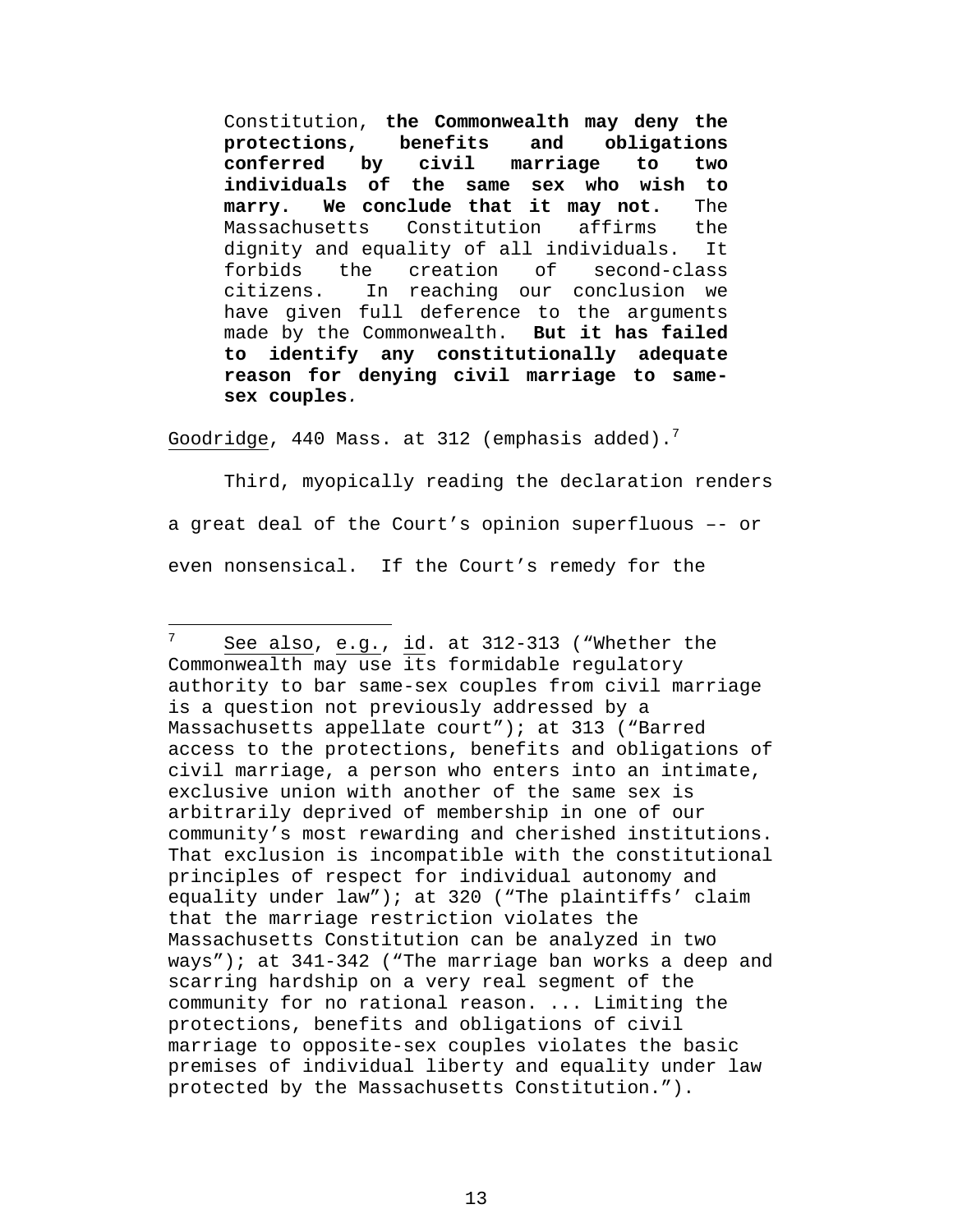plaintiffs' constitutional injury was meant to provide access to a new institution that is purportedly the sum of marriage's tangible legal parts, as S. 2175 attempts to provide with respect to civil unions, it would have had no need to talk about marriage from the due process and liberty perspectives. The fact that marriage is a defining personal choice would have been irrelevant. See, e.g., Goodridge, 440 Mass. at 327- 28. Its repeated examination of the meaningful role of marriage as a social institution and in people's lives would be mere philosophizing. Id. at 322 (civil marriage ... is a "social institution of the highest importance."). <sup>[8](#page-22-0)</sup> The Court would have had no need to note that marriage is both a "personal commitment ... and a highly public celebration of the ideals of mutuality, companionship, intimacy, fidelity and

1

<span id="page-22-0"></span><sup>8</sup> See also id. at 322("civil marriage is an esteemed institution"); at 328 ("In this case, as in Perez and Loving, a statute deprives individuals of access to an institution of fundamental legal, personal and social significance –- the institution of marriage -– because of a single trait: skin color in Perez and Loving, sexual orientation here ..."); at 330 ("the unique institution of civil marriage"); at 339-340 ("As a public institution and a right of fundamental importance, civil marriage is an evolving paradigm. ... [W]e have no doubt that marriage will continue to be a vibrant and revered institution.").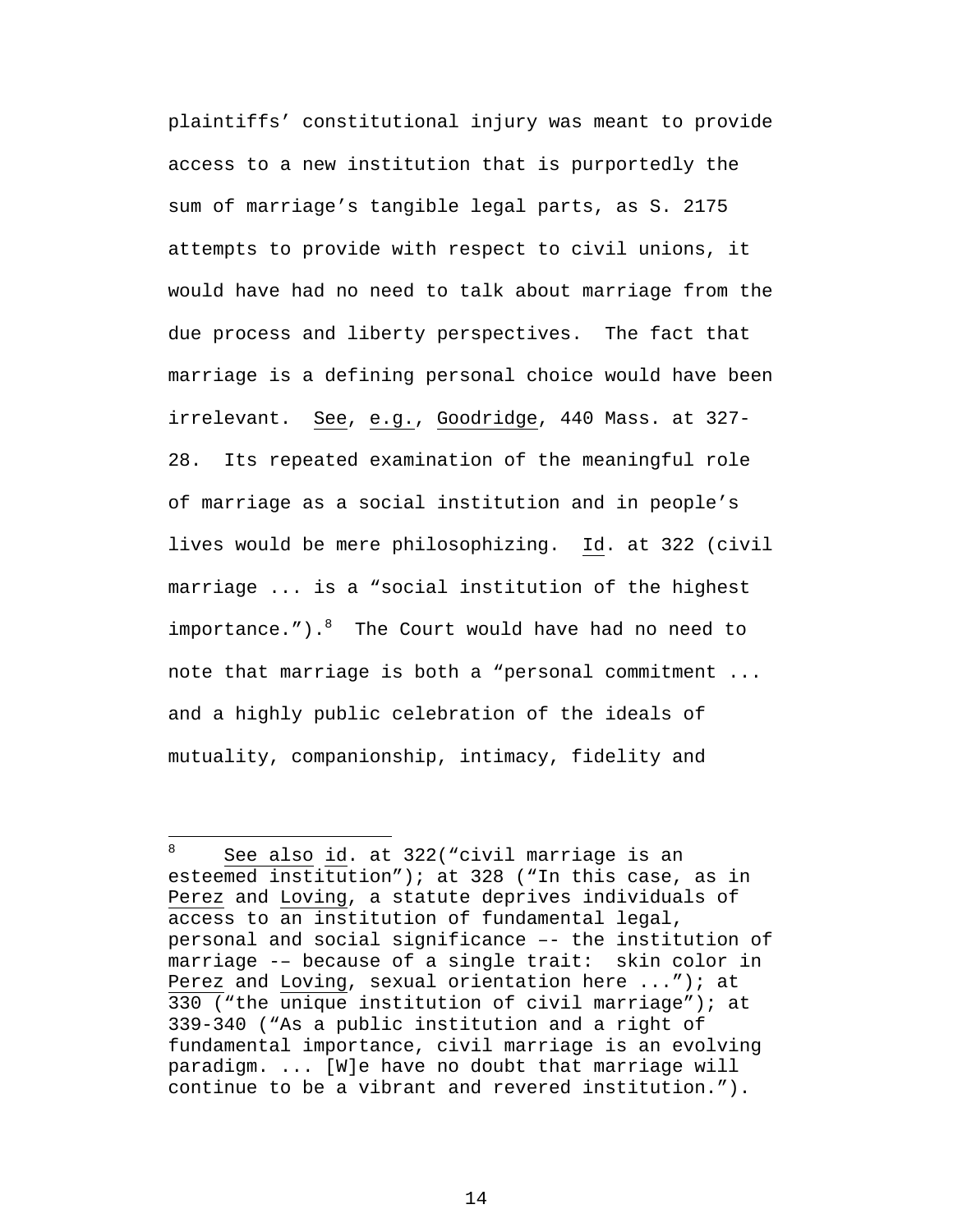family." Id. at 322.<sup>[9](#page-23-0)</sup> Describing and analyzing marriage as a civil right would have been unnecessary. Id. at 325-326. In short, it is impossible to explain many passages of the Court's opinion if it didn't mean to extend marriage to the plaintiff couples. Among others is its reassurance that Goodridge *strengthens* the institution of marriage:

If anything, extending civil marriage to same-sex couples reinforces the importance of marriage to individuals and communities. That same-sex couples are willing to embrace marriage's solemn obligations of exclusivity, mutual support, and commitment to one another is a testament to the enduring place of marriage in our laws and in the human spirit.

Id. at 337. If the Court had meant to condemn the plaintiffs' exclusion from only the discrete legal rights associated with marriage, the Court would have had no need to find the "marriage ban" unconstitutional or to reformulate the common law to include the plaintiffs. The dissenting justices could have rested more easily, too, since they understood

 $\overline{a}$ 

<span id="page-23-0"></span><sup>9</sup> Federal case law is similar. See, e.g., Turner v. Safley, 482 U.S. 78, 96 (1987) (marriage as a relationship of personal dedication and public commitment).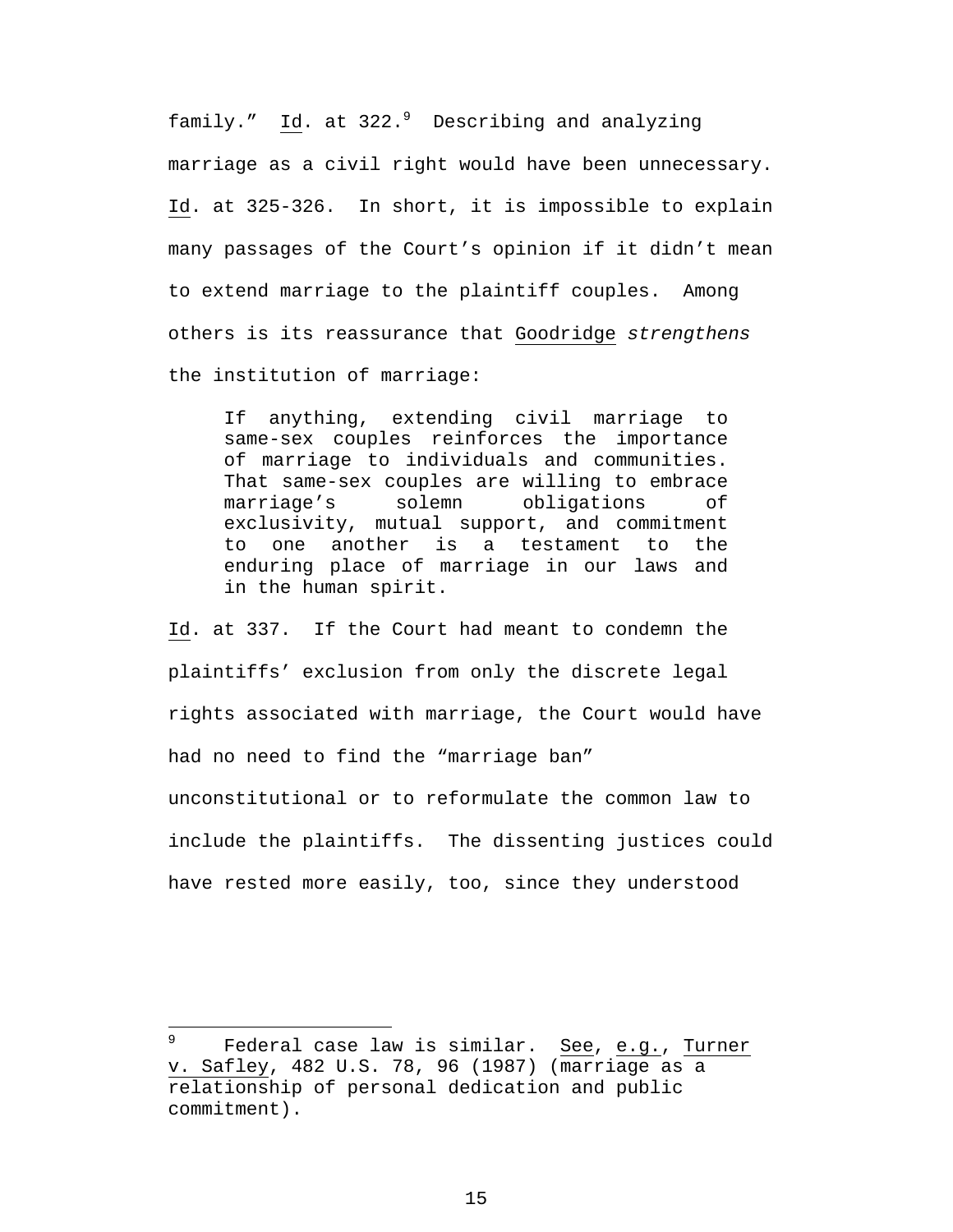<span id="page-24-1"></span>the Court to be making marriage available to same-sex couples.[10](#page-24-0)

Finally, the Vermont Supreme Court's decision in Baker v. Vermont, 744 A.2d 864 (Vt. 1999), a decision not once cited in the remedy section of Goodridge, provides no safe harbor for S. 2175. As to remedy, the Goodridge Court specifically concurred with the Halpern case that also reformulated the common law definition of marriage to redress the couples' constitutional injuries, id. at 343, and not the Vermont court in Baker. In further contrast to Goodridge, the first paragraph addressing remedy section in Baker casts the plaintiffs' claim as one seeking only equal access to state-conferred marital rights and responsibilities and not to marriage itself. Id. at  $886.^{11}$  Moreover, without a due process

<sup>11</sup> The Baker Court stated,

<span id="page-24-0"></span> $10$ See e.g., id. at  $353$  (Spina, J.) (court "redefined marriage"); at 354 (disagreeing with majority's "recogniz[ing] same-sex marriage as a constitutionally protected right"); at 362 (Sosman, J.) (arguing it would be rational for legislature to "postpone any redefinition of marriage that would include same-sex couples); at 365 (Cordy, J.) (characterizing majority decision as "conclud[ing] that a marriage license cannot be denied to an individual who wishes to marry someone of the same sex.").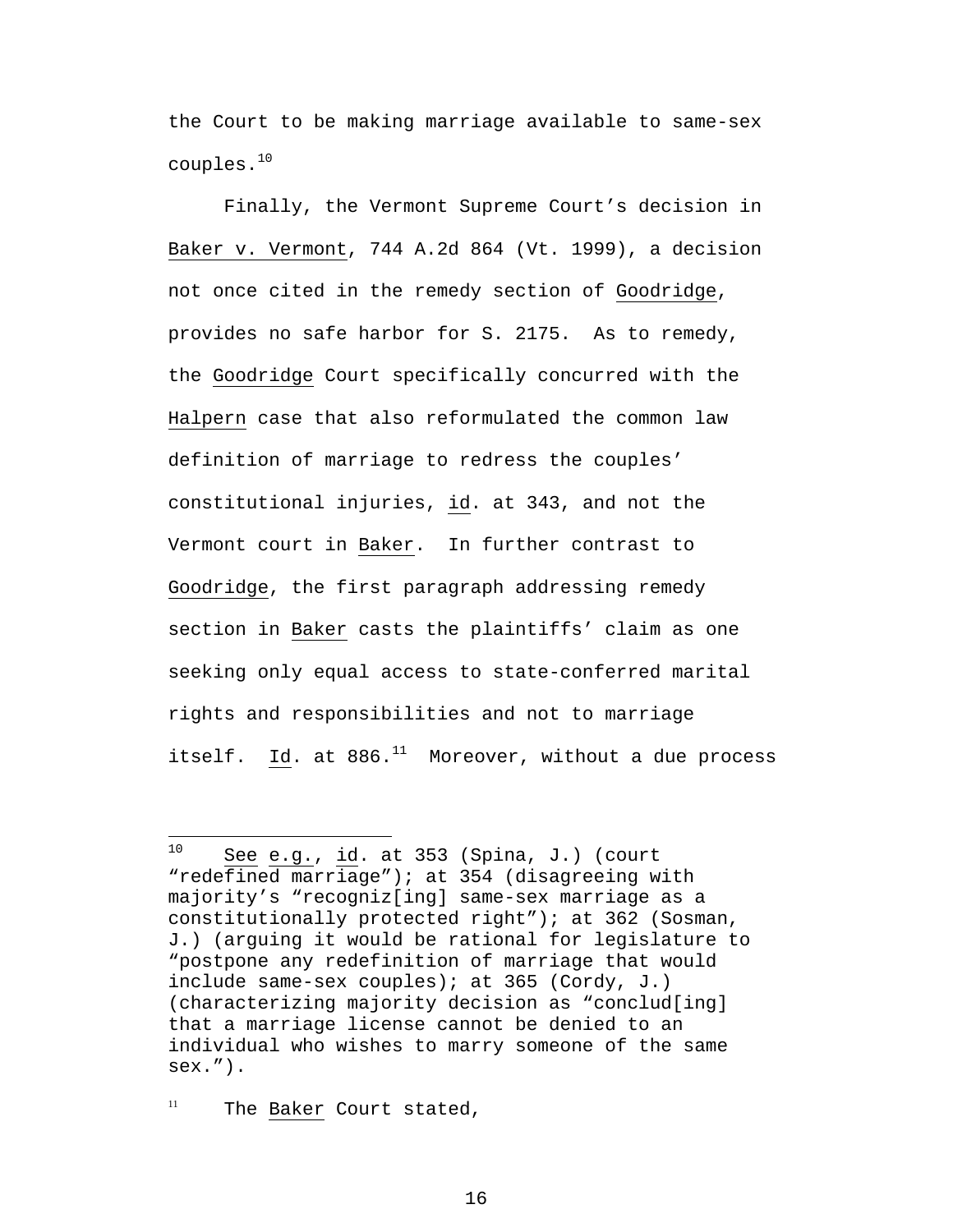violation to remedy, the Baker court held that either marriage or some parallel system could provide "the same benefits and protections afforded by Vermont law to married opposite-sex couples."  $Id.^{12}$ 

### **2. The Stay**

1

It is important to state clearly the parameters of today's ruling. Although plaintiffs sought injunctive and declaratory relief designed to secure a marriage license, **their claims and arguments here have focused primarily upon the consequences of official exclusion from the statutory benefits, protections and security incident to marriage under Vermont law. While some future case may attempt to establish that -– notwithstanding equal benefits and protections under Vermont law -- the denial of a marriage license operates per se to deny constitutionally protected rights, that is not the claim we address today.** 

Baker, 744 A.2d at 886 (emphasis added).

<span id="page-25-0"></span><sup>12</sup> While leaving to the Legislature the means of "craft[ing] an appropriate means of addressing this constitutional mandate," the Vermont court specifically "noted" foreign laws "which generally establish an alternative legal status to marriage for same-sex couples," id. at 886, and stated the mandate could be met by marriage, but need not be. Id. at 887.

In further contrast to Goodridge, the Vermont court retained jurisdiction of the case, held "that the current statutory scheme shall remain in effect for a reasonable period of time to enable the Legislature to consider and enact implementing legislation in an orderly and expeditious fashion," id. at 887, and warned that if the Legislature failed to act, then the "plaintiffs may petition this Court to order the remedy they originally sought." Id.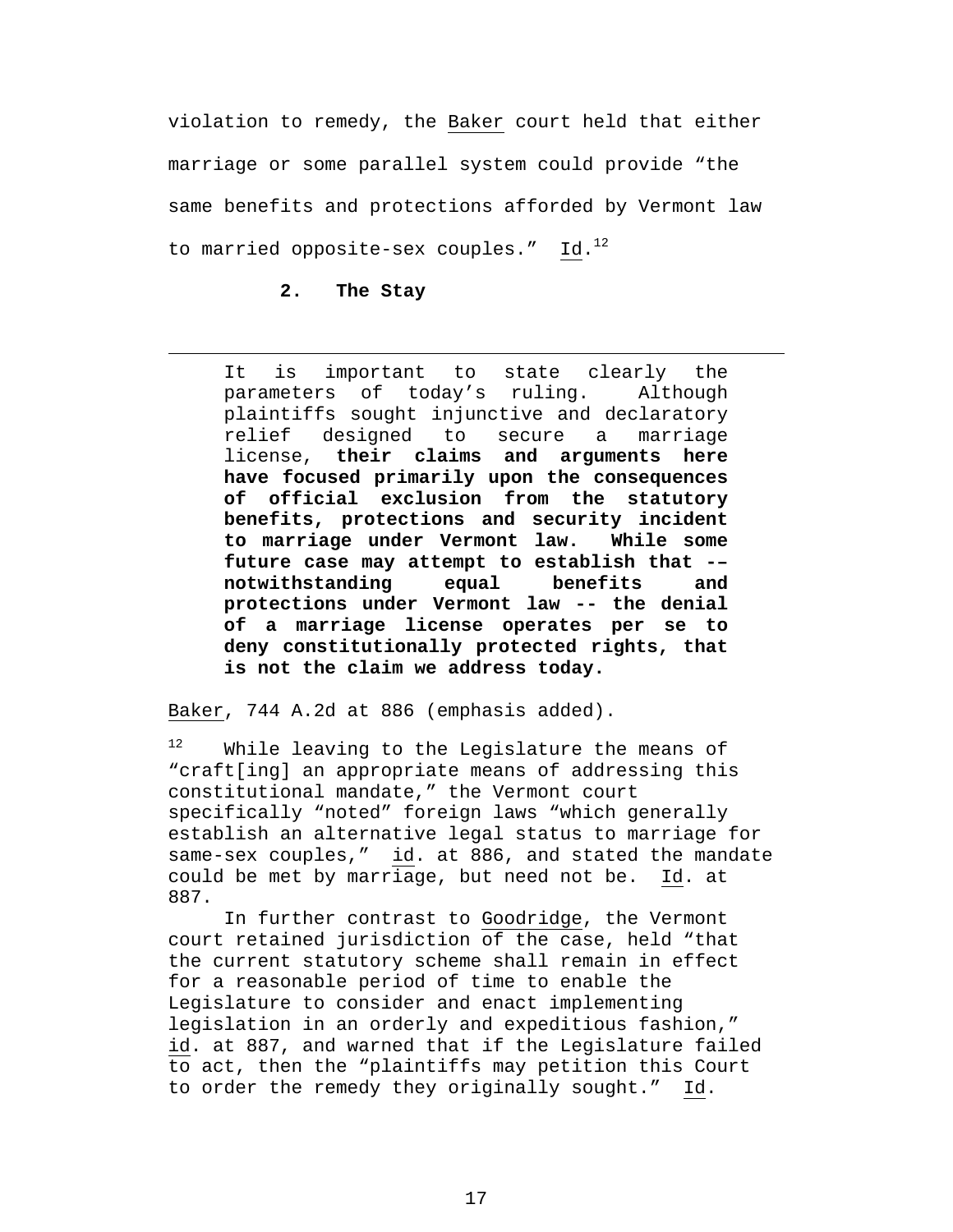As in S. 2175 and S. 2176, some have pointed to the stay of judgment for 180 days as a basis for suggesting a remedy other than marriage is constitutionally permissible.

The plaintiffs have assumed that the stay was designed to afford the Legislature an opportunity to conform the General Laws with the reformulated common law definition of marriage. Massachusetts laws presently use over 500 gendered terms. $13$  If the legislature fails to act, the system is still workable and couples can marry in light of the common law definition. But this would leave some of the public and some public officials confused because of the mismatch between the common law definition (reflecting the inclusion of same-sex couples) and hundreds of statues (which do not reflect that inclusion). $^{14}$  In 1975, in anticipation of ratification of the Equal

<span id="page-26-0"></span> $13$ A Westlaw search conducted by GLAD on December 23, 2003 shows that 224 of the General Laws use the term "husband" or "husbands", 230 use "wife" or "wives," 114 use "widow" or "widows," and 7 use "widower" or "widowers."

<span id="page-26-1"></span>As the Attorney General argued to the Court in Goodridge, it is for the legislature, and not the Court, to "rewrite the hundreds of statutes governing marriage and marriage-related rights and responsibilities." Brief of Defendants-Appellees, Goodridge ("Defs' Br."), at 127.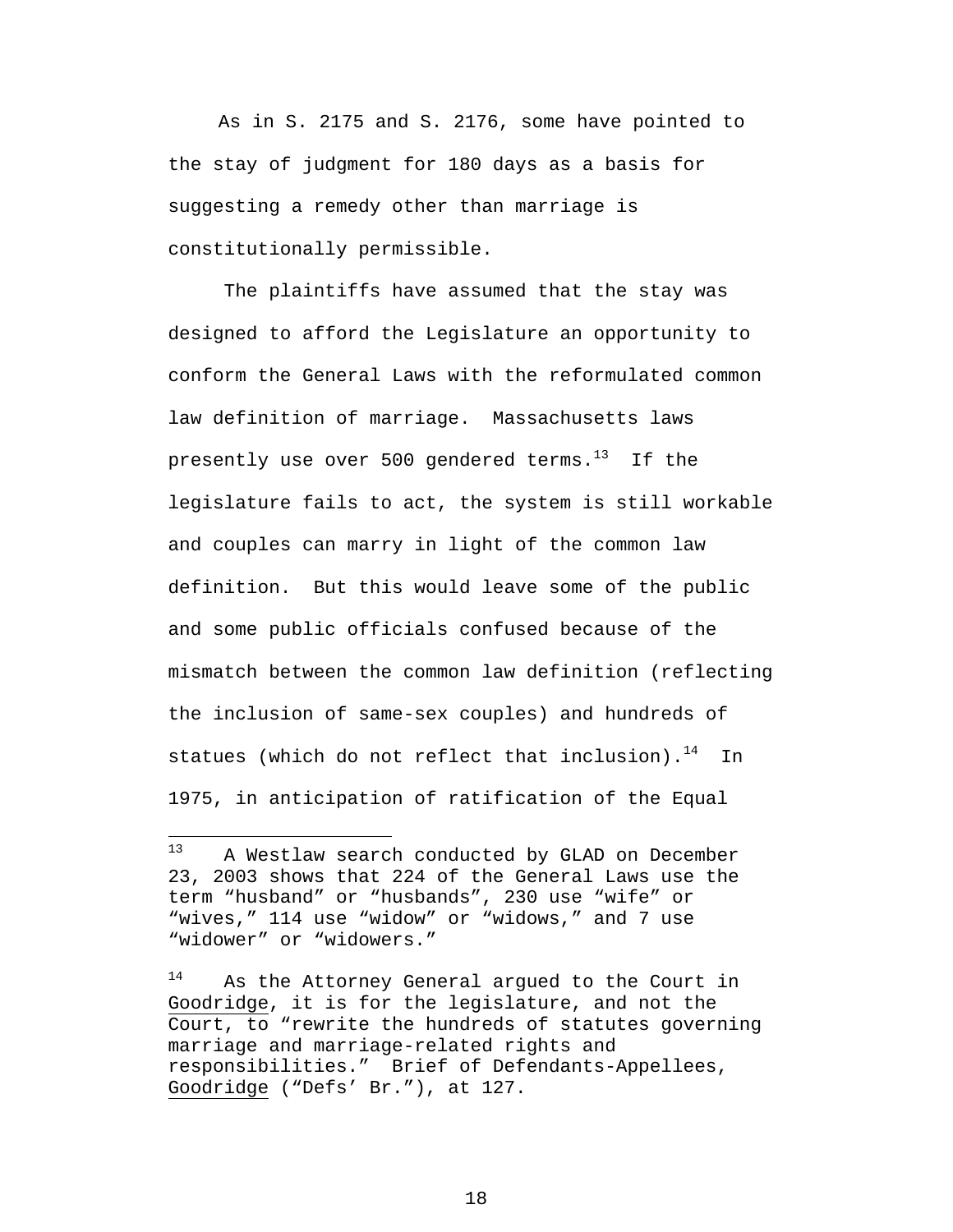<span id="page-27-0"></span>Rights Amendment to the state Constitution in 1976, the Legislature appointed a study commission to examine its effect on the general laws. Acts & Resolves of 1975, ch. 26 (appointing special study commission). The plaintiffs assume this Court gave the Legislature time to make this process as orderly as possible.

Assuming the Court cited Michaud v. Sheriff of Middlesex County as a guide to its reasoning, the duration of the stay is not an opportunity to dilute the remedy for a determined constitutional violation, but to give public officials the opportunity to put their house in order. In Michaud, prison officials were given a defined period of time to fix identified problems that made prison conditions cruel and unusual (lack of sinks with running water and lack of flush toilets), but officials were not permitted to use the time to come up with alternative methods for addressing prisoner hygiene, such as better buckets, covers for buckets, more frequent access to running water, etc.<sup>15</sup>

 $\overline{a}$ 

 $15$  This Court's stay is very much like the stay of the British Columbia Court of Appeal in Barbeau v. Attorney General of Canada, 2003 B.C.C.A. 251 (2003). In a Goodridge-like case, that court also reformulated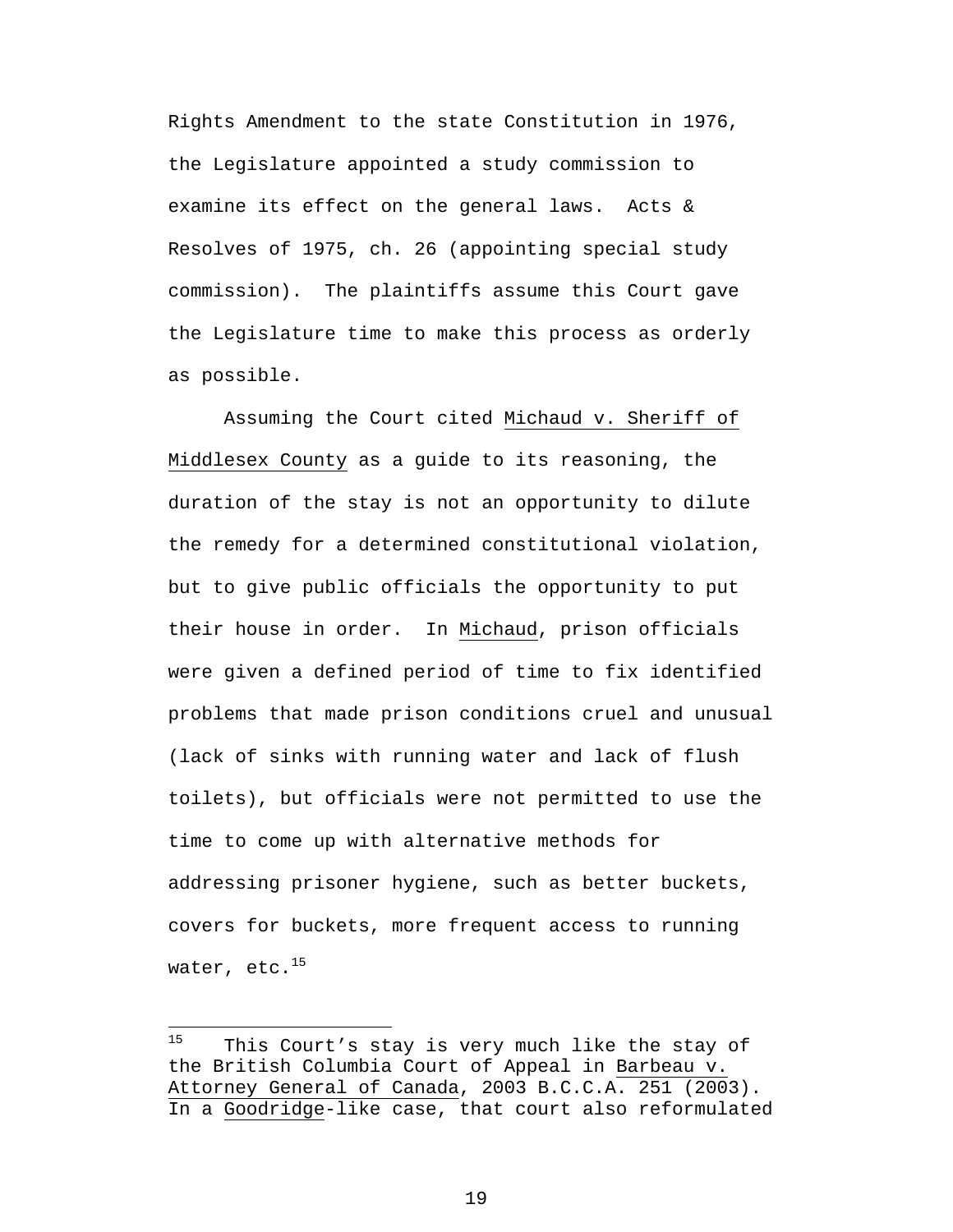During this time, the Legislature may also reevaluate policy choices regarding particular incidents of marriage in order to meet its legitimate objectives, such as conserving State resources.  $^{16}$  $^{16}$  $^{16}$ 

 In short, the purpose of the stay is for an orderly transition, not to resurrect the very marriage ban just struck in Goodridge.

### **C. A Civil Union Regime Cannot Satisfy the Massachusetts Constitution.**

1

the common law definition of marriage, id. at ¶ (156), but emphasized the purpose of the stay was not to give the federal Parliament time to consider alternative remedies, but "solely to give the federal and provincial governments time to review and revise legislation to bring it into accord with this decision. This period of suspension ... is necessary ... to avoid confusion and uncertainty in the application of the law to same-sex marriages." Id. at ¶ (161).

The practice of issuing a stay to allow a legislative body to conform legislation to a court ruling is also practiced at the federal level. See e.g. Northern Pipeline Constr. Co. v. Marathon Pipe Line Co., 458 U.S. 50, 88 (1982); Buckley v. Valeo, 424 U.S. 1, 143 (1976).

<span id="page-28-0"></span><sup>16</sup> This argument was generally presented in Goodridge. Reply Brief of Plaintiffs-Appellants, Goodridge ("Pls' Reply Br."), at 18; Defs' Br. at p. 127. Moreover, the Baker case, the proper scope of remedy in the event this Court found a constitutional violation, and the proper role of the legislature in remedying such a violation were all discussed in the briefs of the parties, and by Plaintiffs' counsel at oral argument. See, e.g., Pls' Br. generally & at 96- 97; Defs' Br. at 23-26, 127-28.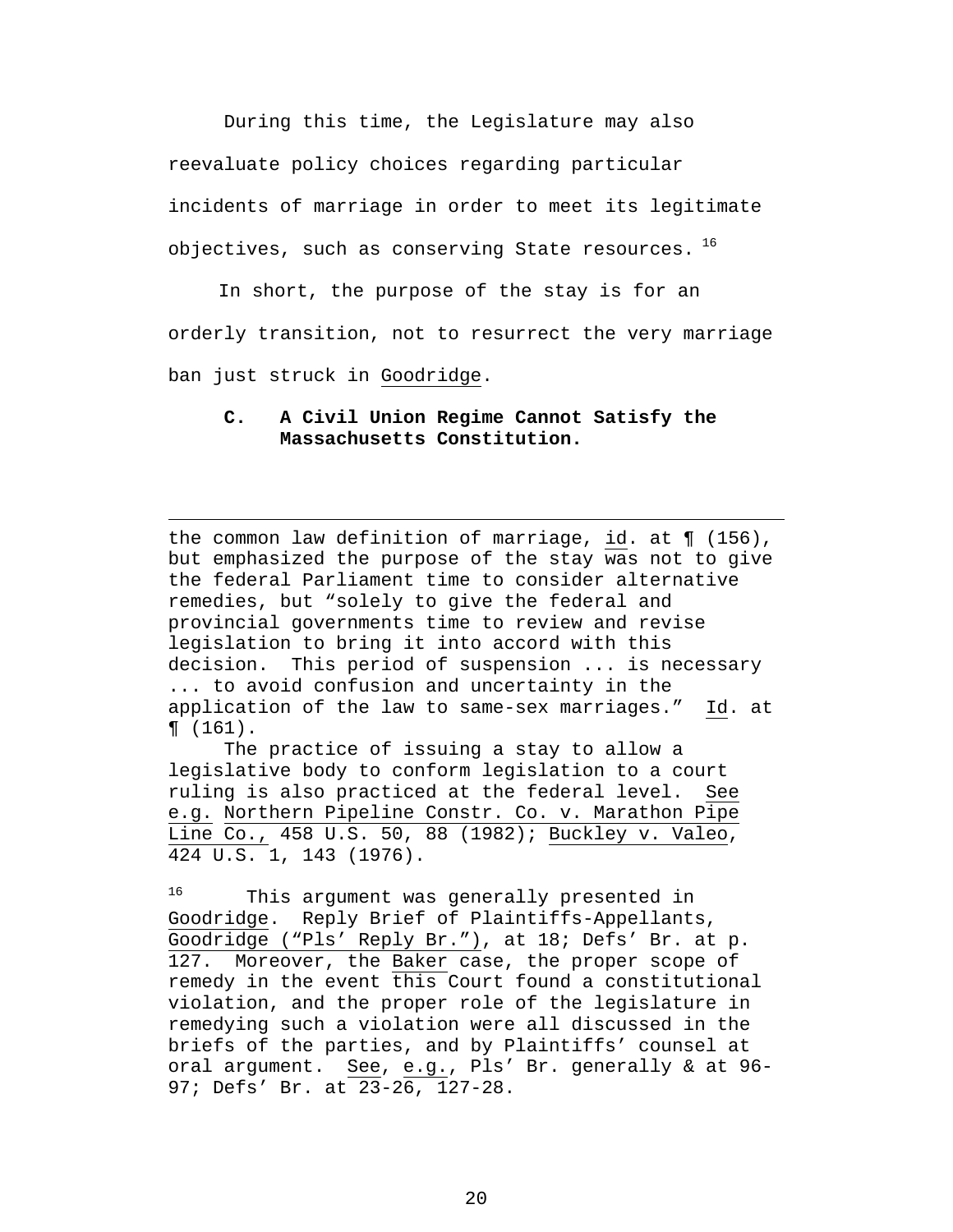While Senate No. 2175 attempts to support in law the families of same-sex couples throughout the Commonwealth, it prohibits marriage and all the legal and social protections marriage would otherwise provide. By creating a separate and unequal legal institution for gay people, S. 2175 would impose legally mandated segregation between otherwise equal citizens solely on the basis of sexual orientation. Finally, even if civil unions as described in S. 2175 provided a one-to-one correspondence with marriage in every way, "preserving the traditional, historic nature and meaning of the institution of civil marriage" is no basis for withholding the name and the institution "marriage" from same-sex couples. S. 2175, § 1 (g).

### **1. Only Marriage Can Provide the "Protections, Benefits and Obligations" of Marriage; Anything Else is Less Than Marriage.**

Because obtaining a marriage license is a necessary prerequisite to civil marriage in Massachusetts, denying marriage licenses to the plaintiffs was tantamount to denying them access to civil marriage itself, with its appurtenant social and legal protections, benefits and obligations.

#### Goodridge, 440 Mass. at 315.

As this Court emphasized, marriage is more than a bundle of legal protections, but also a cultural and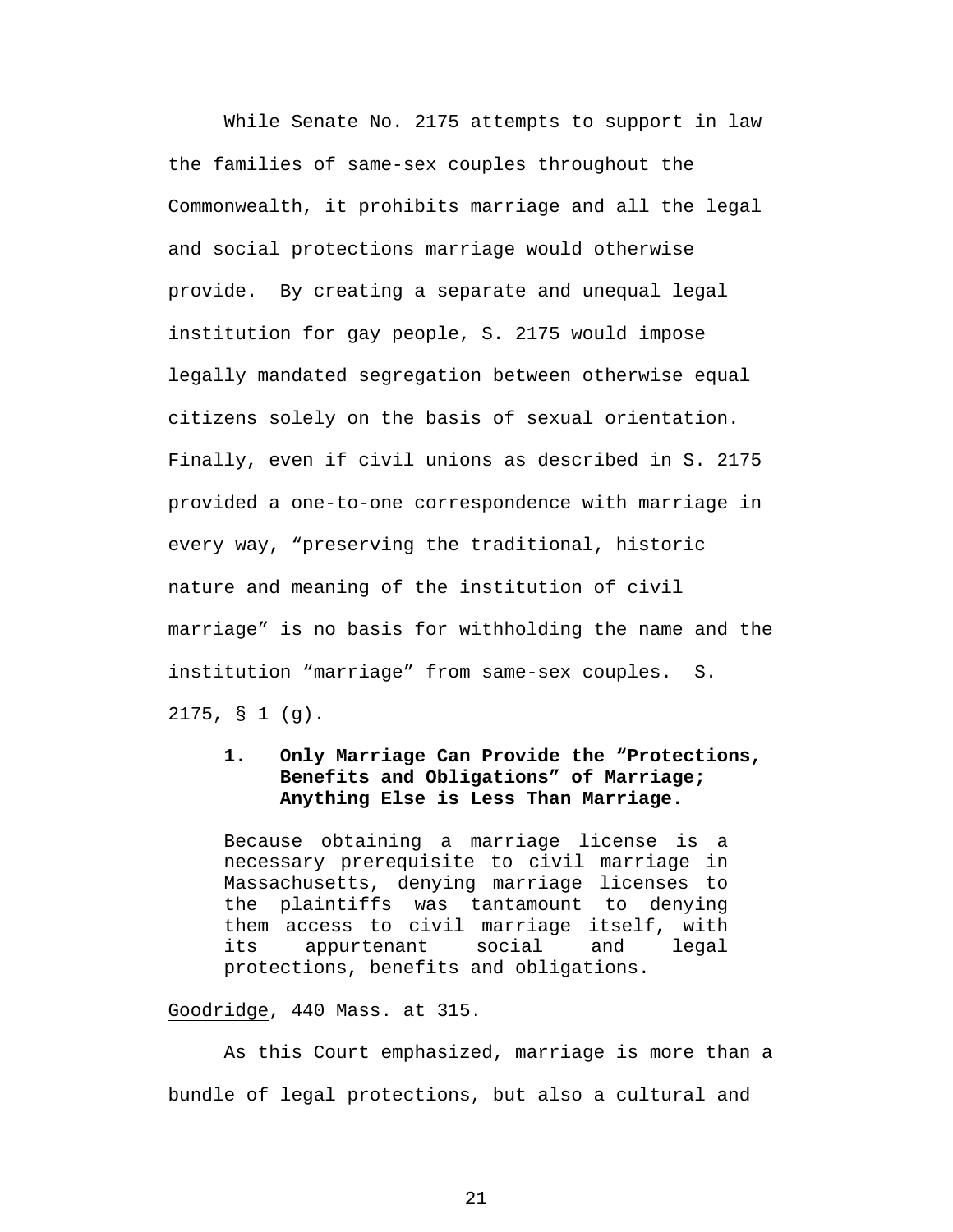social institution, in which each facet reinforces the others. The very first line of the Court's opinion in Goodridge -- "Marriage is a vital social institution," id. at 312 -– dooms any attempt to recraft marriage as the tangible sum of legal rights and responsibilities, as in S. 2175. It is the "depriv[ation] of membership in one of our community's most rewarding and cherished institutions" that is "incompatible with the constitutional principles of respect for individual autonomy and equality under law." Id. at 313.

The Court addressed the plaintiffs' claims in Goodridge the only way it could: by "expanding the institution of civil marriage in Massachusetts," id. at 340, and not by dissecting marriage because breaking marriage into its constituent parts vitiates the power and protection conferred by the whole. As impressive as S. 2175 might be compared to the legal rights enjoyed by same-sex couples prior to November 18, 2003, Senate No. 2175 is not marriage and would fail to bestow the "enormous private and social advantages" conferred "on those who choose to marry." Id. at 322. No bill creating rights for same-sex couples (other than allowing same-sex couples to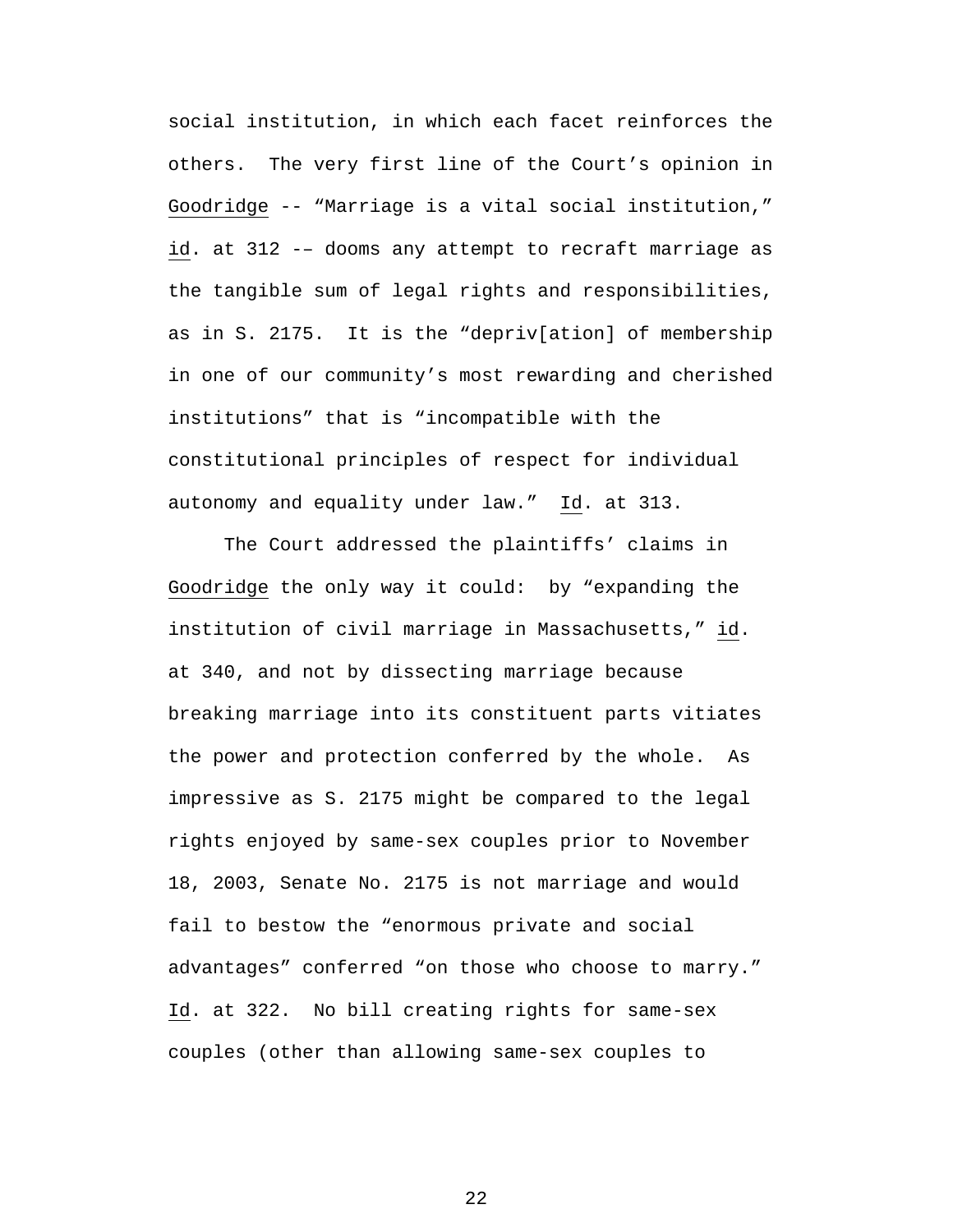marry) can replicate marriage as the unique legal and cultural institution it is.

#### **a. The Intangibles of Marriage**

The plaintiffs in Goodridge sought marriage *and not* only a bundle of legal rights precisely because the word and the institution represented by that word are meaningful. Attempts to withhold the name "marriage" from the legal commitments of same-sex couples underscores that the word has independent significance.

If S. 2175 were to become the law of the Commonwealth, none of the Goodridge plaintiffs' children would enjoy the social recognition and security which comes from having married parents. $17$ As this Court has already noted, the social status of marriage is a direct benefit to children whose parents are married. Id. at 325 ("enhanced approval ... still attends the status of being a marital child"). Annie Goodridge, along with Paige Chalmers, Kate Wade-Brodoff and Avery and Quinn Nortonsmith would all still have to answer "No" when asked if their parents are married. As the Court pointedly noted in

<span id="page-31-0"></span><sup>17</sup> See Verified Complaint, Goodridge ("Complaint"), at ¶¶ 31, 91, 107.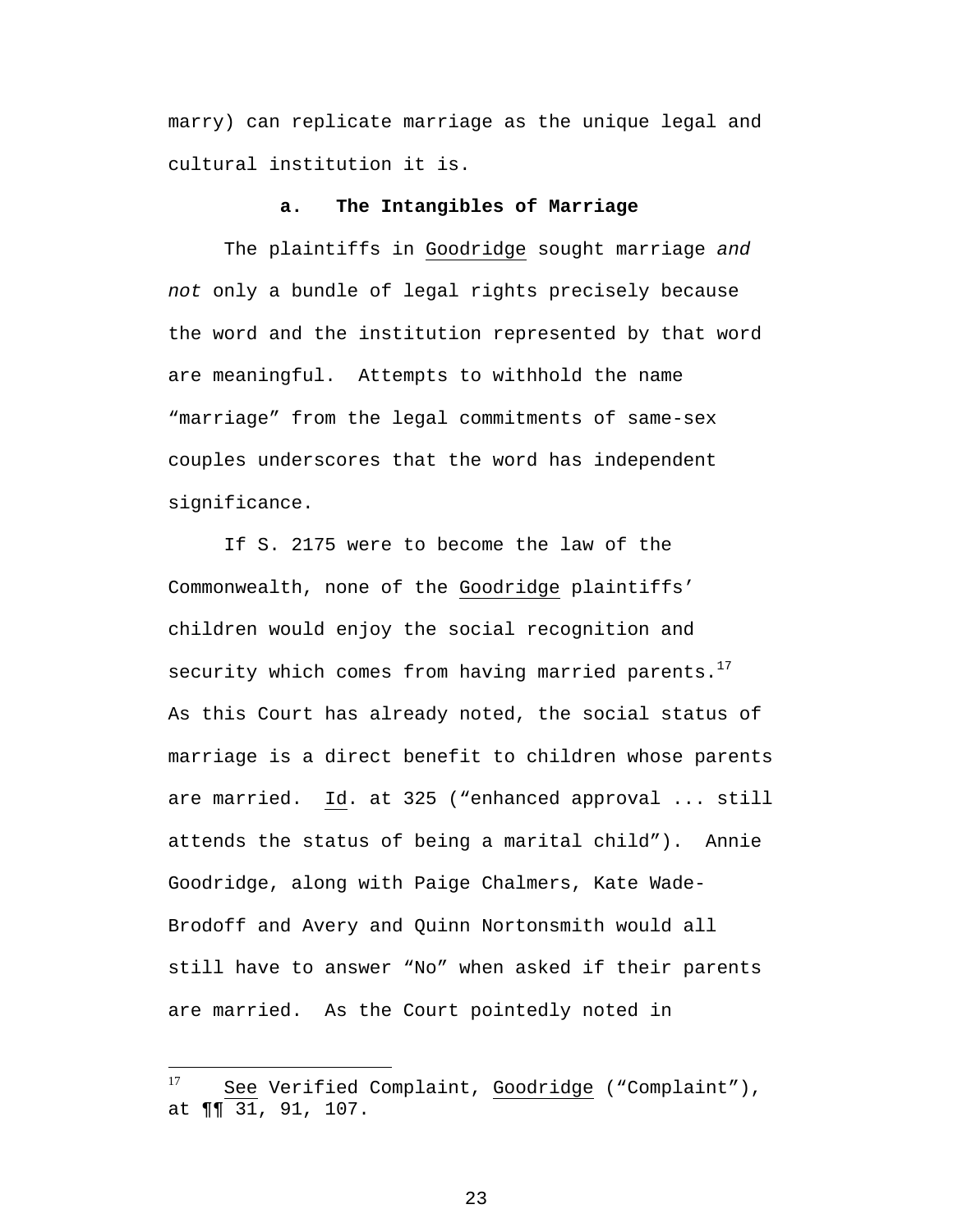Goodridge, this dividing line between children has consequences for them in the realm of family stability and economic security. Id.

After nearly 33 years together, Linda Davies and Gloria Bailey seek marriage to allow "the world to see them as they see themselves -– a deeply loyal and devoted couple who are each other's spouses in all ways[?]" Complaint, at ¶ 121. As this Court noted, it is marriage alone that "is at once a deeply personal commitment to another human being and a highly public celebration of the ideals of mutuality, companionship, intimacy, fidelity, and family." Goodridge,  $440$  Mass. at  $322.^{18}$  $322.^{18}$  $322.^{18}$ 

The fact that civil unions would not answer these concerns underscores the correctness of this Court's decision in Goodridge. For all of the plaintiffs, joining in "marriage" would allow them to define

<span id="page-32-0"></span><sup>18</sup> Two New York men, 88 and 84, joined as a couple for 58 years, "eloped" to Canada when marriage became a possibility there. As one explained, "What we did was finally cap it all up -- make it seem complete ... It was about fulfilling this desire people have to dignify what you have done all your life –- to qualify it by going through the same ceremony so that it has the same seriousness, the same objective that anybody getting married would be entitled to." Andrea Elliott, After 6 Quiet Decades as 'Friends' and Partners, Gus and Elmer Eloped, New York Times, Dec. 16, 2003, at B1.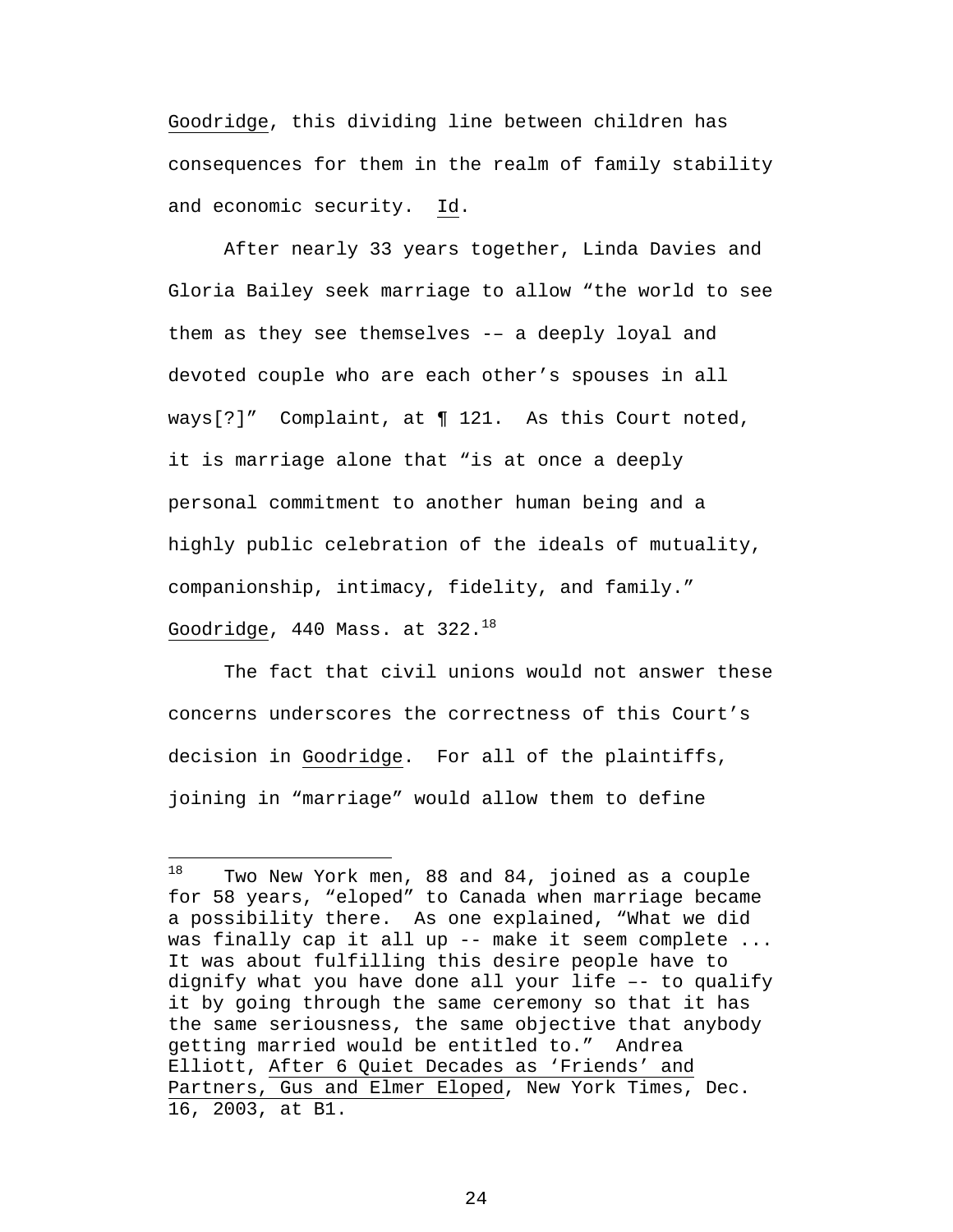exactly who they are to one another. The importance of marriage as an act of self-definition -– an act that is understood by anyone who has made the decision to marry -- was also stressed by this Court:

Because it fulfils yearnings for security, safe haven, and connection that express our common humanity, civil marriage is an esteemed institution, and the decision whether and whom to marry is among life's momentous acts of self-definition.

Id. at 322. By withholding this choice, one "at the core of individual privacy and autonomy," id. at 326 n.15, S. 2175 perpetuates the exclusion from marriage that this Court condemned in Goodridge: "The liberty interest in choosing whether and whom to marry would be hollow if the Commonwealth could, without sufficient justification, foreclose an individual from freely choosing the person with whom to share an exclusive commitment in the unique institution of civil marriage." Id. at 329.

Nancy F. Cott, a "prominent historian of marriage," Goodridge, 440 Mass. at 340 n. 32, also recently wrote of the ways in which marriage as an institution transcends its formal legal protections and differs from laws like S. 2175 that provide a access to a bundle of rights.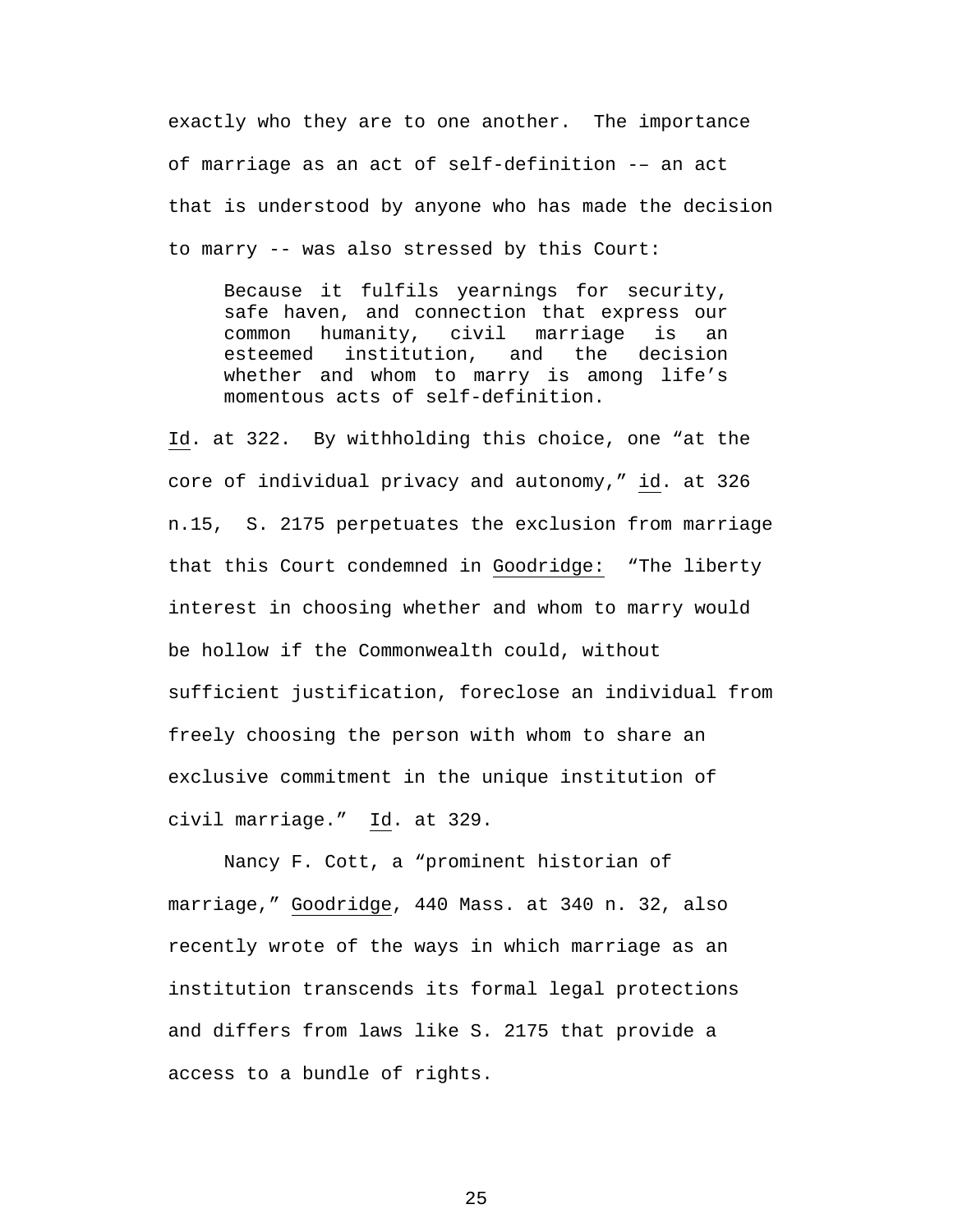As part of my work, I have spent many years researching marriage, including its history, its rights and obligations, and its social meaning. I have concluded that there is nothing that has all the same obligations, rights and benefits as marriage but marriage. Through my research, I have found that Federal law confers over 1000 kinds of benefits, responsibilities and rights connected with marriage. However, marriage is not just a bundle of rights. Legal marriage is, and has been for hundreds of years, a privileged status.

My years of research have led me to conclude that the title of "marriage" brings with it not only legal rights, but also a special status, which exists in large part because marriage has been authorized by governments for so many years. The idea that marriage is the happy ending, the ultimate reward and a definitive expression of love and commitment is deeply ingrained in our society. It is reflected in and perpetuated through law, custom, literature, and even folk tales. Marriage has an attribute of legitimacy that has been earned through many years of validation and institutionalization.

I have also concluded from my extensive research that marriage has changed over the last century, so that it demarcates a recognized boundary between a couple and the public world. "Marriage" has become a zone where freedom and privacy are widely expected and respected, both legally and socially. It is a place where a reciprocal commitment between two individuals unites public honor with private freedom. The hold of marriage on the public's imagination is partly based on this feeling that in marriage, a couple can feel a sense of liberty coupled with security.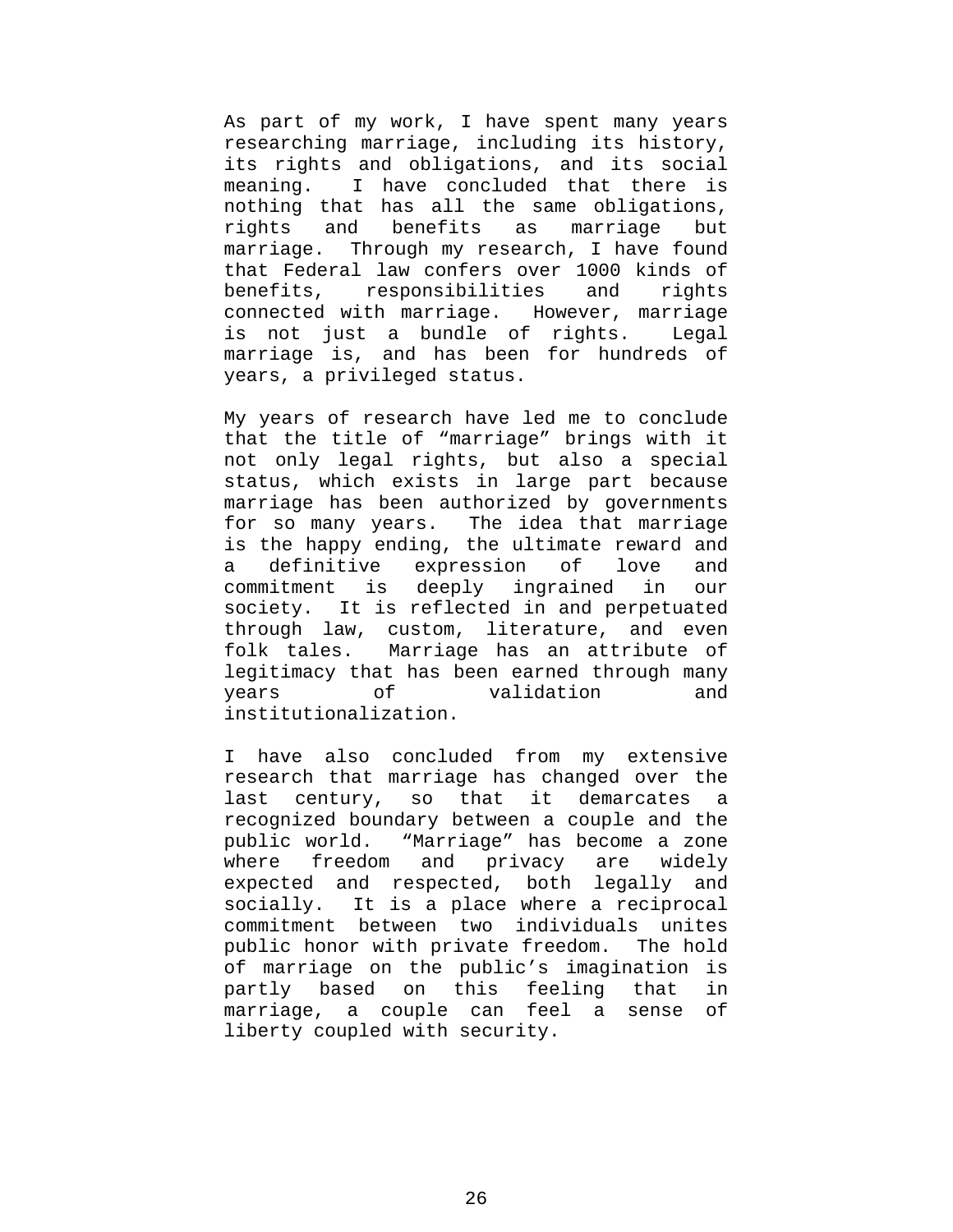Declaration of Nancy F. Cott, Ph.D., In Support of Opposition to Motion for Prelimary Injunction, at ¶¶ 5**-**7 (Addendum 1).[19](#page-35-0)

It is only access to the same institution of marriage on the same terms as applied to others that the plaintiffs will be understood to share the love and commitment of spouses, and all the protections, benefits and obligations that flow from that culturally unique status.

### **b. Tangible Protections, Benefits and Obligations**

Beyond the intangible consequences of marriage are its more concrete and definable protections. The word "marriage" is controlled by the Commonwealth. Goodridge, 440 Mass. at 954 (civil marriage is created and regulated by the state). The word "marriage" is a protection in and of itself because it serves as a gateway, or the key word in a language universally understood, to respect for the couple by others. When David Wilson's partner of 13 years suddenly died while

 $\overline{a}$ 

<span id="page-35-0"></span><sup>&</sup>lt;sup>19</sup> This affidavit was secured by the State of California in litigation against it by organizations claiming that recently approved and expanded domestic partnership legislation in that state contravened a state constitutional amendment restricting marriage to a male-female union. Knight v. Davis, Cal. Super. Ct., Sacramento Cty., No. 03AS05284 (Oct. 25, 2003).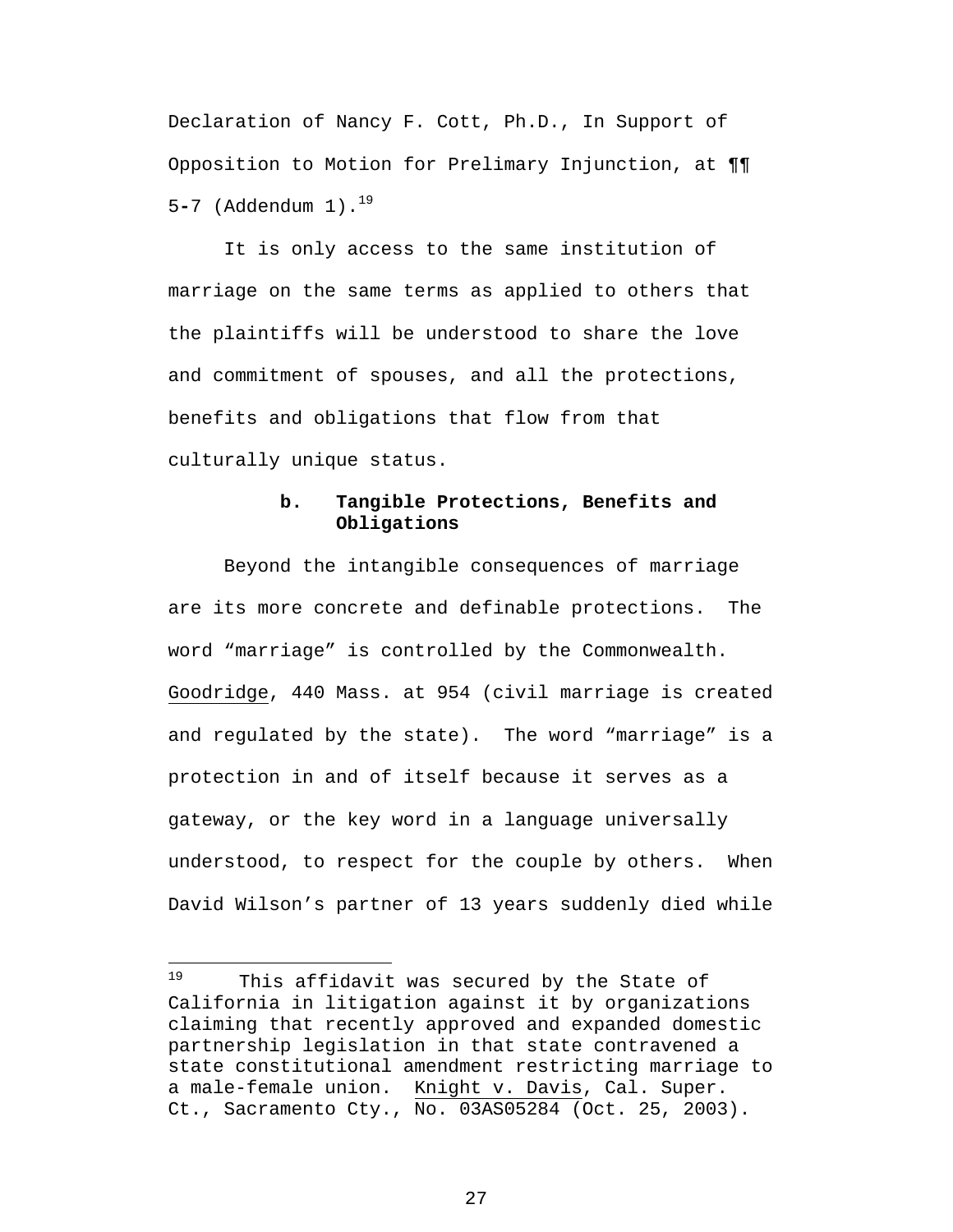raking leaves, the EMT's who arrived on the scene didn't care about their long relationship and private commitment. Complaint, at ¶ 43. Marriage is what is understood. Marriage is what conveys that a spouse has a presumptive right to be by his or her spouse's side. Civil unions will continue to leave people explaining themselves in times of need or crisis.

#### **i. Portability**

Many people who live in Massachusetts now will relocate later for work or school, to care for family or friends, to start a new life, or simply to take a vacation. Of those who relocate, among their worries is *not* that their marriage will be disrespected when they get out of their car or step off the plane in another state.

Massachusetts has largely respected marriages licensed and certified in other states for the reason most states do: "[T]he great object of marriage ... is to secure the existence and permanence of the family relation." Richardson v. Richardson, 246 Mass. 353, 355 (1923).<sup>20</sup> No one gains when a family does not

 $\overline{a}$ 

<span id="page-36-0"></span> $20$  See, e.g., Commonwealth v. Graham, 157 Mass. 73, 75 (1892) ("The general rule of law is that marriage contracted elsewhere, if valid where it is contracted, is valid here").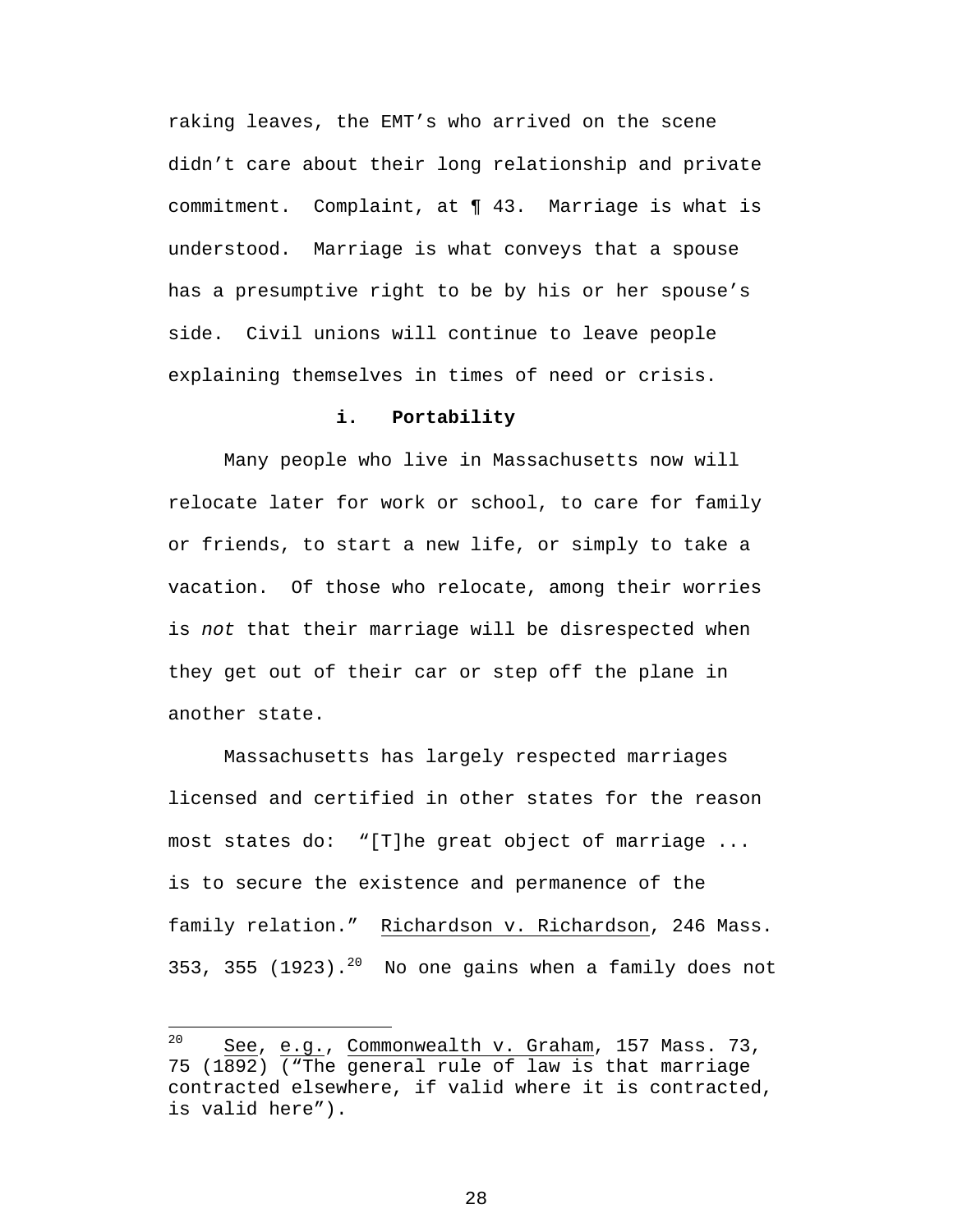<span id="page-37-0"></span>know if it remains a legal family from day to day or place to place. Will a person joined in civil union in Massachusetts, but a non-birth parent, still be a parent or a civil union partner if the family relocates, or even if they are simply vacationing and a car accident renders comatose the other partner/parent? When a man loses his civil union partner, will he be able to inherit automatically if they have relocated outside of Massachusetts? While one could debate the answers, and the answer may well be, "it depends," it is also fair to say that only with a legal "marriage" may a couple confidently expect that a public or private entity will respect their legal relationship as the marriage it is.

<span id="page-37-1"></span>While good arguments exist as to why others should respect civil unions from Vermont or elsewhere, $^{21}$  and a few have for limited purposes, $^{22}$  the

1

 $21$  These arguments rely largely on an analogy to marriage because civil unions are to be treated as a marriage (although marriage itself undoubtedly provides the stronger case). This includes comity. Faulkner v. Hyman, 142 Mass. 53, 54 (1886). Choice of law principles should support respect for civil unions if a civil union is regarded as like a marriage. See, e.g., Barbara Cox, Same-Sex Marriage and Choice of Law, 1994 Wis. L. Rev. 1033 (1994) (discussing theories; overwhelming tendency of states to respect marriages if valid where licensed and certified);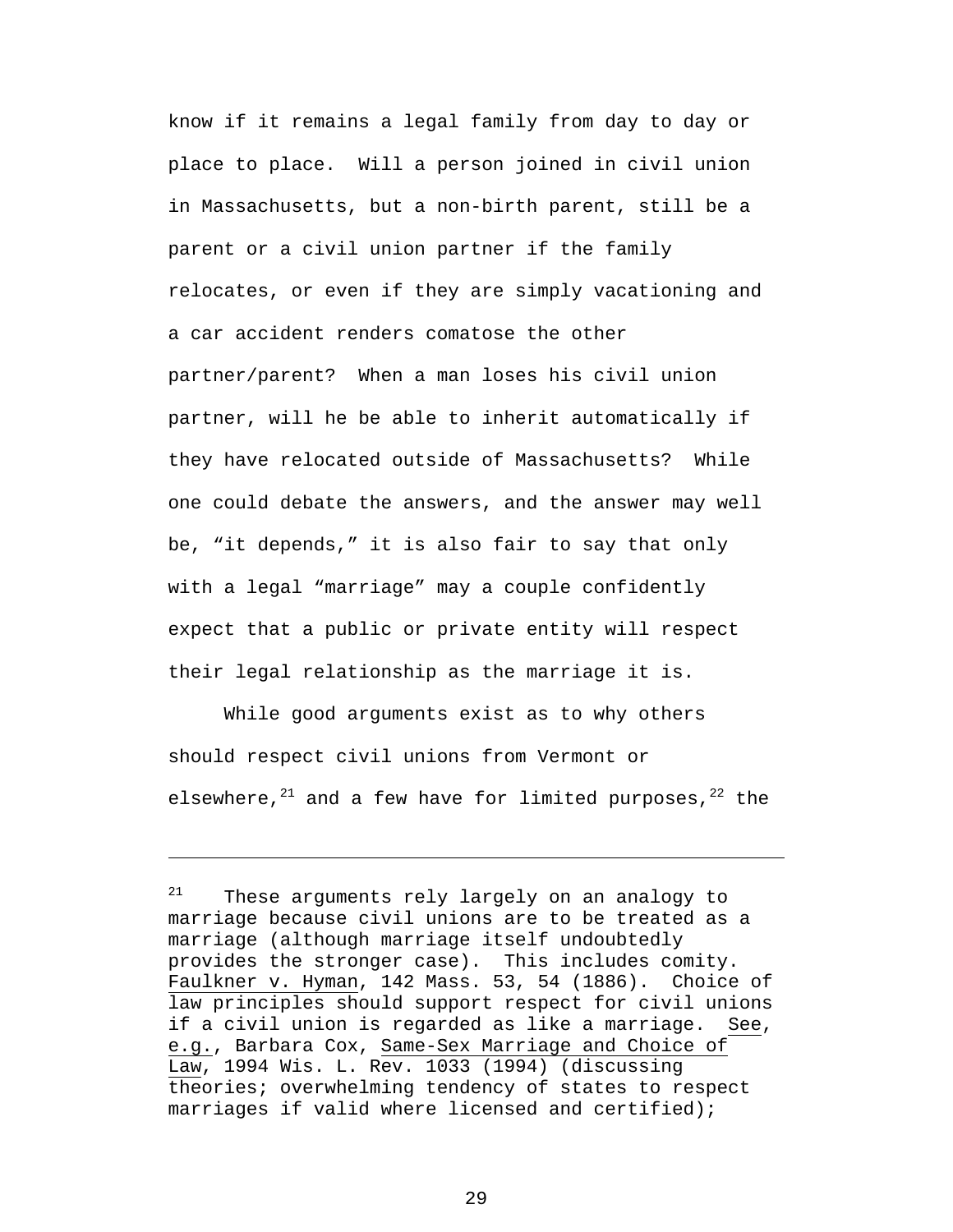<span id="page-38-0"></span>fifty states all have marriages, not civil unions. Despite the attempt to bestow the legal rights of marriage on those joining in civil union in Vermont, the appellate courts in Connecticut, Florida and Georgia that have considered the issue have declined to equate the two for purposes of administering particular laws. $23$  There is no reason to believe that civil unions from Massachusetts would fare any better.

Barbara Cox, But Why Not Marriage, 25 Vt. L. Rev. 113, 137-38 (2000)(same). Finally, respect for a marriage or civil union also avoids questions about violations of both the state and federal constitutions. Singling out only same-sex relationships for disrespect raises equal protection concerns in addition to whatever other due process and federalism claims may exist. See, e.g., Lawrence v. Texas, 539 U.S. \_\_, 123 S.Ct. 2472, 2482(2003) and id. at 2486-2487 (O'Connor, J., concurring); Romer v. Evans, 517 U.S. 620, 633 (1996).

 $\overline{a}$ 

 $22$  See Langan v. St. Vincent's Hospital of N.Y., 765 N.Y.S.2d 411 (N.Y. Sup. Ct. Apr. 10, 2003), appeal docketed (allowing man joined in civil union standing to sue for wrongful death of his partner); In the Matter of Kimberly Brown and Jennifer Perez, (Iowa Dist. Ct., Woodbury County, Nov. 14, 2003)(dissolving civil union), further proceedings discussed in Iowa judge amends lesbian divorce order, available at http://www.advocate.com/new\_news.asp?ID=10868&sd=01/01 /04-01/02/04; In re the Marriage of Misty Gorman and Sherry Gump, No. 02-D-292 (W.Va. Fam. Ct., Marion County, Jan. 3, 2003)(same).

23 Rosengarten v. Downes, 71 Conn. App. 372, 802 A.2d 170 (no jurisdiction to dissolve civil union), cert. granted, 806 A.2d 1066 (2002), appeal dismissed (Dec. 31, 2002). Burns v. Burns, 253 Ga. App. 600, cert. denied, 2002 Ga. LEXIS 626 (Ga. July 15, 2002) (civil union not a basis for modifying restriction on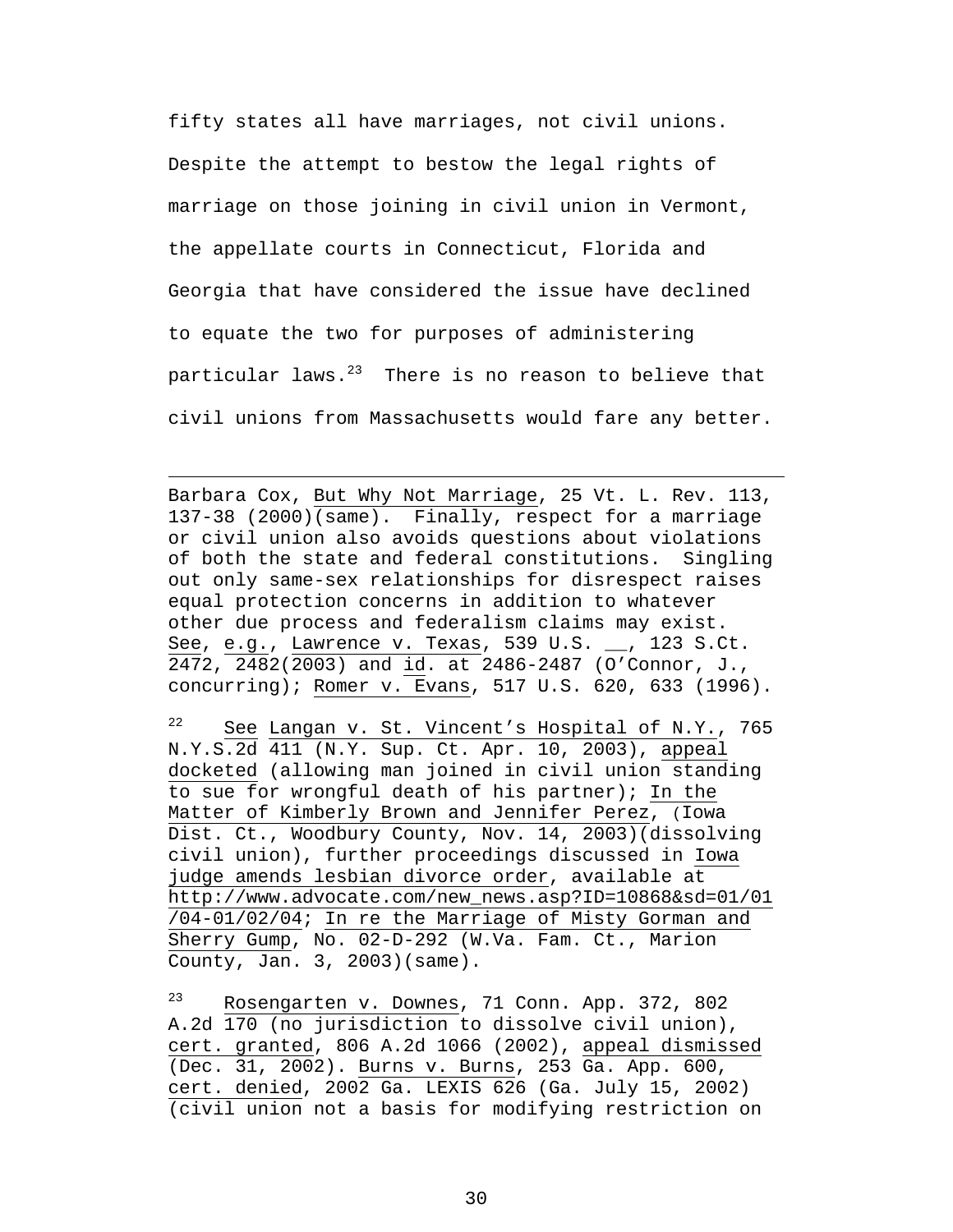While some might reply that "marriage" provides no advantage to same-sex couples given that 37 states have enacted some type of marriage restriction or nonrecognition statute concerning same-sex couples' marriages,  $24$  this does not answer the issue of Massachusetts' duty as a sovereign to provide the full measure of equality that it may to its citizens. Missouri ex rel. Gaines v. Canada, 305 U.S. 337, 350

parental visitation); Hall v. Beauchamp, No. 1D02-807 (Fl. Ct. App. Oct. 10, 2002)(divorced father's civil union with his partner was not a substantial change of circumstances allowing modification of visitation restrictions in divorce order). As a general matter, it has been difficult to dissolve a civil union outside of Vermont. See, e.g., Fred A. Bernstein, Gay Unions Were Only Half the Battle, New York Times (April 6, 2003) at section 9, p. 2.

1

<span id="page-39-0"></span>24 Section 2 of the "Defense of Marriage Act" provides in the following terms that States need not respect the marriages of same-sex couples from other states:

No State, territory or possession of the United States, or Indian tribe, shall be required to give effect to any public act, record or judicial proceeding of any other State, territory, possession, or tribe, respecting a relationship between persons of the same sex that is treated as a marriage under the laws of such other State, territory, possession, or tribe, or a right or claim arising from such relationship.

Defense of Marriage Act, Pub. L. No. 104-199, § 2(a), 1996 U.S.C.C.A.N. (110 Stat.) 2419, (codified at 28 U.S.C. § 1738C).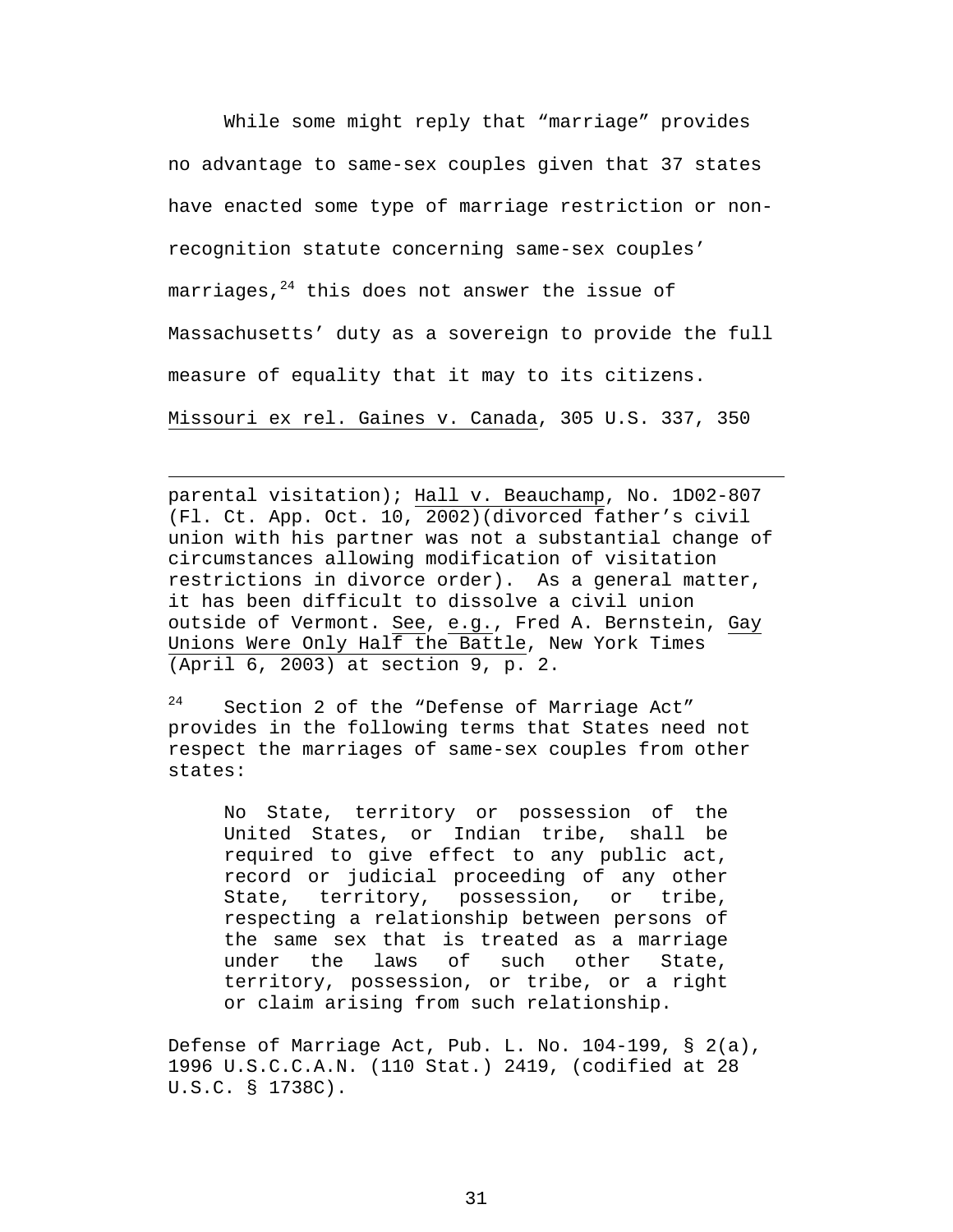(1938) ("[T]he obligation of the State to give the protection of equal laws can be performed only where its laws operate ... It is there that the equality of legal rights must be maintained").

Moreover, this argument neglects the fact that a dozen states have not enacted such laws, and that some that have may yet repeal their measures. Instructively the California Supreme Court's decision in Perez v. Sharp, 32 Cal. 2d 711, 728 (1948) was catalytic both in its legal and political influence and this Court's opinion in Goodridge may be as well. At the time of the Perez decision, thirty states banned interracial marriage in 1948, but only sixteen statutes remained on the books of the states when the U.S. Supreme Court ruled in Loving v. Virginia, 388 U.S. 1 (1967), nineteen years later. Randall Kennedy, Interracial Intimacies: Sex, Marriage, Identity and Adoption (2003) at 258 (noting history). See also Goodridge, 440 Mass. at 327-28 (comparing Perez and Loving to Goodridge). $25$ 

#### **ii. Federal Protections**

 $\overline{a}$ 

<span id="page-40-0"></span> $25$  At one point, 42 states had enacted antimiscegenation laws. Kennedy, Interracial Intimacies, at 219-221.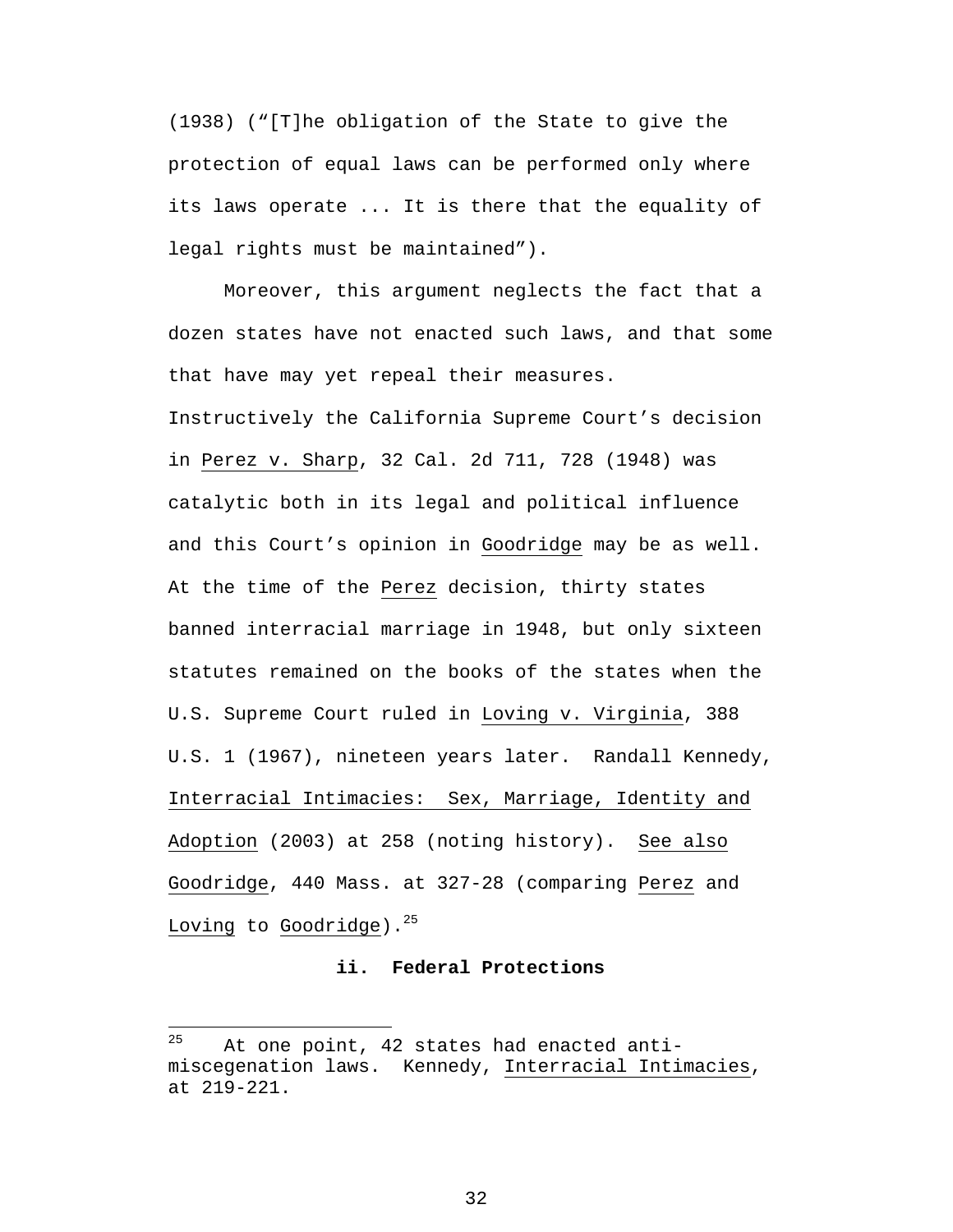Beyond respect by states, for over 200 years, the federal government has ceded the determination of who is married to the states. $^{26}$  The federal government then respects that determination.<sup>27</sup> It is difficult to overestimate the amount of protection federal laws can provide to married couples. The ability to share in a spouse's social security, the ability to be designated as the beneficiary of a spouse's pension plan, and the ability to take time off from work to care for a spouse struck with sudden illness are just three of the 1,049 legal protections associated with marriage at the federal level. $^{28}$  $^{28}$  $^{28}$ 

 $\overline{a}$ 

<span id="page-41-2"></span> $28$  The General Accounting Office report on the impact of the Defense of Marriage Act is the source for the number of protections. See GAO Report GAO1, OGC-97-16 (Jan. 31, 1997), found at http://www.gao.gov/aindexfy97/abstracts/og97016.htm.

<span id="page-41-0"></span><sup>26</sup> See, e.g., Hisquierdo v. Hisquierdo, 439 U.S. 572, 581 (1979) ("[T]he whole subject of the domestic relations of husband and wife ... belongs to the laws of the States and not to the laws of the United States"); In Re Burrus, 136 U.S. 586 (1890) (same). Of course, the general rule of states governing eligibility to marry gives way only when states' marriage laws fail to conform with constitutional guarantees. See, e.g., Perez, 32 Cal. 2d at 728; Zablocki v. Redhail, 434 U.S. 374, 400-402 (1978).

<span id="page-41-1"></span> $27$  See, e.g., De Slyva v. Ballentine, 351 U.S. 570, 580 (1956) (scope of federal right concerning a legal status within a family relationship should be determined by reference to state law).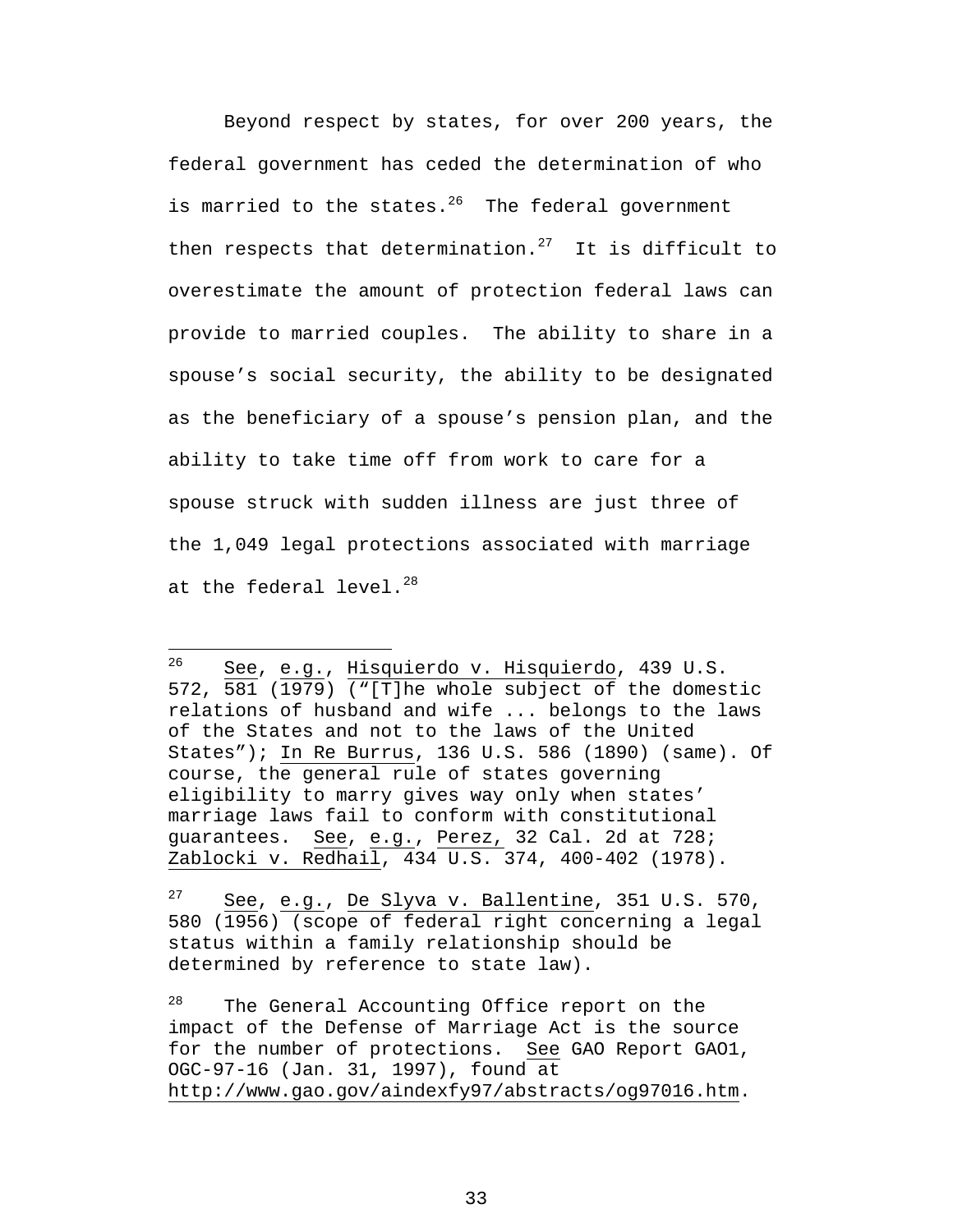While a 1996 federal law, the so-called "Defense of Marriage Act," upends these principles with respect to marriages of same-sex couples, $29$  it is only with access to marriage that people like Hillary and Julie Goodridge can ask the government to return to its previous posture of respect for state law determinations of who is married. Acquiescing to the discrimination by naming their relationship something different would be destructive to Massachusetts' duty as a sovereign to its citizens generally and also specifically to people like the Goodridge plaintiffs.

1

In determining the meaning of any Act of Congress, or of any ruling, regulation, or interpretation of the various administrative bureaus and agencies of the United States, the word 'marriage' means only a legal union between one man and one woman as husband and wife, and the word 'spouse' refers only to a person of the opposite sex who is a husband or a wife.

Defense of Marriage Act, Pub. L. No. 104-199, § 3(a), 1996 U.S.C.C.A.N. (110 Stat.) 2419, 2419 (codified at 1 U.S.C. § 7).

While the U.S. government never enacted an antimiscegenation law, it did at times abet state law discrimination by denying legal rights to military personnel married to someone of the "wrong" race and by attempting to discourage interracial marriages of service members. See Kennedy, Interracial Intimacies, at 88-89.

<span id="page-42-0"></span> $29$  Section 3 of the "Defense of Marriage Act" states: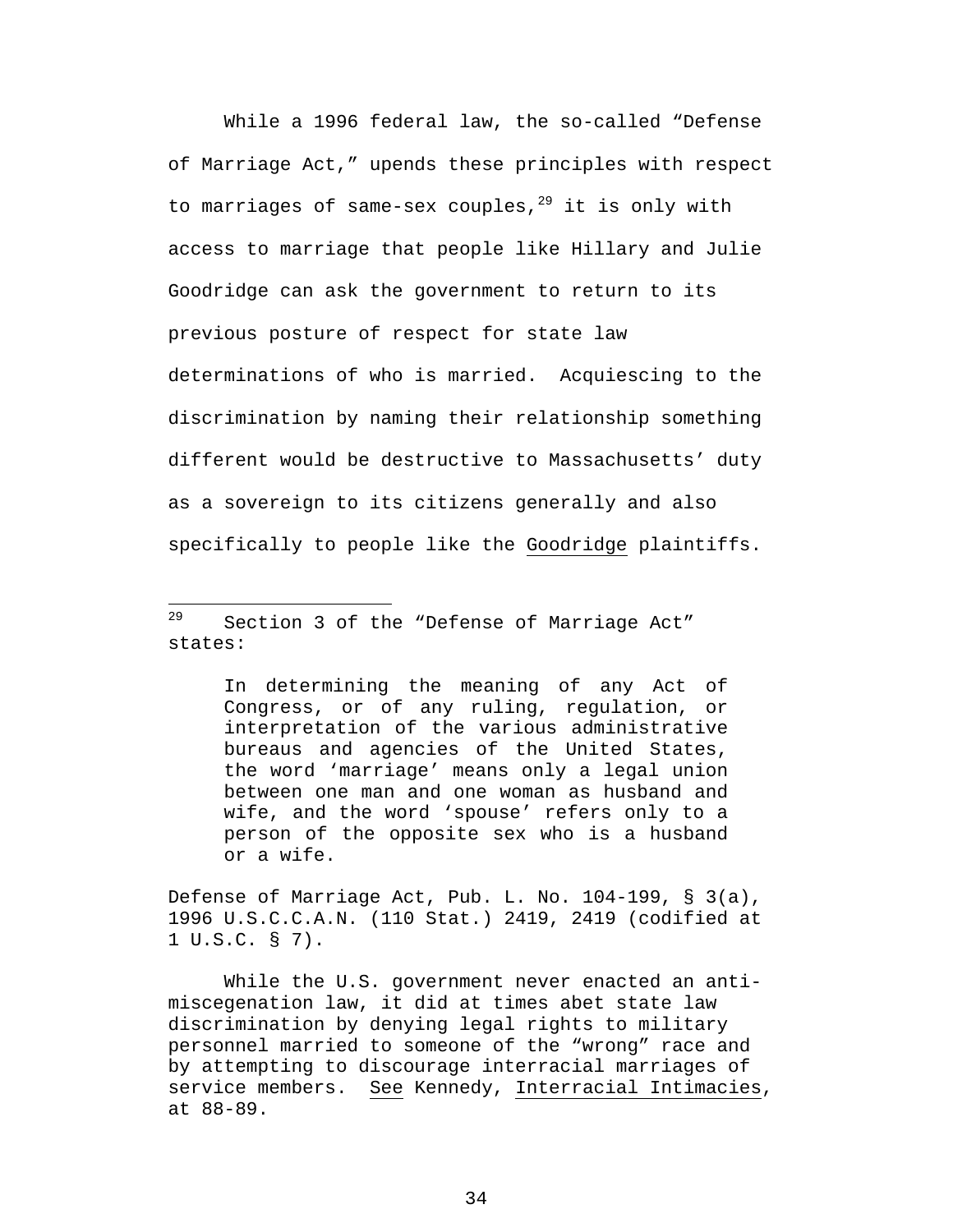Without access to "marriage," they will not be able to argue for unequivocal respect for their legal relationship in the Halls of Congress or elsewhere. As the U.S. Supreme Court stated in another context, "It is difficult to believe that one who had a free choice between these [two] would consider the question close." Sweatt v. Painter, 339 U.S. 629, 634 (1950)(comparing law schools segregated by race).

#### **iii. Private Entities**

In imitation of states and the federal government, private parties also use "marriage" as the touchstone for ordering their policies, providing benefits and interacting with the public. True, under the S. 2175 proposal, civil union spouses would be protected under the anti-discrimination laws to the extent that married spouses are protected, S. 2175, § 4, and that protection may at times even extend to entities based outside of Massachusetts. But without a doubt, because marriage ties into an existing vocabulary and is already understood, it is simply common sense that a life insurer faced with a married couple -– including a same-sex married couple -– is more likely to extend the married rates to that couple than to a couple joined in civil union. The same is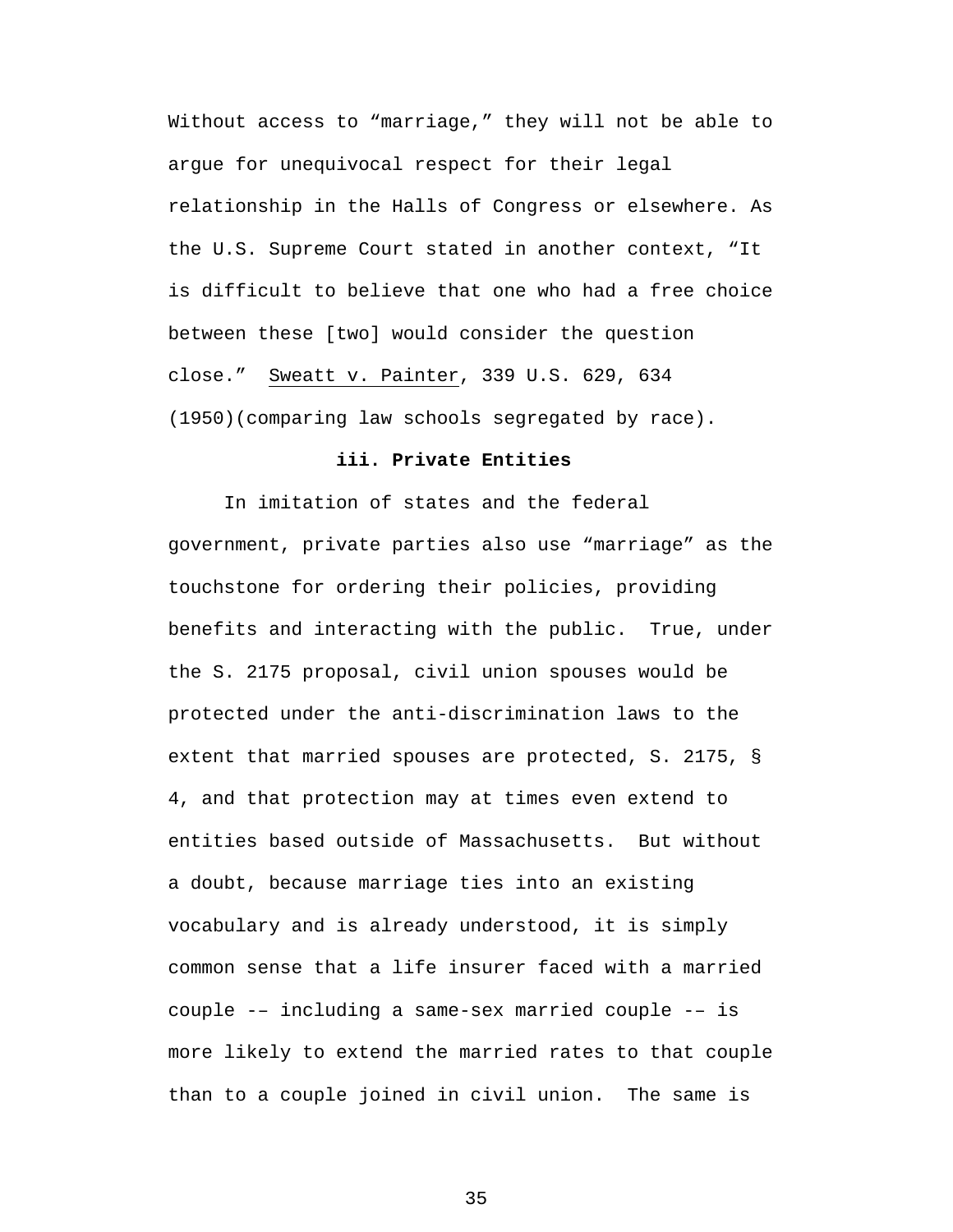true for myriad other transactions ranging from employment benefits administered by human resources managers to family discounts at stores.

For all of the above reasons, when all is said and done, civil unions are unequal to marriage and do not provide "*all* 'benefits, protections, rights and responsibilities' of marriage." S. 2176 (emphasis added).

### **2. Senate No. 2175 Is An Unconstitutional Segregation Proposal.**

The constitutional commands of equality and liberty brook no compromise. $30$  "The Massachusetts Constitution affirms the dignity and equality of all individuals. It forbids the creation of second-class citizens." Goodridge, 440 Mass. at 312. Although the circumstances and history are different with every type of invidious discrimination, the core issue facing the Justices here is the same as courts faced in Plessy v. Ferguson and Brown v. Board of Education and numerous other desegregation cases: can the Constitution tolerate segregation *mandated by law?* Certainly, the "separate but equal" doctrine once

1

<span id="page-44-0"></span><sup>&</sup>lt;sup>30</sup> A measure like S. 2175 also segregates/limits the choice to marry for gay people, and therefore does nothing to answer the due process violation found in Goodridge. Goodridge, 440 Mass. at 325-328.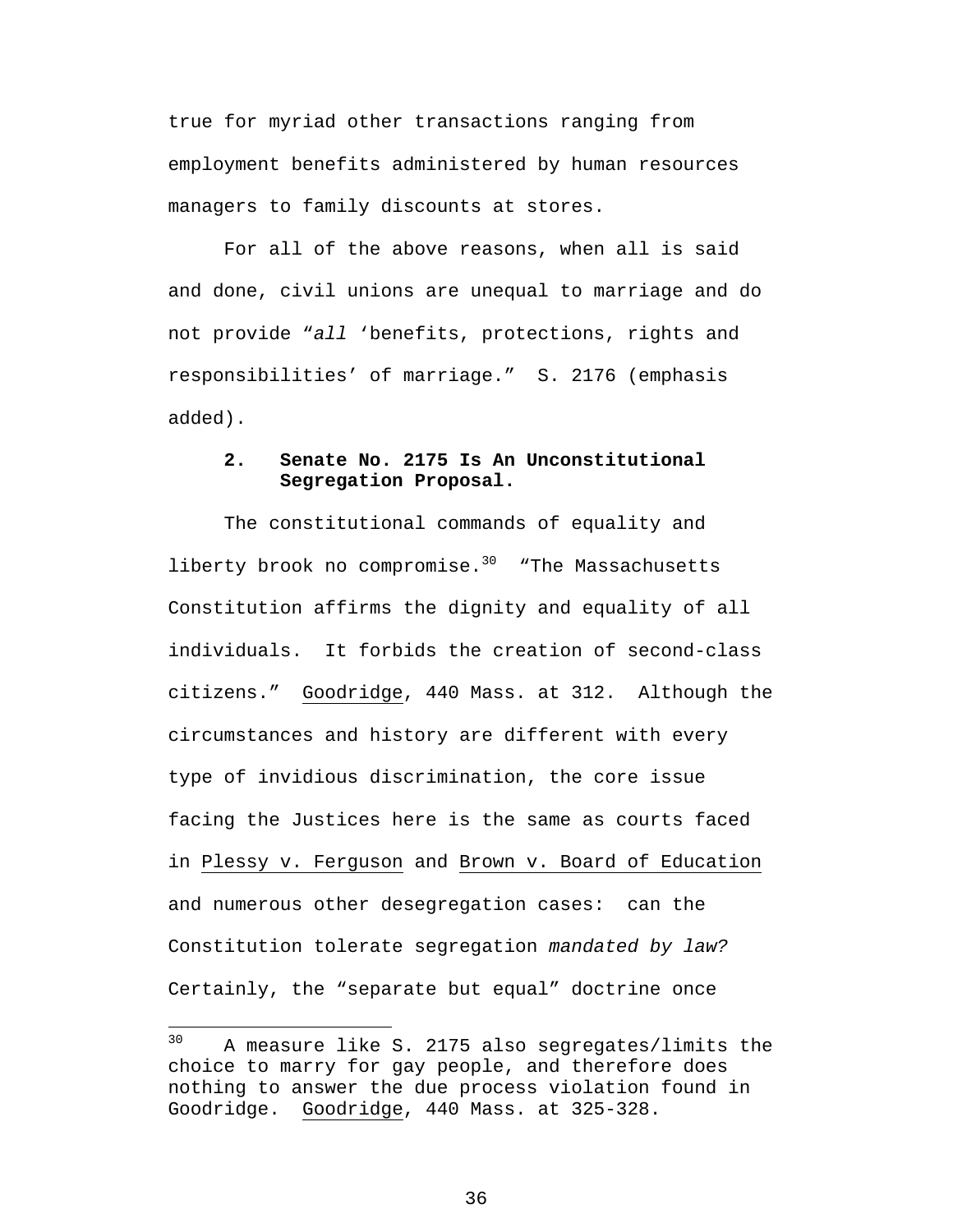<span id="page-45-0"></span>governed civil rights in the racial context. In Plessy v. Ferguson, 163 U.S. 537 (1896), the U.S. Supreme Court upheld a statute that segregated train passengers by race, claiming that the 14th Amendment brought about "absolute equality" between the races, but "could not have been intended to abolish distinctions based upon color, or to enforce social, as distinguished from political equality." Id. at 544.

The two-tiered approach to legal recognition of couples now contemplated by Senate No. 2175 relies on this same discredited idea -– that same-sex couples can be treated differently from different-sex couples as long as the distinction enforces only "social" inequality while conferring equal rights and benefits.[31](#page-45-0) 

 $31$ Plessy relied for support on a decision by this Court upholding racially segregated schools. Roberts v. Boston, 59 Mass (5 Cush.) 198, 206 (1849). Chief Justice Shaw explained that blacks are "equally entitled to the ... protection of the law," but when it comes to the "actual and various conditions of persons in society," people are not necessarily "legally clothed with the same civil and political powers ... and [] subject to the same treatment." Id. This was an awkward way of saying what the state Senate contemplates saying today: equality may be compromised by prejudice.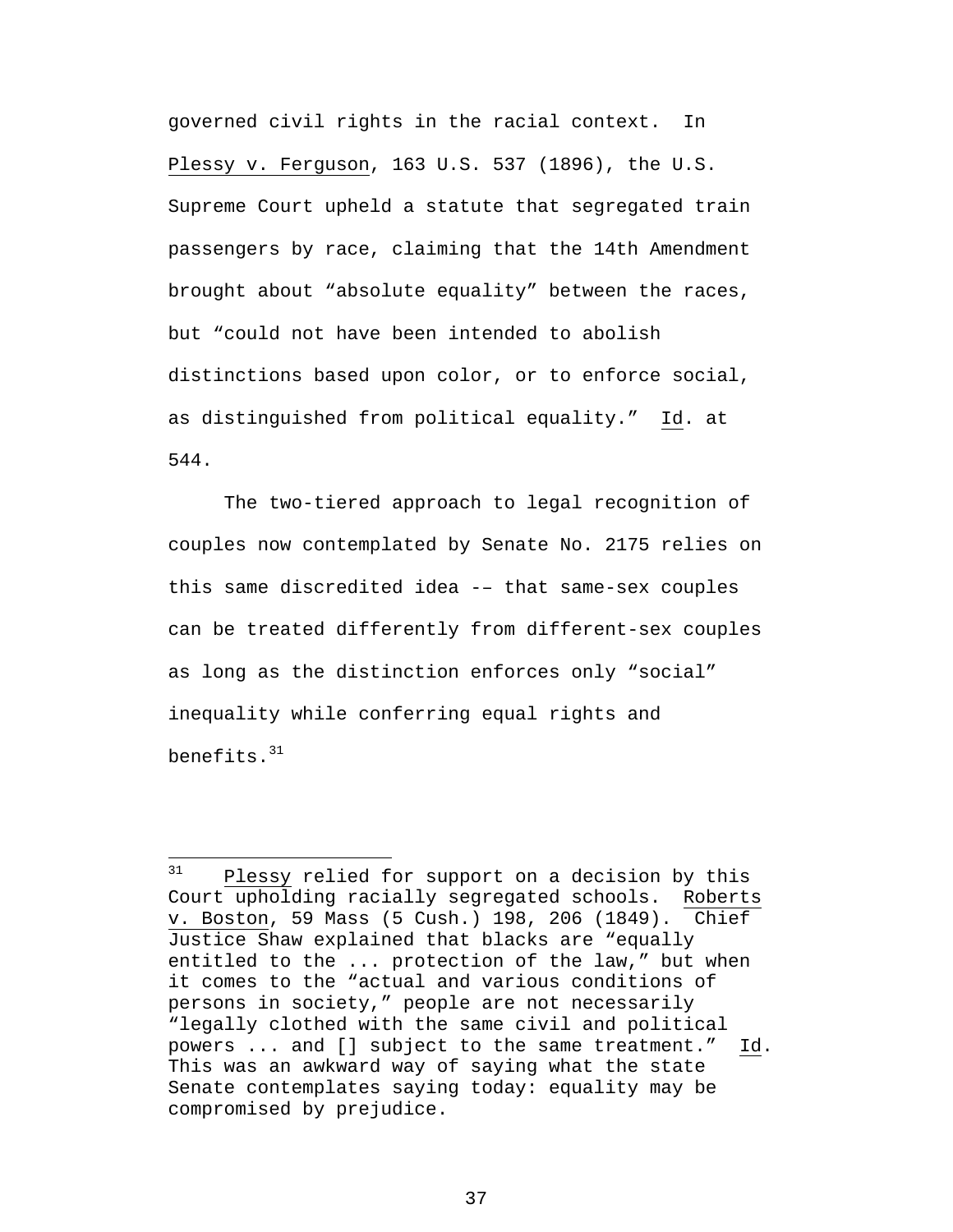<span id="page-46-0"></span>Justice Harlan's dissent in Plessy provides the enduring response to this argument. Harlan insisted that the Constitution prohibits distinctions "implying inferiority in civil society" because "there is in this country no superior, dominant, ruling class of citizens. There is no caste here. Our constitution is color-blind, and neither knows nor tolerates classes among citizens. In respect of civil rights, all citizens are equal before the law." Plessy, 163 U.S. at 556, 559. The commitment to a caste-free society cannot be reconciled with any law that amounts to "degradation upon a large class of our fellowcitizens, our equals before the law." Id. at  $562.$   $^{32}$ 

While Charles Sumner's arguments for the Roberts' plaintiffs were unsuccessful, they were the winning arguments for later generations.

[The separate school] is not in fact an equivalent. ... it inflicts upon them the stigma of caste and although the matters taught in the two schools may be precisely the same, a school exclusively devoted to one class must differ essentially, in its spirit and character, from that public school known to law, where all classes meet together in equality.

Roberts, 59 Mass. at 203.

 $\overline{a}$ 

<sup>32</sup> A number of editorial boards have reacted harshly to civil union proposals for this reason. See, e.g., High court issues bold decision to allow marriage, New Bedford Standard Times, Nov. 19, 2003 at A6 ("Civil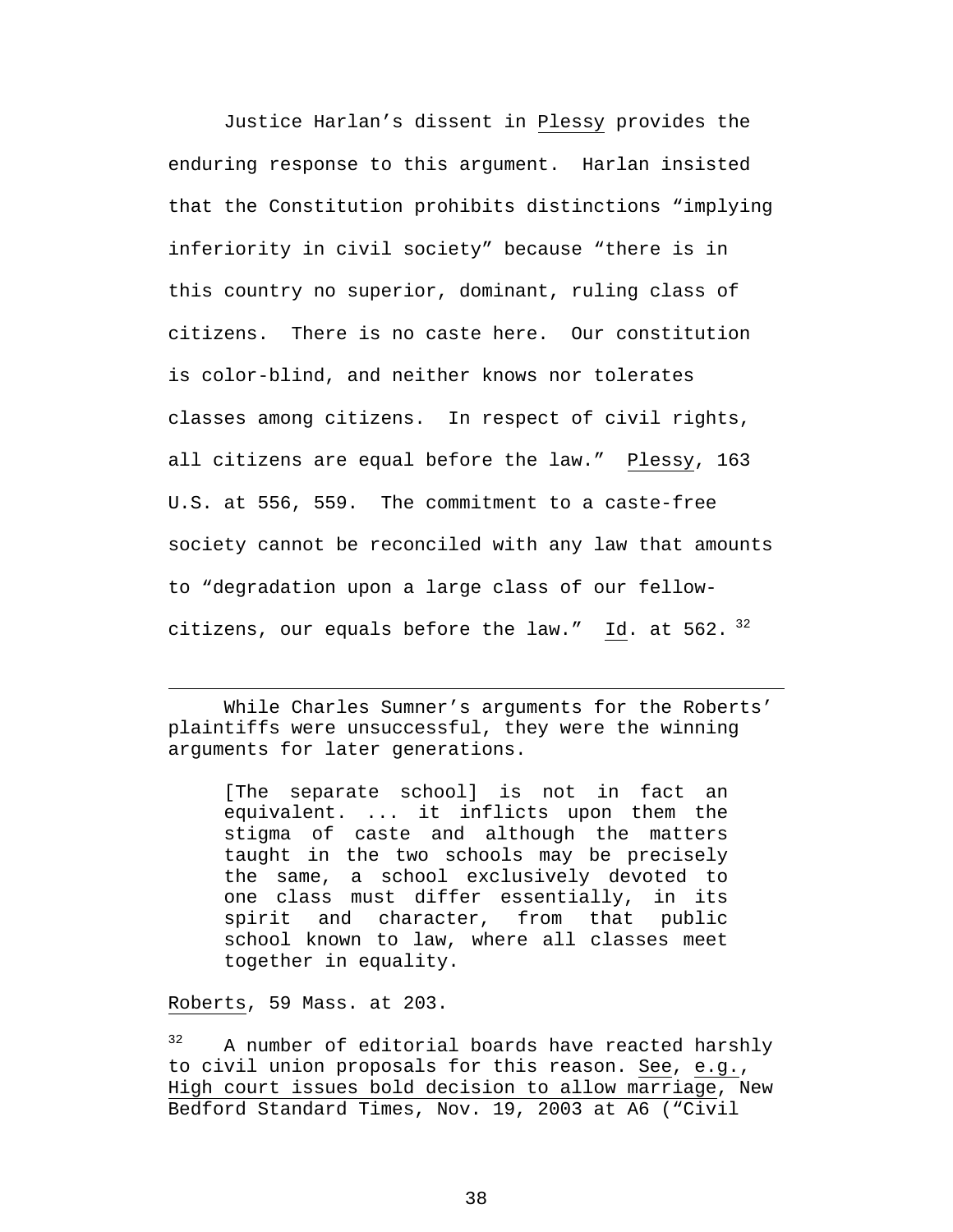Critically, this is true even of laws that *confer equal rights or benefits*. As Harlan explained, "The thin disguise of 'equal' accommodations ... will not

 $\overline{a}$ 

unions are not the same as civil marriage. They are a case of separate but not equal."); Same-sex marriages about love, not gender, Springfield Republican, Nov. 19, 2003 ("Some suggest a civil union as a compromise. That only creates a separate inferior class of marriage -- and it's unacceptable."); Opening the door to gay marriage, Waltham Daily News Tribune, Nov. 19, 2003 ("A civil union alternative similar to Vermont's . . . doesn't carry the stamp of societal respect that comes with the term marriage -- and it may be precluded by the SJC's decision."); Same-sex semantics, Boston Globe, Nov. 25, 2003 at A14 ("Calling their commitment anything other than marriage creates an odious 'separate but equal' version of partnership under the law. And for Romney to say that the lesser title would be 'sufficient' is to treat a segment of the population as not quite worthy to be in the club."); The rights of marriage, Cape Codder, Nov. 26, 2003 ("Why can't I get all the benefits of civil union without the total responsibility and accountability that goes alone with 'real' marriage?"); Strengthening marriage and society, Berkshire Eagle, Nov. 30, 2003 ("[Those] who advocate a "civil-unions" compromise to dangle before the SJC -- which in any case said marriage and meant marriage -- will be representing what is now demonstrably a minority viewpoint."); Same or opposite-sex: What's the difference?, Springfield Republican, Dec. 14, 2003 ("The Massachusetts Supreme Judicial Court's ruling on gay marriage wasn't written in secret code. ... A civil-union law ... would not guarantee that they would be given what Justice John Greaney called 'our full acceptance, tolerance and respect.'"). See also John Lewis, At a crossroads on gay unions, Boston Globe, Oct. 25, 2003, at A15 ("Some say let's choose another route and give gay folks some legal rights but call it something other than marriage. We have been down that road before in this country. Separate is not equal.").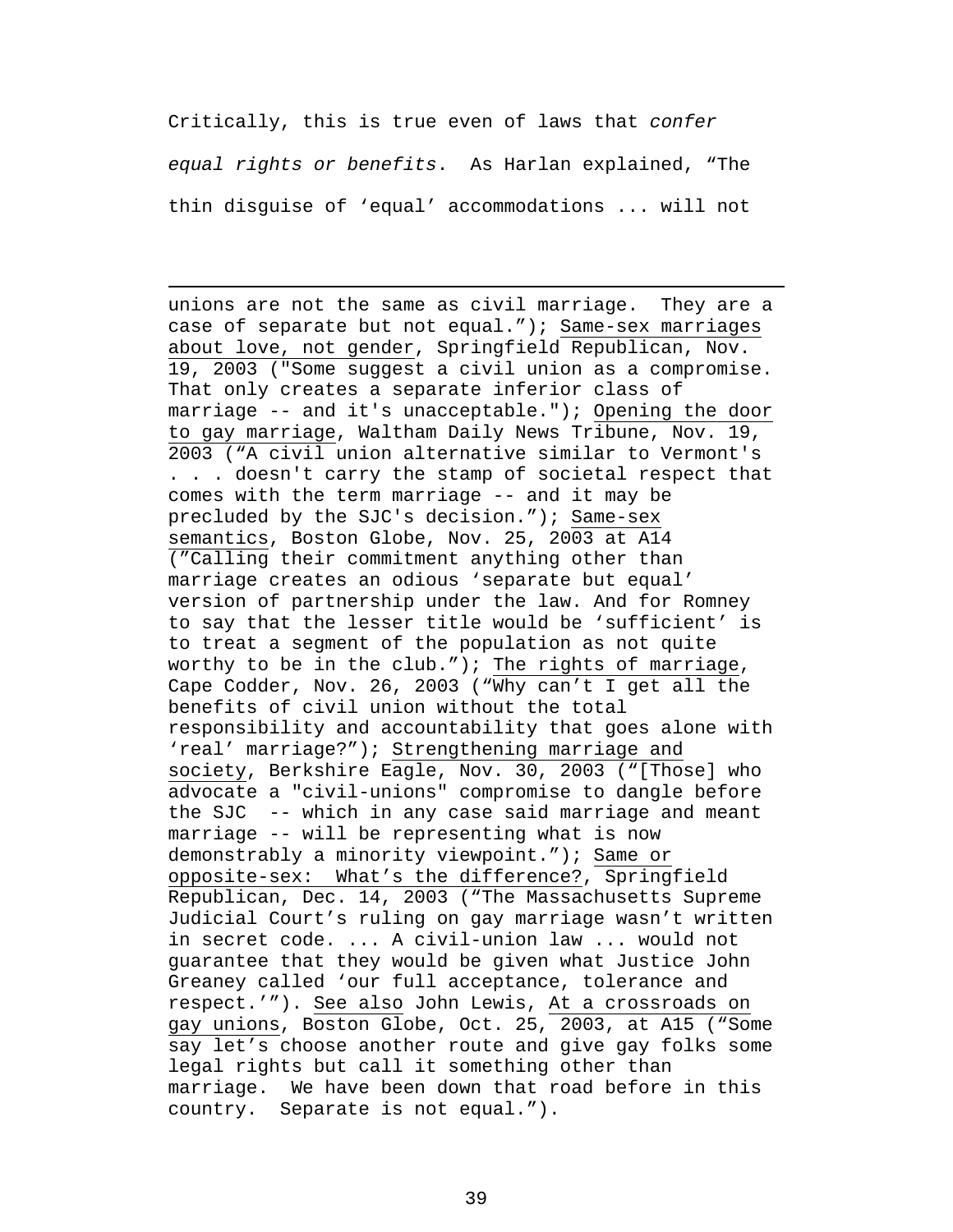<span id="page-48-0"></span>mislead any one, nor atone for the wrong this day done." Id.

 Harlan's dissent was vindicated six decades later in Brown v. Board of Education, 347 U.S. 483 (1954). There, in the context of public education, the Supreme Court emphatically rejected the notion that "equality of treatment is accorded when the races are provided substantially equal facilities." Id. at 488. Rather, racial segregation "generates a feeling of inferiority as to [blacks'] status in the community that may affect their hearts and minds in a way unlikely ever to be undone." Id. at 494.

As this Court recognized in Goodridge, gay men and lesbians have faced a history of discrimination reminiscent of the African-American experience. The Goodridge opinion provides no refuge for "separate but equal" as this Court repeatedly lauded legal efforts to dismantle segregation in marriage or otherwise.  $33$ 

<sup>33</sup> Goodridge, 440 Mass. at 320-321 (stating that segregation implicates the due process and equal protection principles vindicated in Goodridge, citing Bolling v. Sharpe and Brown v. Board of Ed.); at 328 n.16 (analogizing Goodridge to Perez v. Sharp and noting that in 1948, "the 'separate but equal' doctrine of Plessy v. Ferguson was still good law); at 328 n. 17 (citing Lawrence v. Texas to say that the state may not wield its regulatory power "in a manner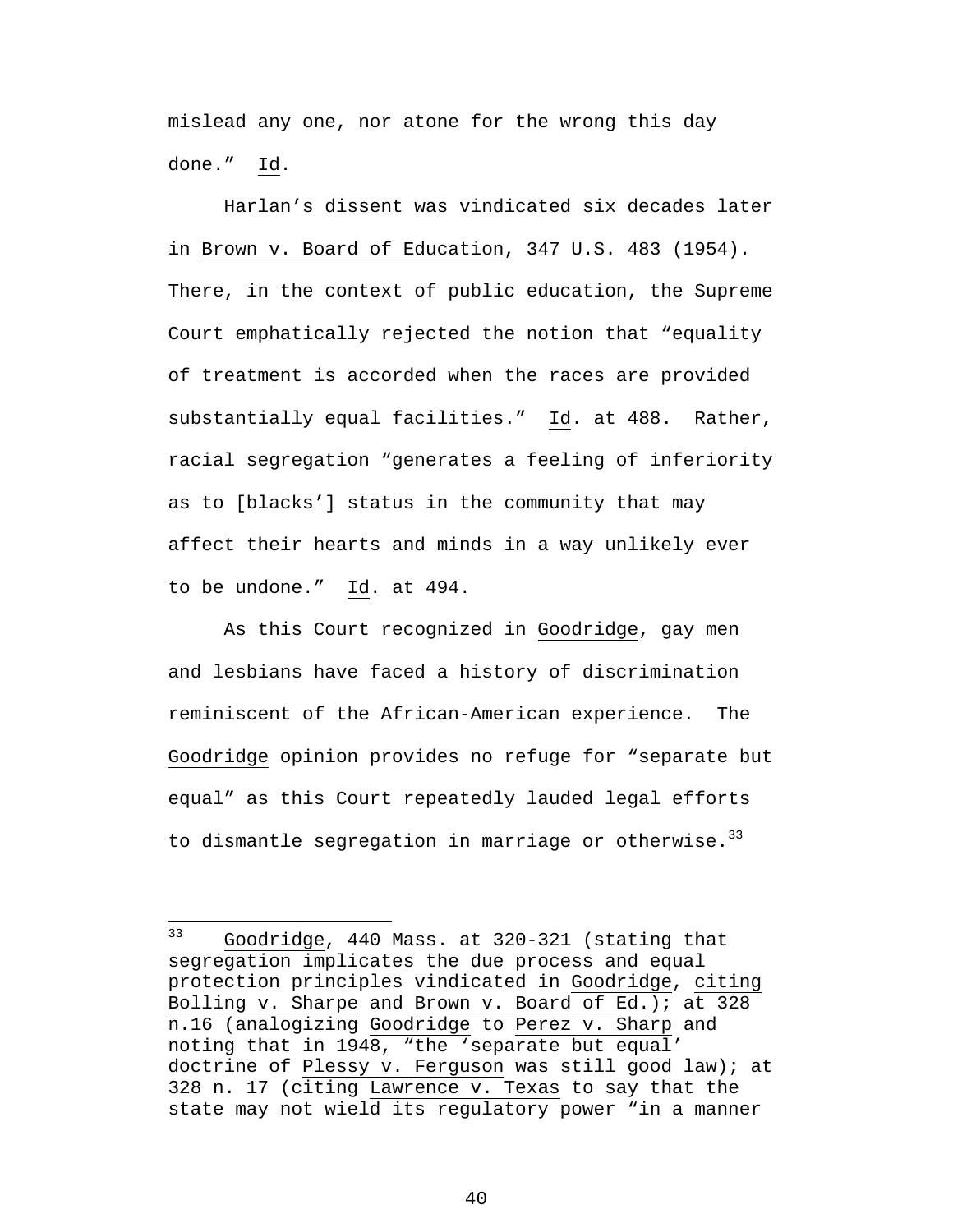This Court's ruling in Goodridge, as well as the words of Justice Harlan in Plessy, and the unanimous Court in Brown, speak to the Senate's request today. A two-tiered "marriage/civil union" approach creates a caste system based on and reinforcing the notion that some Massachusetts residents are second-class citizens. The fact that such a system confers arguably equal *benefits* does not erase this fundamental perversion of equality under the law.  $34$ 

that demeans basic human dignity even though that statutory discrimination may enjoy broad support").

 $\overline{a}$ 

<span id="page-49-0"></span>34 Commentators have made the same point vis-à-vis the Vermont Civil Union law. See, e.g., Separate But Equal, The New Republic, Jan. 10, 2000 at 9 ("To grant homosexuals all the substance of marriage, while denying them the institution, is in some ways, a purer form of bigotry than denying them any rights at all. It is to devise a pseudo-institution to both erase inequality and to perpetuate it. ... There is in fact no argument for a domestic partnership compromise except that the maintenance of stigma is an important social value –- that if homosexuals are finally allowed on the marriage bus, they should still be required to sit at the back."); Eileen McNamara, Marriage Lite Won't Cut It, Boston Globe, Dec. 22, 1999, at B1 ("Domestic partnership proposals are . . . an unconscionable sop to bigots who will tolerate homosexuality only if it can be segregated in some parallel universe. But gay and lesbian people do not live in a parallel universe. They live in this one."); Andrew Sullivan, Marriage or Bust: Why Civil Unions Aren't Enough, at [http://www.andrewsullivan.com/print.php?artnum=2000042](http://www.andrewsullivan.com/print.php?artnum=20000427) [7](http://www.andrewsullivan.com/print.php?artnum=20000427) (civil unions create a two-tiered system with one clearly superior to the other and continues to deny gay people a badge of citizenship).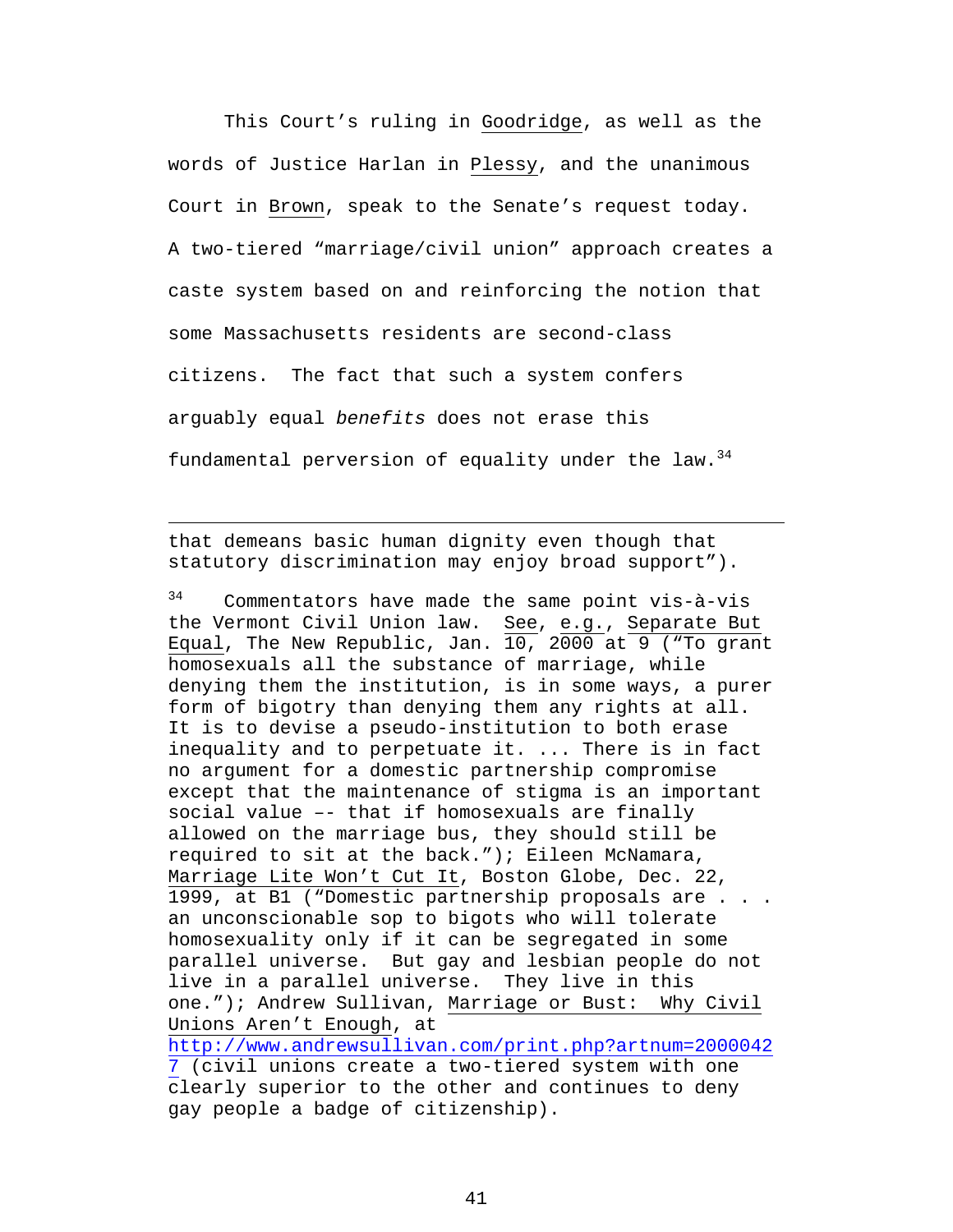The "deep and scarring" effect of exclusion from marriage encompasses more than the denial of legal benefits –- it is part and parcel of the badge of inferiority and compromised citizenship that accompanies such exclusion. $35$  See also Goodridge, 440 Mass. at 348 (Greaney, J., concurring) (marriage exclusion creates "caste-like system"). Senate No. 2175 cannot be constitutional because it flies in the face of the bedrock and uncompromising principles of equality for all. By ruling that the Massachusetts Constitution "forbids the creation of second-class citizens," Goodridge, 440 Mass. at 312, this Court has already chosen a path other than the Plessy/Dred Scott side of history.

**3. S. 2175 Lacks A Rational Basis.** 

<span id="page-50-0"></span><sup>&</sup>lt;sup>35</sup> See also Martin Luther King, Jr., Letter from Birmingham Jail, in A Testament of Hope: The Essential Writings and Speeches of Martin Luther King, Jr., James M. Washington ed. (1986) at 293 ("All segregation statutes are unjust because segregation distorts the soul and damages the personality. It gives the segregator a false sense of superiority, and the segregated a false sense of inferiority"); Strauder v. West Virginia, 100 U.S. 303, 308 (1879) (denying "colored people" by statute the right to participate as jurors "is practically a brand upon them, affixed by the law, an assertion of their inferiority").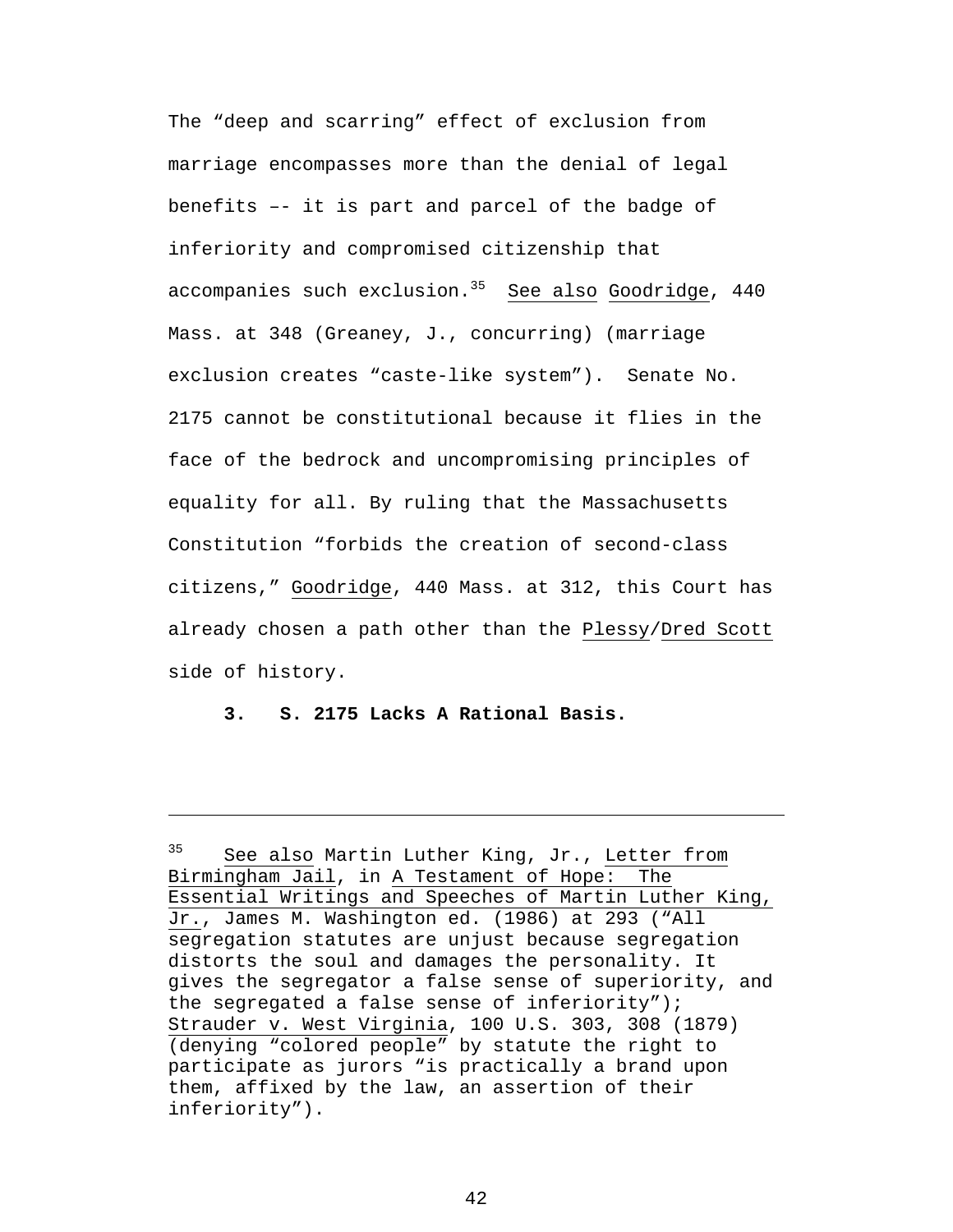<span id="page-51-1"></span>Senate No. 2175 prohibits same-sex couples from marrying and offers civil unions as a consolation prize in order to "*preserv[e] the traditional historic nature and meaning of the institution of civil marriage*." S. 2175, § 1(g)(emphasis added). But it is too late to relitigate the validity of the marriage ban. Albano v. Jordan Marsh, 5 Mass. App. Ct. 277, 281 (1977) (no relitigation where issue has been raised, litigated and carefully deliberated). Moreover, the time for seeking reconsideration has come and gone.  $M.R.Pp.P. 27.<sup>36</sup>$  $M.R.Pp.P. 27.<sup>36</sup>$  $M.R.Pp.P. 27.<sup>36</sup>$ 

Even assuming, arguendo, that the issue is open, the proposed law should fail rational basis scrutiny.<sup>37</sup>

<u>.</u>

<span id="page-51-0"></span><sup>36</sup> A number of the *amici* in support of the department articulated an *a priori* definition of marriage as the union of a man and a woman, that is, the same "traditional" definition S. 2175 seeks to incorporate into Massachusetts law. See, e.g., Amicus Curiae Brief of National Legal Fdn., Goodridge, at 14, 15; Amicus Brief of Catholic Action League of Massachusetts, Goodridge, at pp. 2, 9-11, 13-14, 18; Amici Brief of the Hon. Philip Travis et al., Goodridge, at pp. 2-3, 5-11, 14, 29-30, 32-33; Amicus Brief of Marriage Law Project, Goodridge, at pp. 2-6, 15, 17-20, 34-39, 41-42, 44.

<sup>&</sup>lt;sup>37</sup> Amicus curiae respectfully refers the Justices to its briefs in Goodridge on the issue of sexual orientation heightened scrutiny since the marriage restriction in S. 2175 so pointedly singles out gay people for unequal treatment. See Pls' Br. at 61-79 and Pls' Reply Br. at 29-30. This issue was not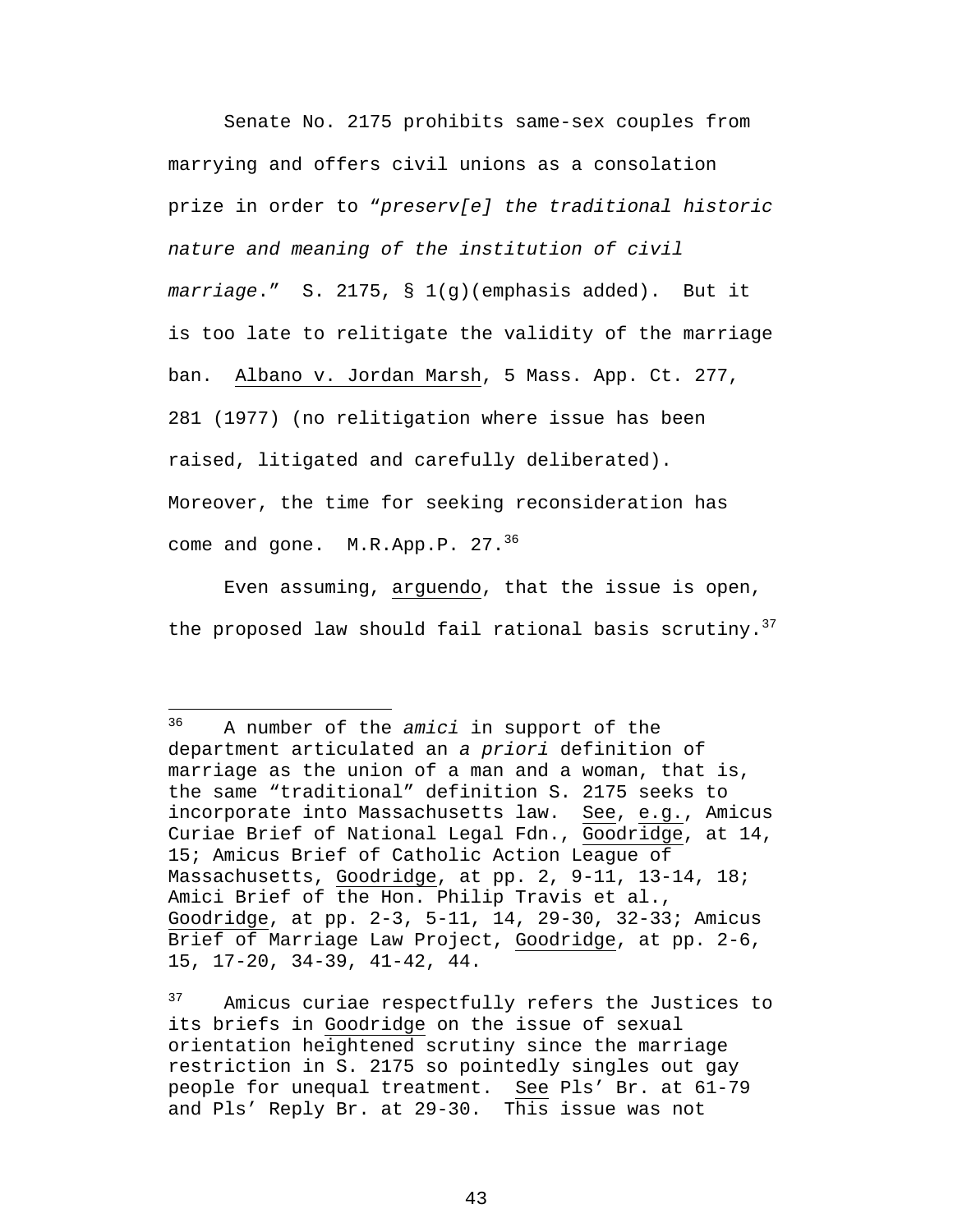The state's exercise of its regulatory authority may not be arbitrary or capricious. Goodridge, 440 Mass. at 329. "Under both the equality and liberty guarantees, regulatory authority must, at very least, serve a legitimate purpose in a rational way; a statute must bear a reasonable relation to a permissible legislative objective." Id. at 329-330 (internal quotations omitted). The proper inquiry is whether governmental action exceeds constitutional limits, Goodridge, 440 Mass. at 338, not whether a practice is longstanding. See also Elrod v. Burns, 427 U.S. 347, 355 (1976).

Unlike the U.S. Supreme Court in Plessy justifying segregation on the basis of "established usages, customs and traditions of the people," Plessy, 163 U.S. at 550, this Court has forcefully refused to let traditional practices trump the Constitution when those practices are invidious and discriminatory. Goodridge, 440 Mass. at 328 (noting that "history must yield to a more fully developed understanding of the

decided by Goodridge. Goodridge, 440 Mass. at 331, n. 21.

 $\overline{a}$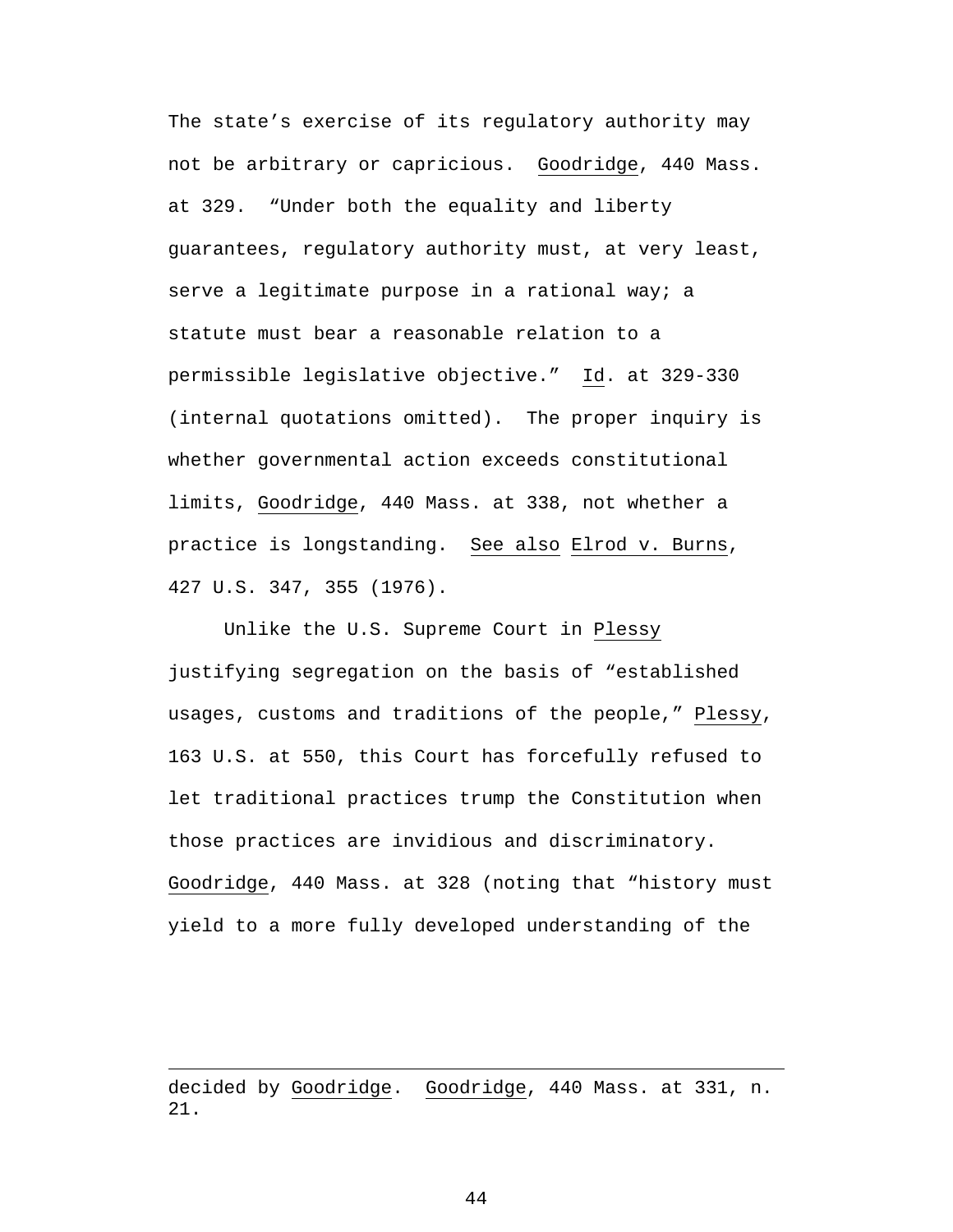invidious quality of the discrimination"). $38$  Directly rejecting the tradition argument, this Court stated,

[Some argue] that broadening civil marriage to include same-sex couples will trivialize or destroy the institution of marriage as it has historically been fashioned. Certainly our decision today marks a significant change in the definition of marriage as it has been inherited from the common law, and understood by many societies for centuries. But it does not disturb the fundamental value of marriage in our society.

Id. at 337.

To the extent "tradition" is really a cover for accommodating the discomfort of others, the Court has rightly refused to accommodate private bias in the law. Id. at 342 ("Private biases may be outside the reach of the law, but the law cannot, directly or indirectly, give them effect")(internal citation

<span id="page-53-0"></span><sup>&</sup>lt;sup>38</sup> The SJC pointed to other types of historical discrimination within marriage as support. Goodridge, 440 Mass. at 328 (anti-miscegenation laws); at 337 n. 28 (limited perspectives of men and women); at 339-340 (anti-miscegenation laws, common law disabilities for women, divorce). The whole notion of continuing discrimination in order to preserve traditional discrimination is not only circular, but disrespectful to those men and women who wish to join in marriage as equals. Although coverture is long gone, allowing the state to deny marriage to same-sex couples in order to uphold traditional meanings essentially tells heterosexual couples they they alone are permitted to join in marriage because the institution is one whose traditional and historic meaning is one of male superiority and female subordination.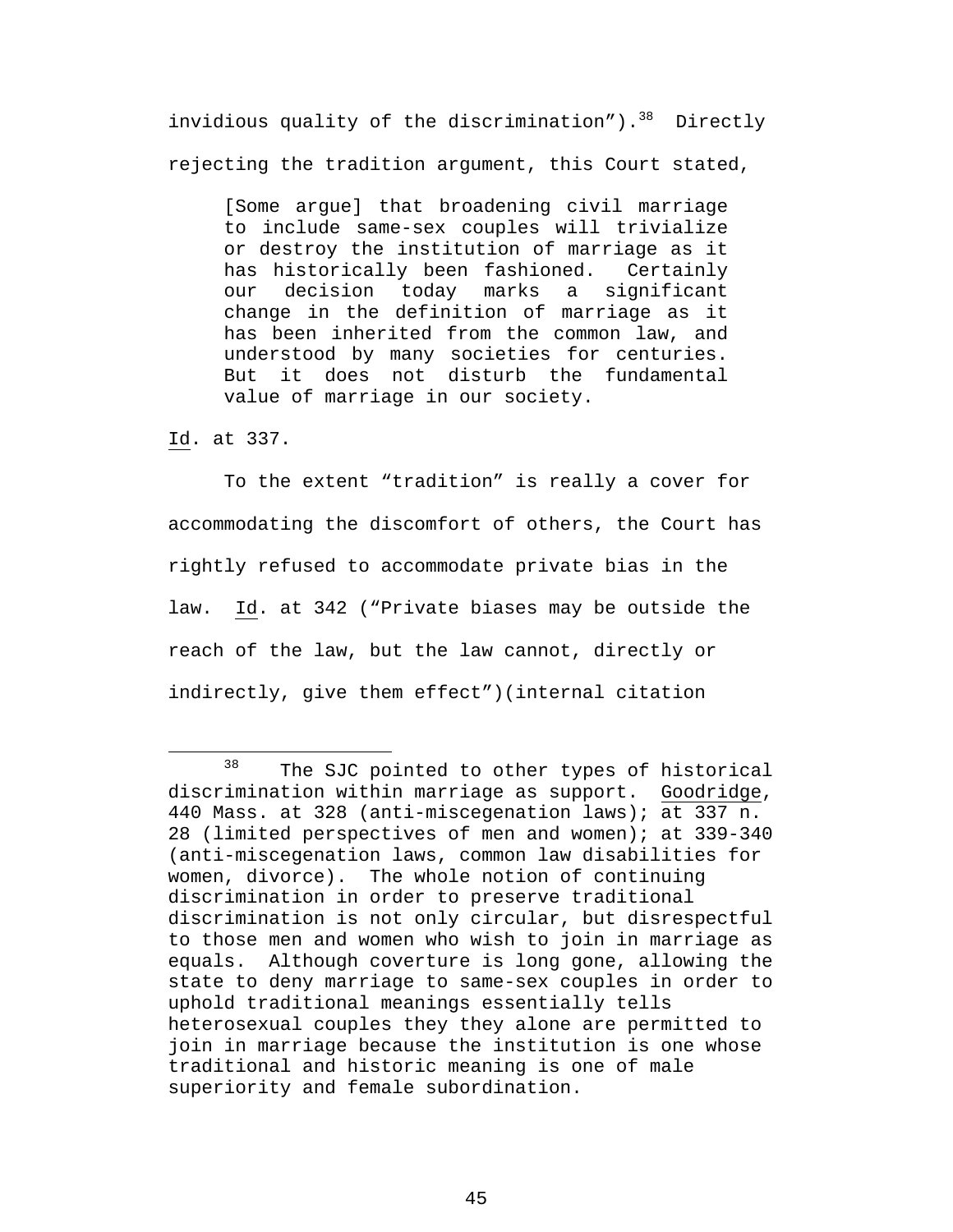omitted). If moral judgments about gay people as unworthy of marriage is masquerading as "tradition," this Court has also rejected the notion that gay people are inherently immoral. Id. at 341 (rejecting notion of community consensus that homosexual conduct is immoral). See also id. at 312 (defining court's task as defining the liberty of all, not "mandat[ing] our own moral code"). Like the courts in Perez and Loving, the SJC in Goodridge declined "to permit an unconstitutional situation to fester because the remedy might not reflect a broad social consensus." Id. at 327, n.16.

When all is said and done, S. 2175 is a marriage restriction. But "the marriage restriction is rooted in persistent prejudices against persons who are (or who are believed to be) homosexual." Id. at 341. The Court has already rejected all of the conceivable rationales for the ban on marriage for same-sex couples under rational basis review. Id. at 331. Since there is no constitutionally adequate reason for the marriage ban as a matter of equal protection or due process, nor can there be a rational basis for civil unions as described in S. 2175 that has not already been found wanting by this Court.